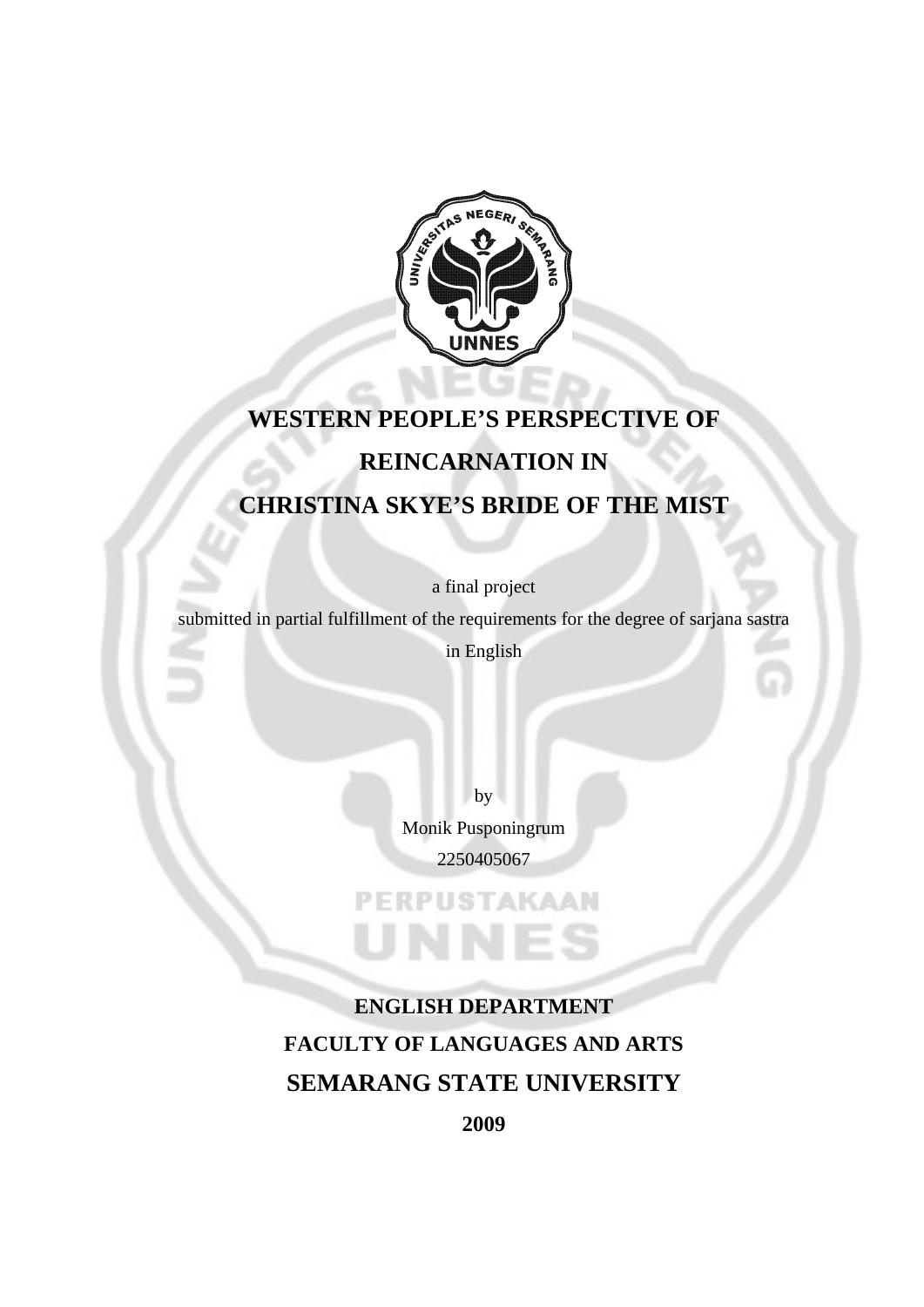#### **APPROVAL**

The final project was approved by the board of examiner of the English Department of Languages and Arts Faculty of Semarang State University on

Board of Examiners

**1. Chairperson,** 

Dra. Malarsih, M. Sn. NIP.196106171988032001

**2. Secretary,** 

Drs. Ahmad Sofwan, Ph.D.

NIP.196204271989011001

**3. First Examiner,**

Dra.Rahayu Puji Haryanti, M. Hum. NIP.196610201997022001

**4. Second Advisor as the Second Examiner,**

Drs. Suprapto, M. Hum. NIP.195311291982031002

**5. First Advisor as the Third Examiner,**

Drs. Amir Sisbiyanto M. Hum. NIP.195407281983031002

> Approved by PEI Dean of Languages and Arts Faculty

> > Prof. Dr. Rustono, M. Hum. NIP. 195801271983031003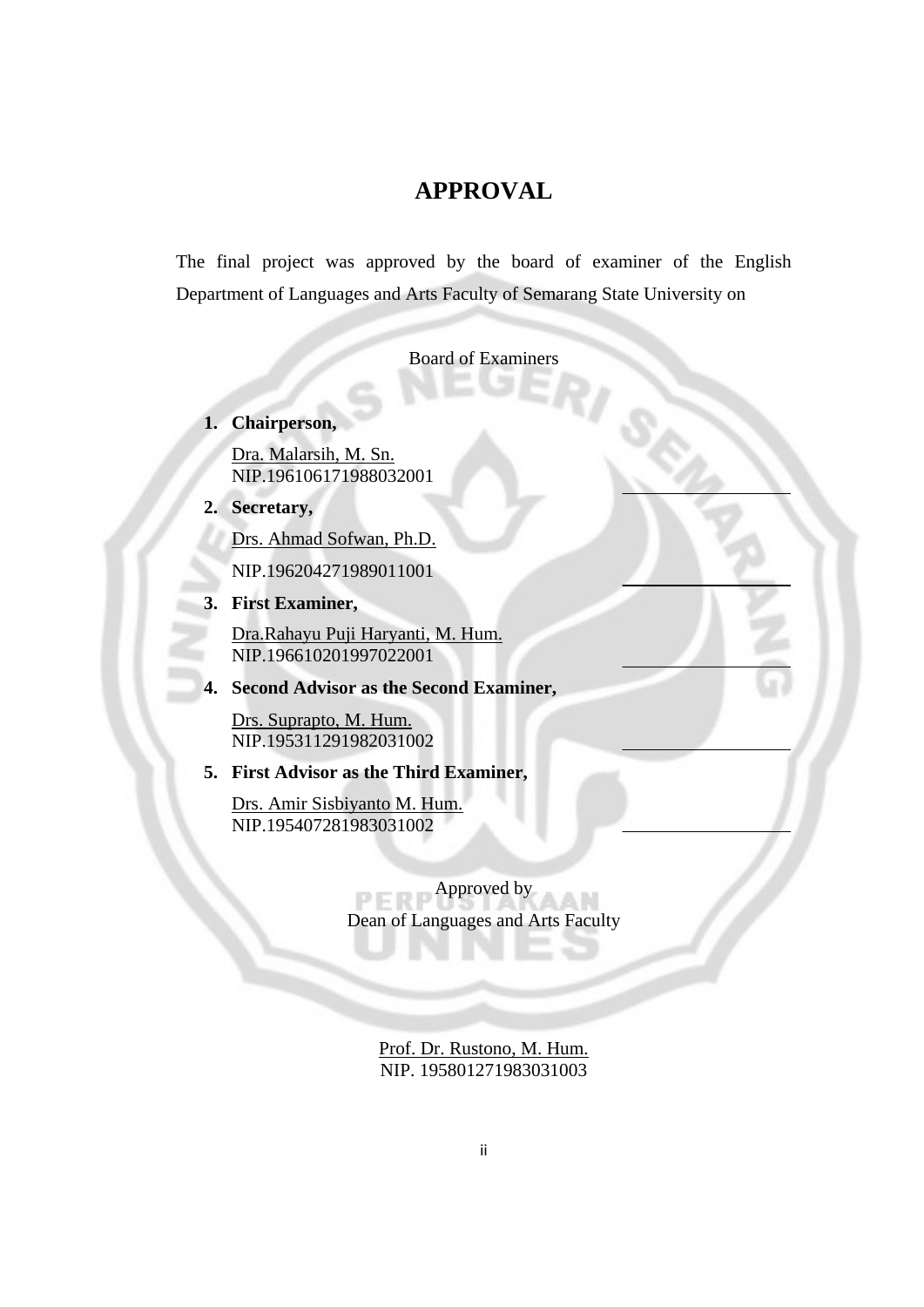#### **PERNYATAAN**

Dengan ini, saya:

| Nama            | : Monik Pusponingrum                         |
|-----------------|----------------------------------------------|
| <b>NIM</b>      | : 2250405067                                 |
| Prodi / Jurusan | : Sastra Inggris / Bahasa dan Sastra Inggris |

Fakultas Bahasa dan Seni Universitas Negeri Semarang, menyatakan dengan sesungguhnya bahwa skripsi/tugas akhir/final project yang berjudul:

## **Western People's Perspective of Reincarnation in Christina Skye's Bride of the Mist**

yang saya tulis dalam rangka memenuhi salah satu syarat untuk memperolah gelar sarjana ini benar-benar merupakan karya saya sendiri yang saya hasilkan setelah melalui penelitian, pembimbingan, diskusi, dan pemaparan / ujian. Semua kutipan baik yang langsung maupun tidak langsung, baik yang diperoleh dari sumber perpustakaan, wahana elektronik, maupun sumber lainnya telah disertai keterangan mengenai identitas sumbernya dengan cara sebagaimana lazimnya dalam penulisan karya ilmiah. Dengan demikian, walaupun tim penguji dan pembimbing penulisan skripsi telah membubuhkan tanda tangan keabsahannya, seluruh skripsi / final project ini tetap menjadi tanggung jawab saya sendiri. Jika kemudian ditemukan pelanggaran terhadap konvensi tata tulis yang lazim digunakan dalam penulisan karya ilmiah, saya bersedia mempertanggungjawabkannya.

Semarang, 2009

Yang membuat pernyataan,

Monik Pusponingrum NIM. 2250405067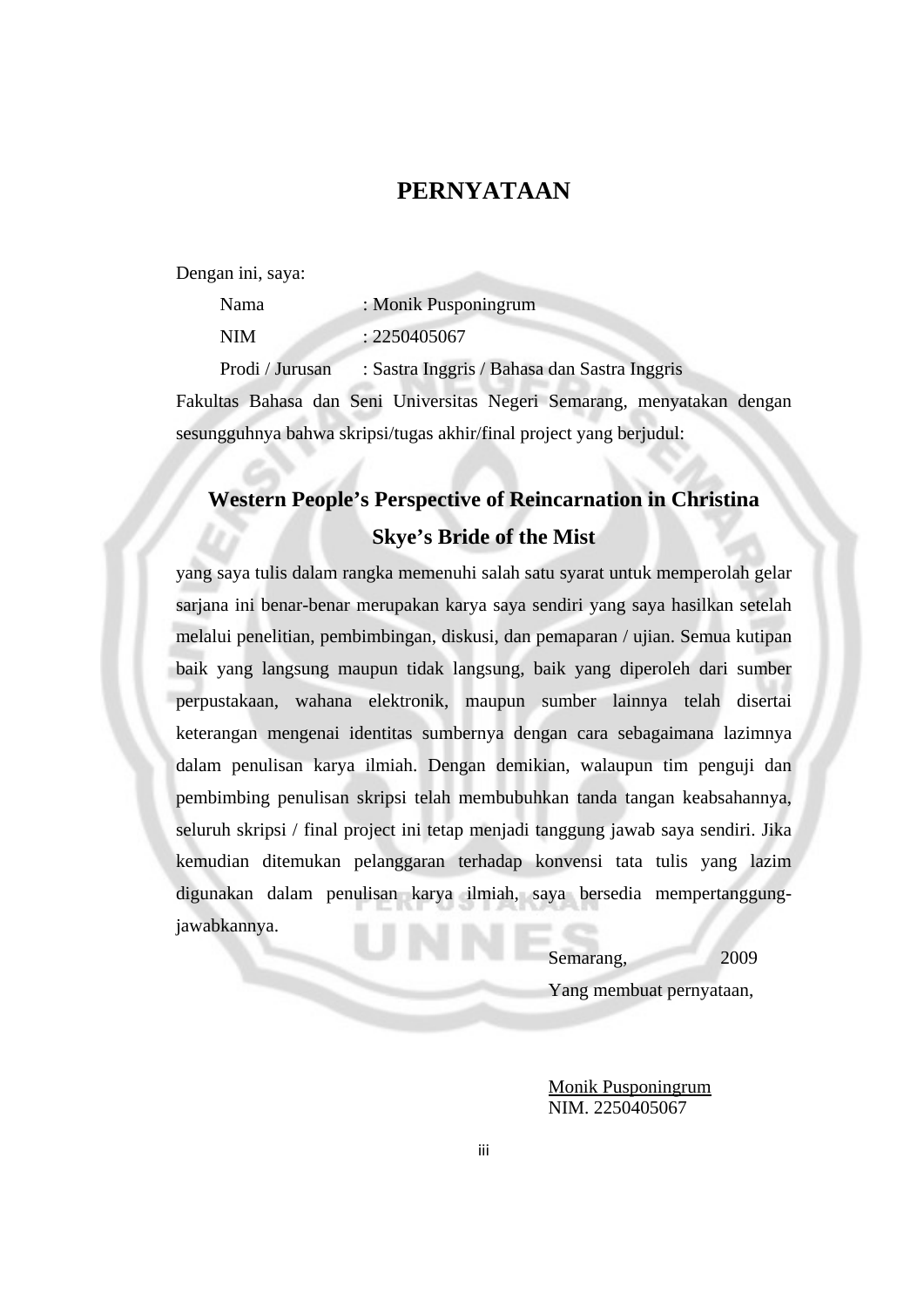## **MOTTO AND DEDICATION**

**There's a will, there's a way if you really try** 

s

**ES** 

*To:* 

*My beloved parents* 

*My lovely brother* 

*My best friend "Tri Setyorini"* 

 *Genk Gembulz*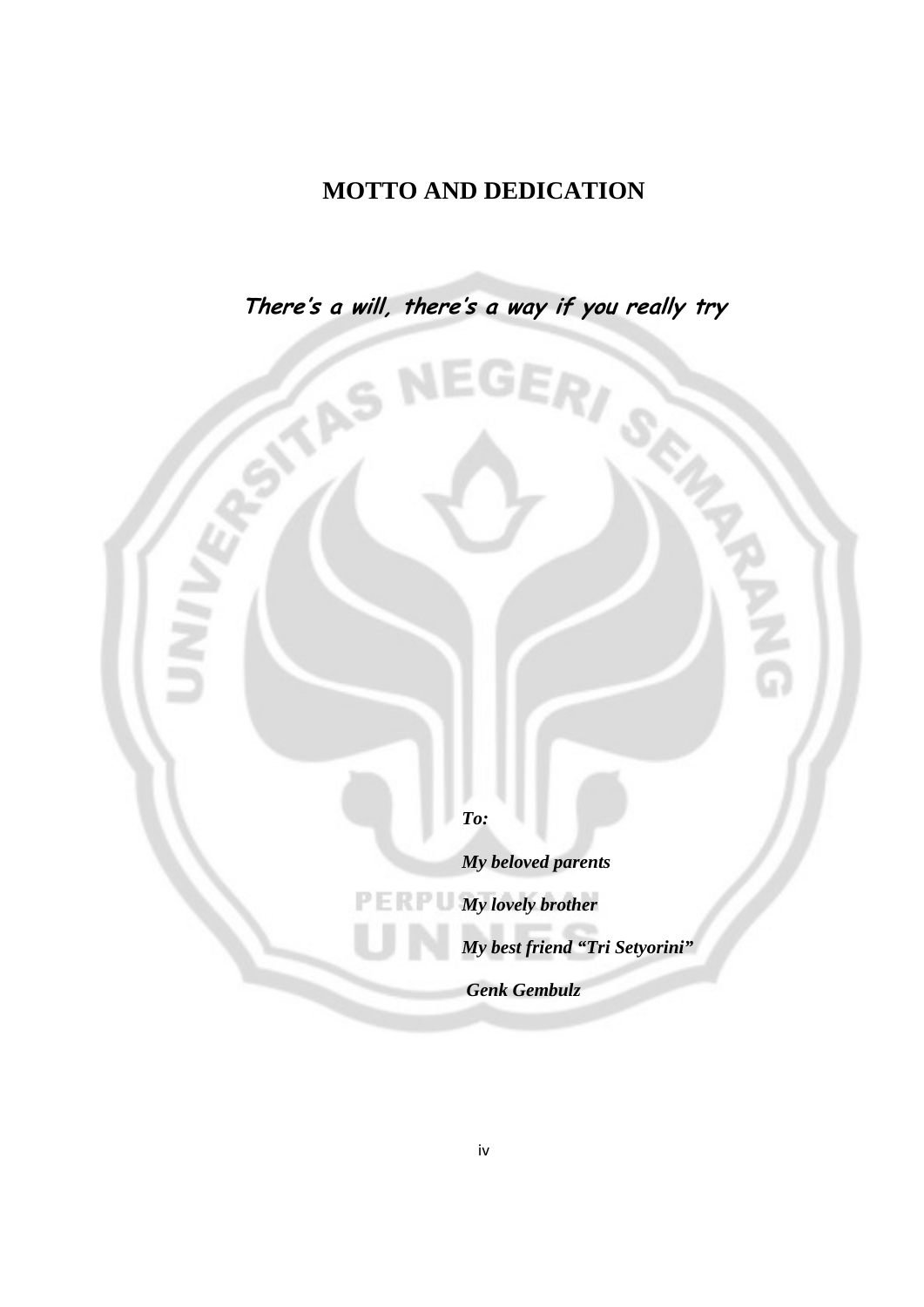#### **ACKNOWLEDGEMENTS**

Foremost, the writer wishes to express her highest gratitude to Allah SWT for the blessings given to her, so that the writer has her final project completed.

The writer's first respect and thanks are dedicated to Drs. Amir Sisbiyanto, M. Hum. as her first advisor and Drs. Suprapto, M. Hum. as her second advisor who have already given their time to guide her in composing and completing this final project. The next gratitude is for all lecturers of English Department who have taught and given the writer support during her study of English Literature.

 The writer also thanks to her beloved parents, Ngatmono and Sri Chatun who always pray and support her, her lovely brother, Alief Nugroho Wicaksono for the support during her time of doing her final project.

The next for the writer's best friend in battle, Tri Setyorini for giving her all support and motivation through the hard and the battle times together. Genk Gembulz: Rini, Aka, Ely, and Zulfa for wonderful moments and lovely friendship given to the writer for years here, in English Department. Viva Forever Guys, Friend forever!!!

The writer also realized there are many shortcomings in her final project. Therefore, she would be very grateful for correction, comments, and criticism that might be made to improve this final project. Finally she hopes that the result of this final project will make its best contribution for anyone who needs it.

Semarang,

Monik Pusponingrum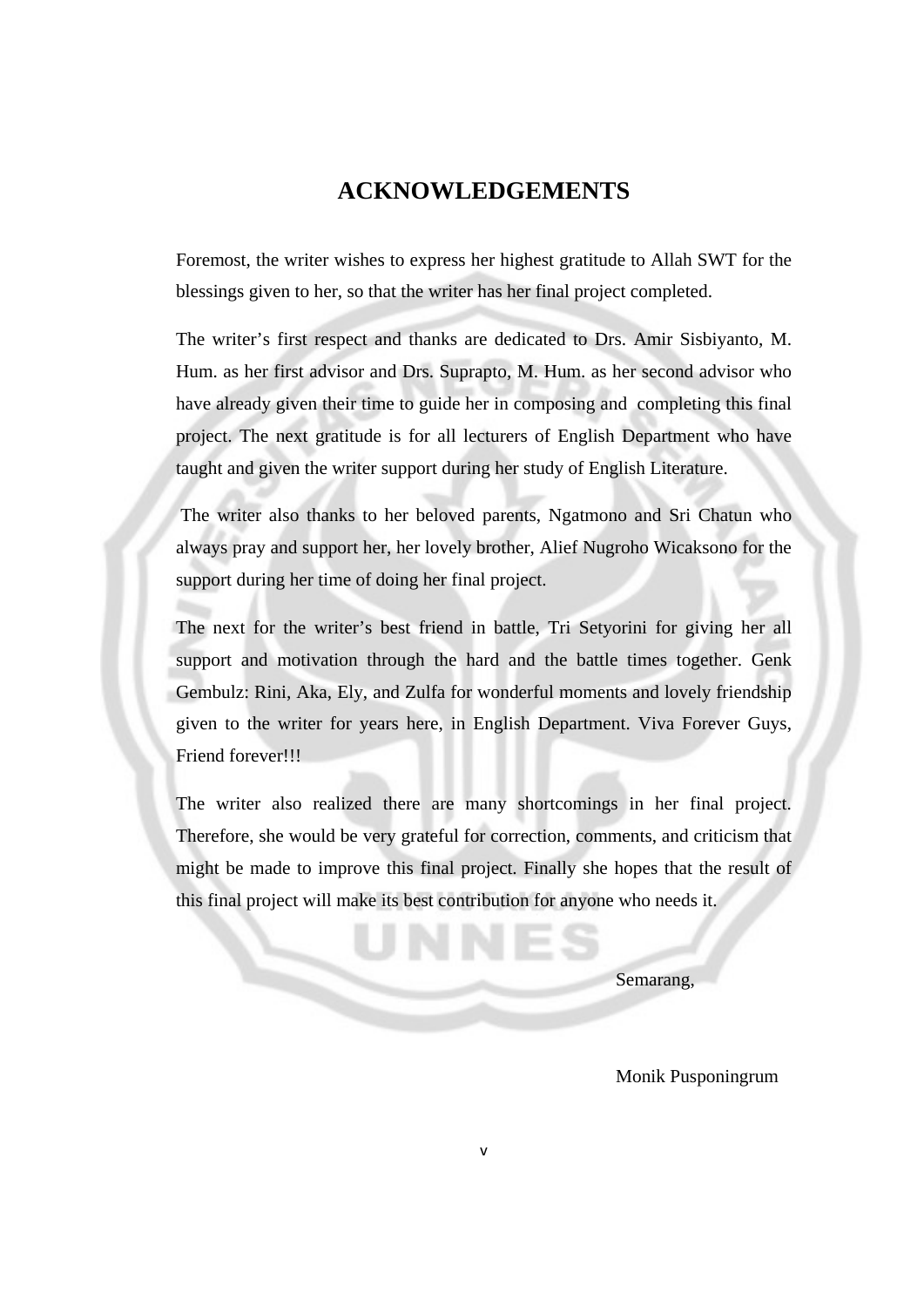#### **ABSTRACT**

**Pusponingrum, Monik**. 2009. Western People Perspective of Reincarnation in Christina Sky's *Bride of the Mist*, a Final Project. English Department, Faculty of Languages and Arts, Semarang State University. Drs. Amir Sisbiyanto, M. Hum. as the first advisor, and Drs. Suprapto, M. Hum. as the second advisor.

This final project is a literary study about the existence of reincarnatin belief in western people society. The object of the investigation is a novel of Christina Skye entitled *Bride of the Mist*. The objectives of this study are (1). to describe the concept of reincarnation from the novel, (2).to identify western people's perspective in reincarnation belief, (3) to describe the effects of believing in reincarnation for the adherent and the society.

In this study the researcher used the qualitative research to maintain validity. The data of the analysis are taken from the quotations, statements in the novel which were descriptively analyzed. The analysis is done by several techniques (chapter III).

The result of this research indicates that there is a contradiction between the conditions of the society with the adherent's perspective. Most western people, which actually modern society who always think rationally should face the other's perspective who believes in the existence of reincarnation. There are two different perspectives of reincarnation; (a) the adherent is reflected by an American journalist, Kara Fitzgerald (b) the one who didn't believe in it. Each has his own reasons. The adherent reasons are: visions from the past, recognition, vision from the dreams, a brief vision, an also influenced by other people, while the other side's reasons are based on their logical thought and religion. The analysis also describe the effects of the belief that could make a secularism, goodness oriented, respect other people, and fear of death

Finally, this study is expected to give additional knowledge to the readers about reincarnation in western society which may be useful as references. Besides, this study can stimulate a further research related to the relationship between literature and other aspect of life.

.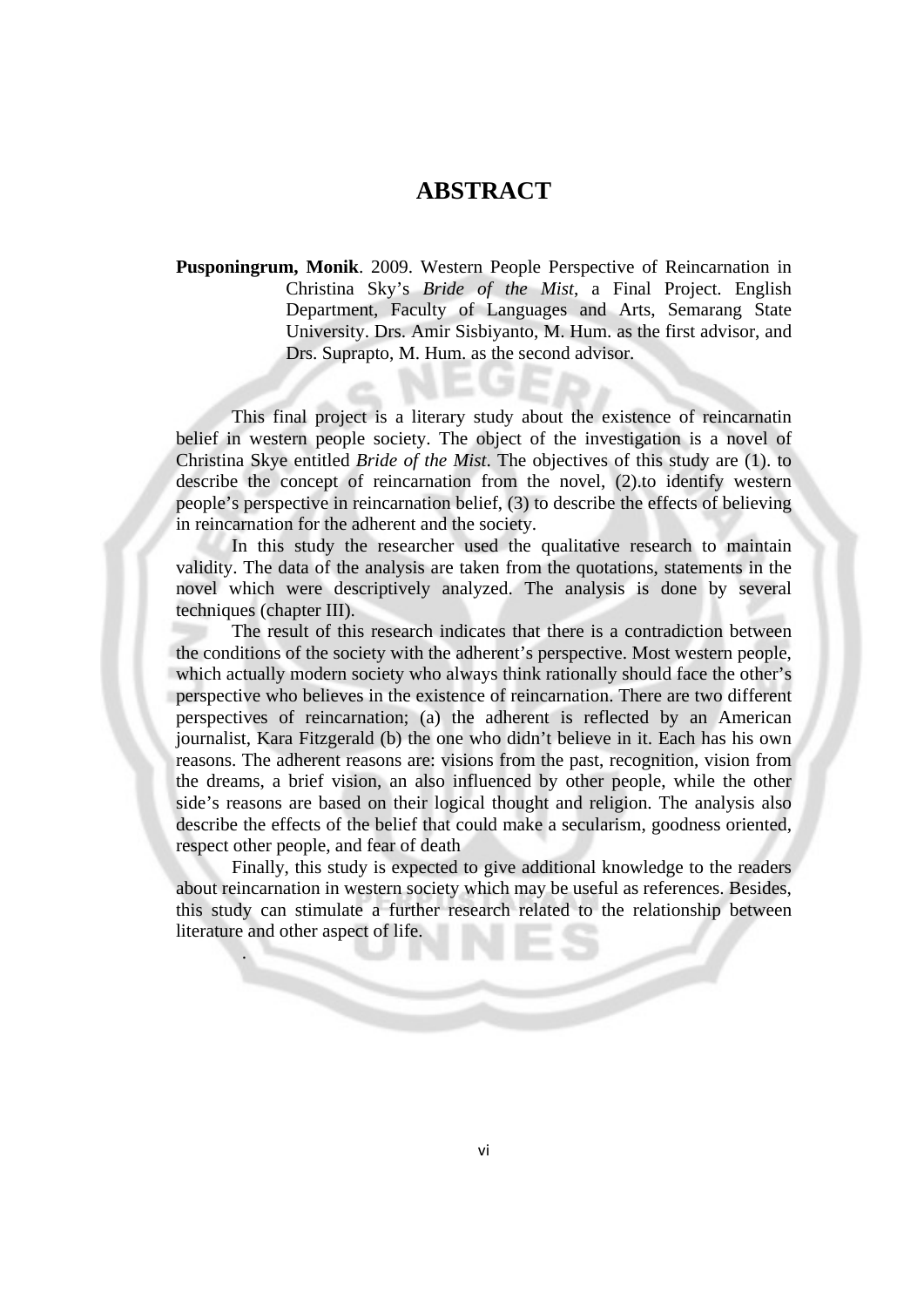## **TABLE OF CONTENTS**

|                                                     | $\mathbf{ii}$  |
|-----------------------------------------------------|----------------|
|                                                     | iii            |
|                                                     | iv             |
|                                                     | $\mathbf{V}$   |
|                                                     | vi             |
| <b>CHAPTER I: INTRODUCTION</b>                      |                |
|                                                     | $\overline{1}$ |
|                                                     | 3              |
|                                                     | $\overline{4}$ |
|                                                     | $\overline{4}$ |
|                                                     | 5              |
|                                                     | 5              |
| <b>CHAPTER II: REVIEW OF RELATED LITERATURE</b>     |                |
|                                                     | $\overline{7}$ |
|                                                     | 7              |
|                                                     | 8              |
|                                                     | 9              |
|                                                     | 13             |
|                                                     | 13             |
|                                                     | 14             |
|                                                     | 15             |
| 2.4.1 Eastern People's Perspective in Reincarnation | 15             |
|                                                     | 19             |
|                                                     | 21             |
|                                                     | 22             |
| <b>CHAPTER III: METHOD OF INVESTIGATION</b>         |                |
|                                                     | 24             |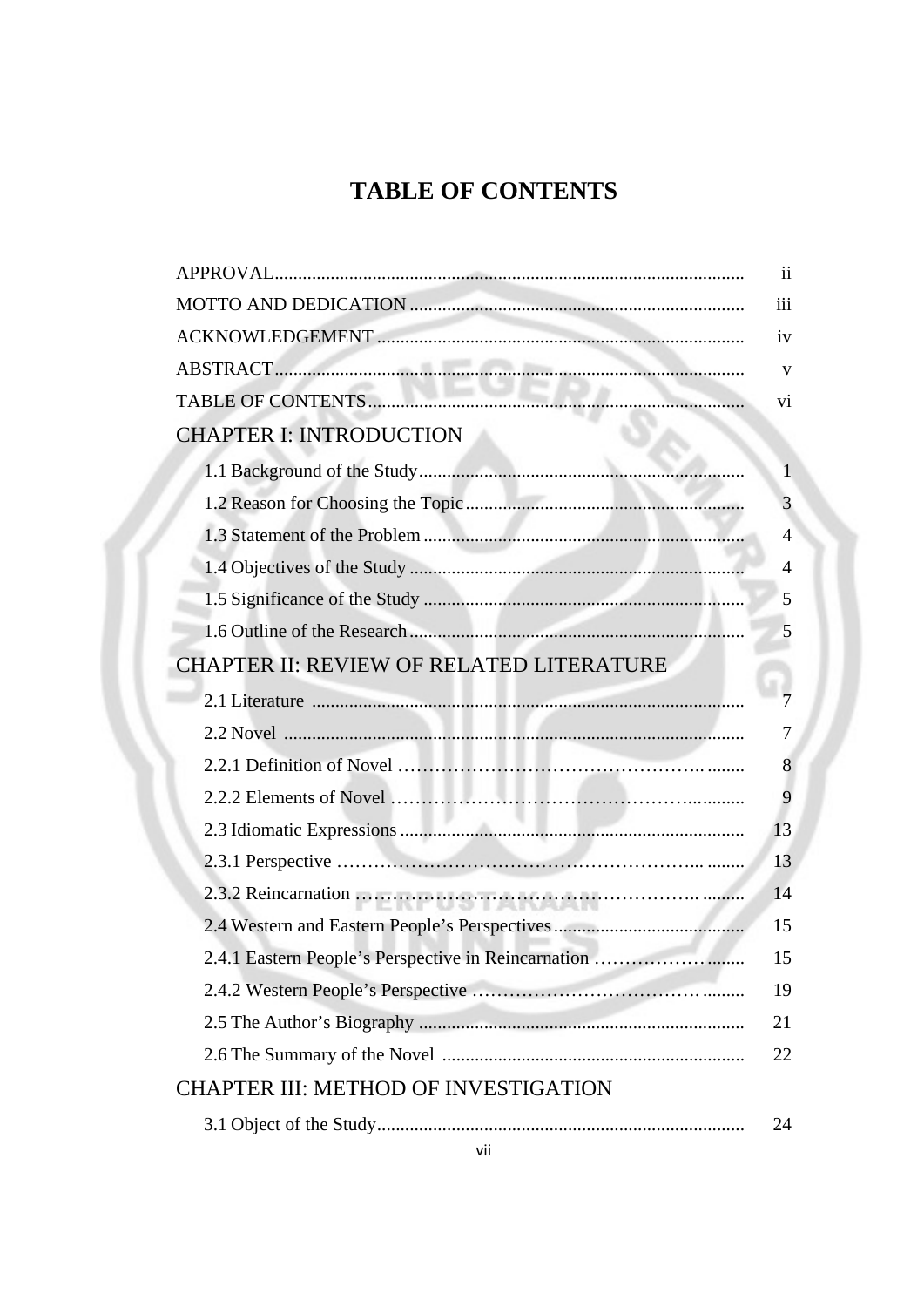|                                                                     | 24 |
|---------------------------------------------------------------------|----|
|                                                                     | 25 |
|                                                                     | 26 |
| <b>CHAPTER IV: DATA ANALYSIS</b>                                    |    |
|                                                                     | 27 |
|                                                                     | 28 |
|                                                                     | 30 |
|                                                                     | 39 |
| 4.3 The Effects of Reincarnation Belief for the Adherent and People |    |
|                                                                     | 42 |
| <b>CHAPTER V: CONCLUSION AND SUGGESTION</b>                         |    |



**PERPUSTAKAAN** 

UNNES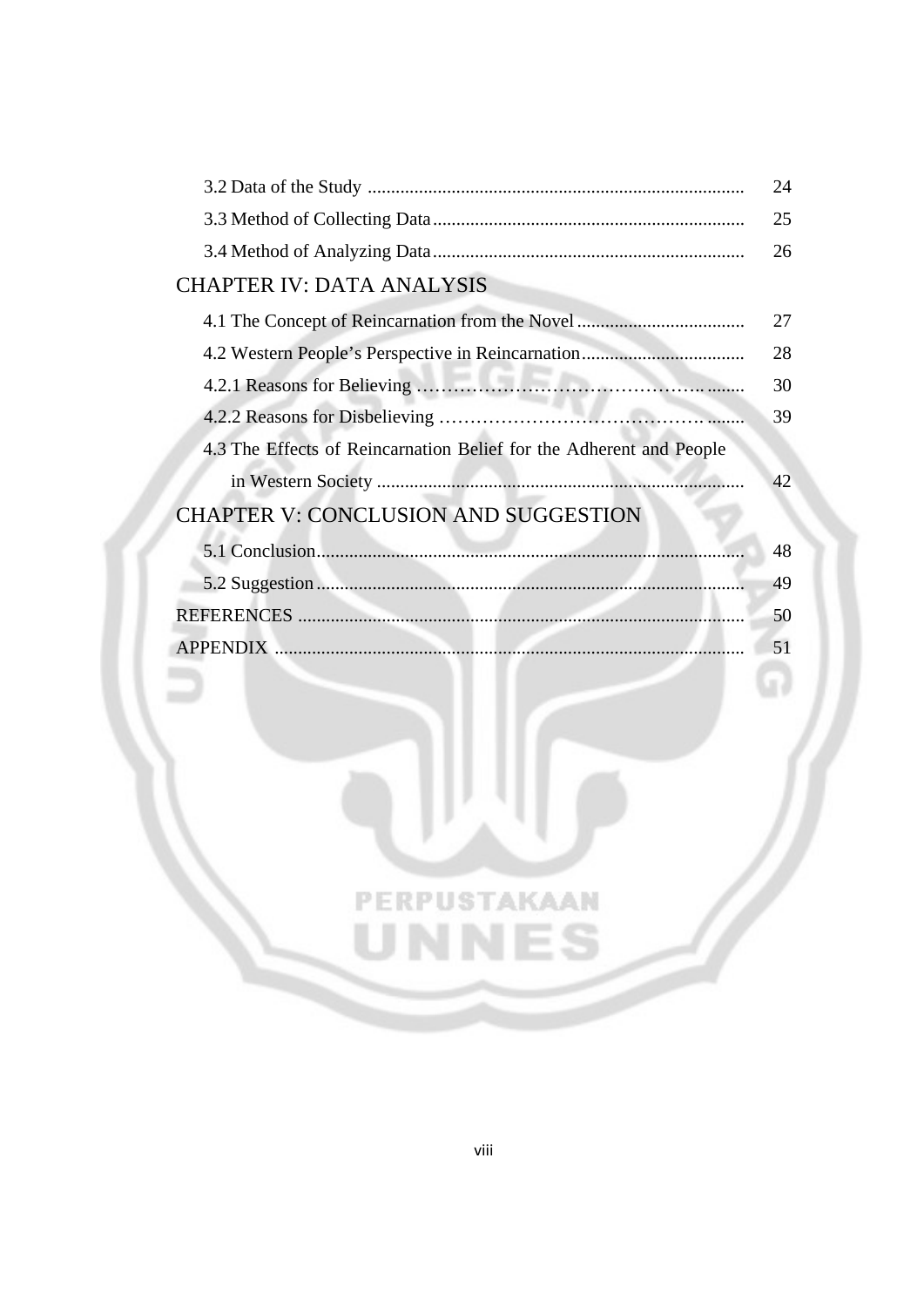## **CHAPTER 1 INTRODUCTION**

#### **1.1 Background of the Study**

A belief is defined as a cognitive content held as truth. According to Hornby(1995: 97) a belief is defined as a feeling that is considered real or true and accepted as ones believes. While Encyclopedia Americana volume 3 (1829: 501) wrote that belief is a commitment, either intellectual emotional, or both to something such as a proposition, a position, a procedure,, or a person. Belief is one of the concepts in the study between psychology and philosophy and has frequently been glossily in both fields. Belief is also described as a factor in the success of heroes and great leaders of man. It means that people may have a belief to someone as their leader, as a person who has power. Belief may also be described by the word credence, but the most popular term which is usually used is faith.

Belief or faith is one of the oldest knowledge of human being. Since thousand years ago ancient people had had their own belief, even in the simplest belief, which is inherited to their next generations. People believed that beside them there is *something* which has stronger power and can not be conquered. They believed that everything in the world is connected to that supernatural or superstitious power. All things done are the reflection of their belief. They do whatever their belief commanded to do and leave anything that is likely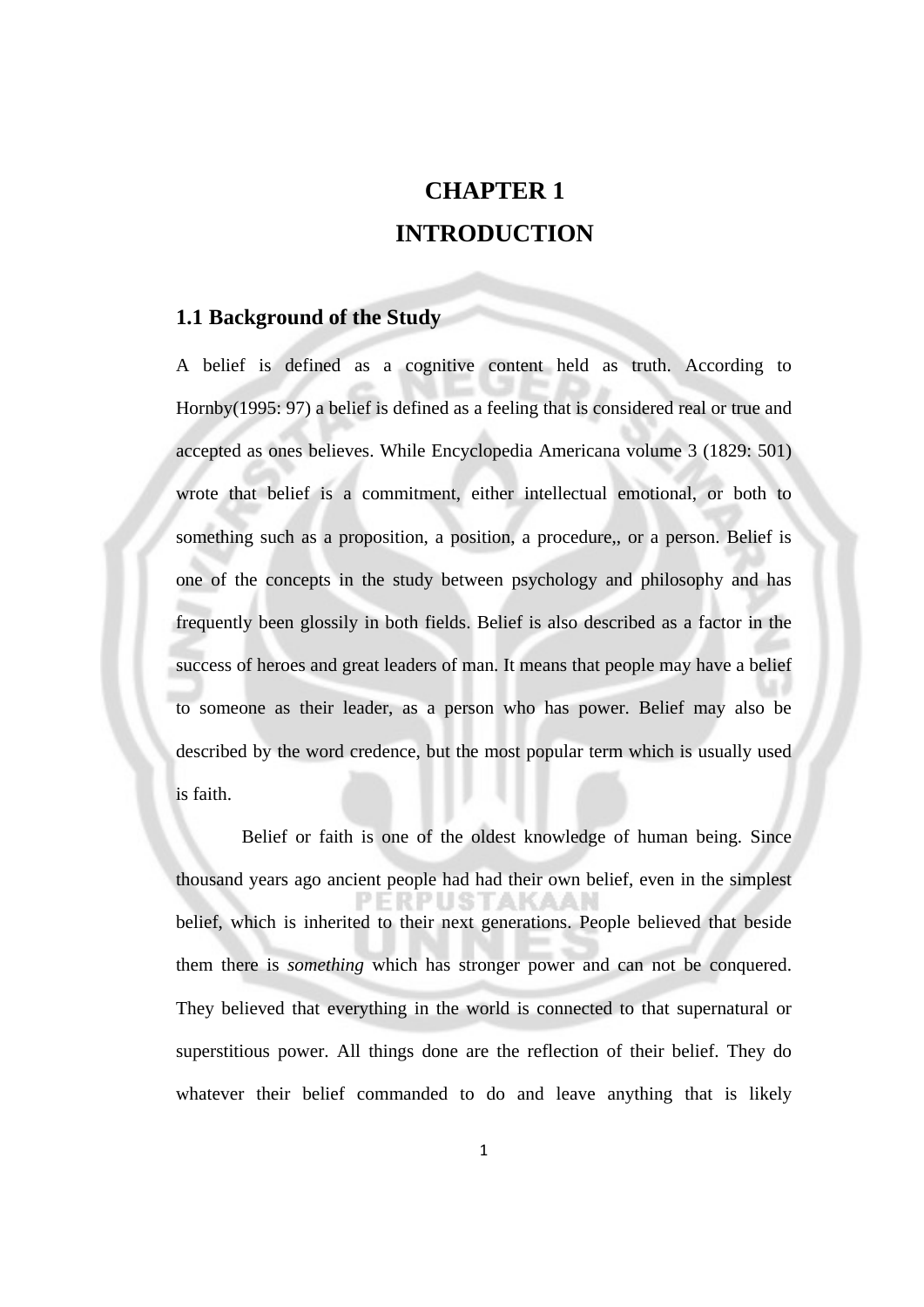unacceptable by the view of their belief. According to the World Book T- Z (1966: 45, vol. 12), people usually makes a decisions based on what their belief want to do. Even, sometimes they have to sacrifice their life for their faith.

Belief has been the largest part of someone's life. It can influence the way they live and think in all situations, including their perspectives. Each country has its own belief which is different from another. It depends on the historical background of each country. Generally, culture in the world are divided into two large types, they are western and eastern culture. In this study we will put our attention on both of the cultures.

From those two cultures, eastern culture has spiritual belief much more than western. In eastern country, there are some countries which are popular for their traditional belief, for example Japan, Indonesia, and India. While Japanese are famous for their Shintoism belief which focused their worship to the God of Sun, Indonesia is well known for its Javanese culture which called as Kejawen.

Besides Japan and Indonesia, India is also one of the most popular eastern country which has many rituals and beliefs, based on their faith in Hinduism. Hinduism taught people to believe in many gods and goddesses. Moreover, Hinduism also taught its people to believe in rebirth, known as Reincarnation that will be discussed more in this study. Reincarnation, also known with term Metempsychosis, is a belief which if one dies, he will be reborn into another body, not only in the shape of human, but also in the shape of animals and trees. India people believe that their life is a punishment for what they have done in their previous life, through the reincarnation process. Nowadays not only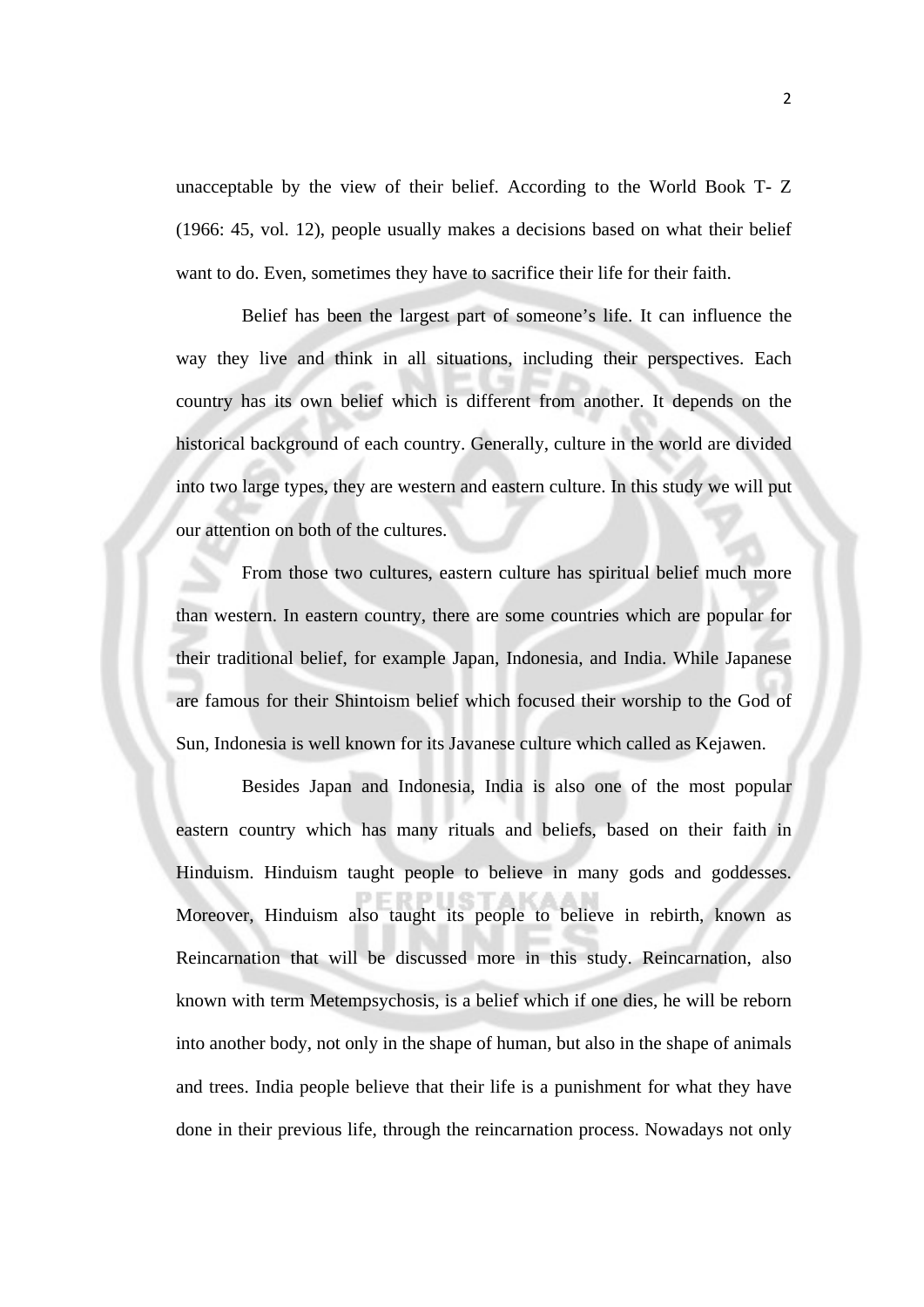Hindu who believe in reincarnation, but it spreads all around the world, including in western society.

We know that a western county is known for its modern life which focuses on rational life. Most of them do not believe in such of beliefs, myths, and some of them in religions. They reject everything beyond their rational mind, and the influences of it. They believe that life is something real and things that are illogical are not real at all. Belief which has been inherited from the ancient are likely to be vanished and substituted by the high technology.

From the book of Christina Skye entitled *Bride of the Mist*, implicitly the author showed the existence of belief in western country, especially belief in reincarnation. Reincarnation as Hindu belief is now popular in western country which most of its people is Christian which denied rebirth belief.

From those interesting phenomena about the development of reincarnation belief in western country, the writer concluded to choose the topic as the problem to be discussed later. Hopefully it can give some distributions for cultural study about the existence of belief in western in the scope of literature.

#### **1.2 Reason for Choosing the Topic**

Culture is one of the most interesting topics in literature. Each place has its own culture which is different from others, depend on its background. Eastern and western cultures are very different each other, but sometimes we see the application of traditional eastern culture in the modernism of western, for example reincarnation belief. It is interesting to be discussed, so that the writer chose the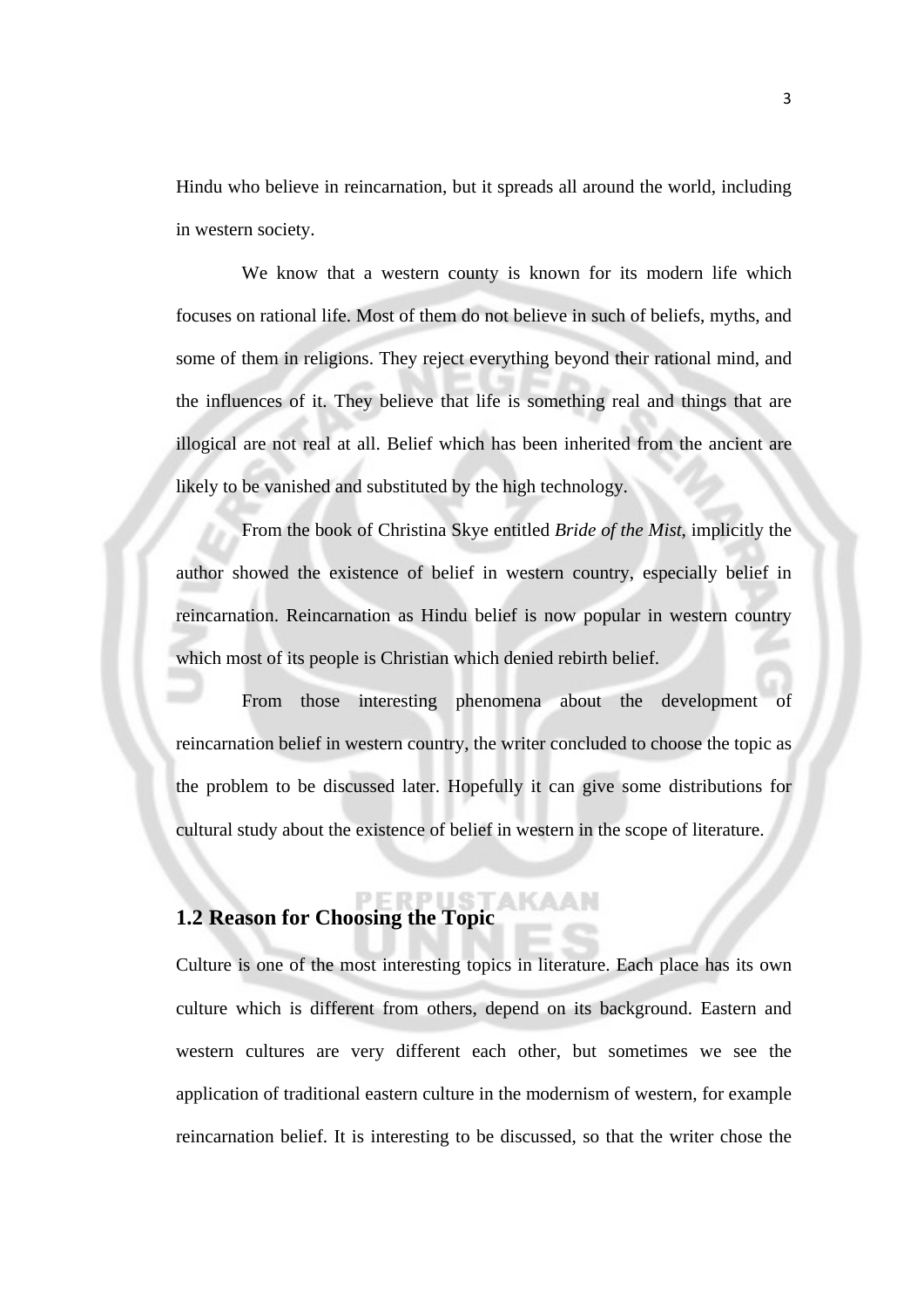topic, Western People's Perspective of Reincarnation in Christina Skye's *Bride of the Mist* because:

- 1) The novel showed about western people's perspective in reincarnation. We know that most of western people are rational people who do not believe in something beyond reason. It is out of the expectation that many of them still believe in rebirth or reincarnation.
- 2) The writer wants to know more about reincarnation from the western people point of view. It might give a brief picture of their cultures.
- 3) The writer wants to know how their belief affects their real life. and then reflected in it.

#### **1.3 Statement of the Problem**

In order to focus on the study, the writer limits the study by presenting the following problems:

- 1) What is the concept of reincarnation in the novel *Bride of the Mist?*
- 2) How do western people as a modern society perceive reincarnation?
- 3) What are the effects of reincarnation for the adherent and people around, especially in western society?

#### **1.4 Objectives of the Study**

The objectives of analyzing Western People's Perspective of Reincarnation in Christina Skye's *Bride of the Mist* are: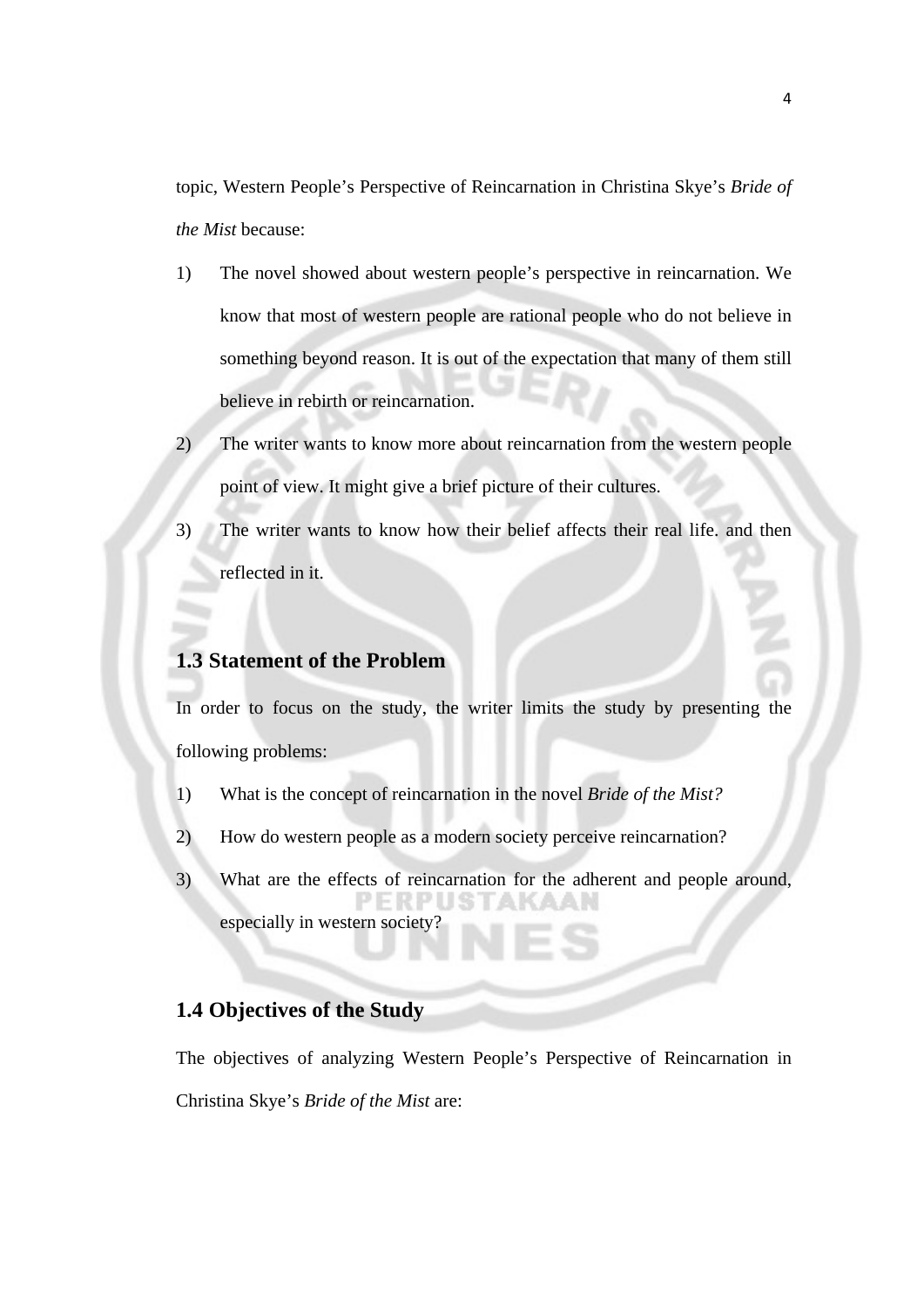- 1) To describe about the concept of reincarnation in the novel *Bride of the Mist.*
- 2) To find out how western people as a modern society perceive reincarnation.
- 3) To describe the effects their perspective in reincarnation for the adherent and people around, especially in western society.

#### **1.5 Significance of the Study**

The finding in this study can be very useful in the area of literary, especially in the view of culture. By studying western belief in reincarnation, we could explore the significance of the study as follow:

- 1) To give description about how western people's religion life. It can be seen from the belief they shared.
- 2) To give a contribution to the literature world in culture studies about western belief in reincarnation, so that it can be used properly by its readers.

#### **1.6 Outline of the Research**

The final project will explain about many things which are related to the topic. The writer divided it into several chapters which generally each chapter explains about:

Chapter one is introduction. In this chapter the writer will explain about the background of the study, reasons for choosing the topic, statements of the problem, objectives of the study, significance of the study, and outline of the study.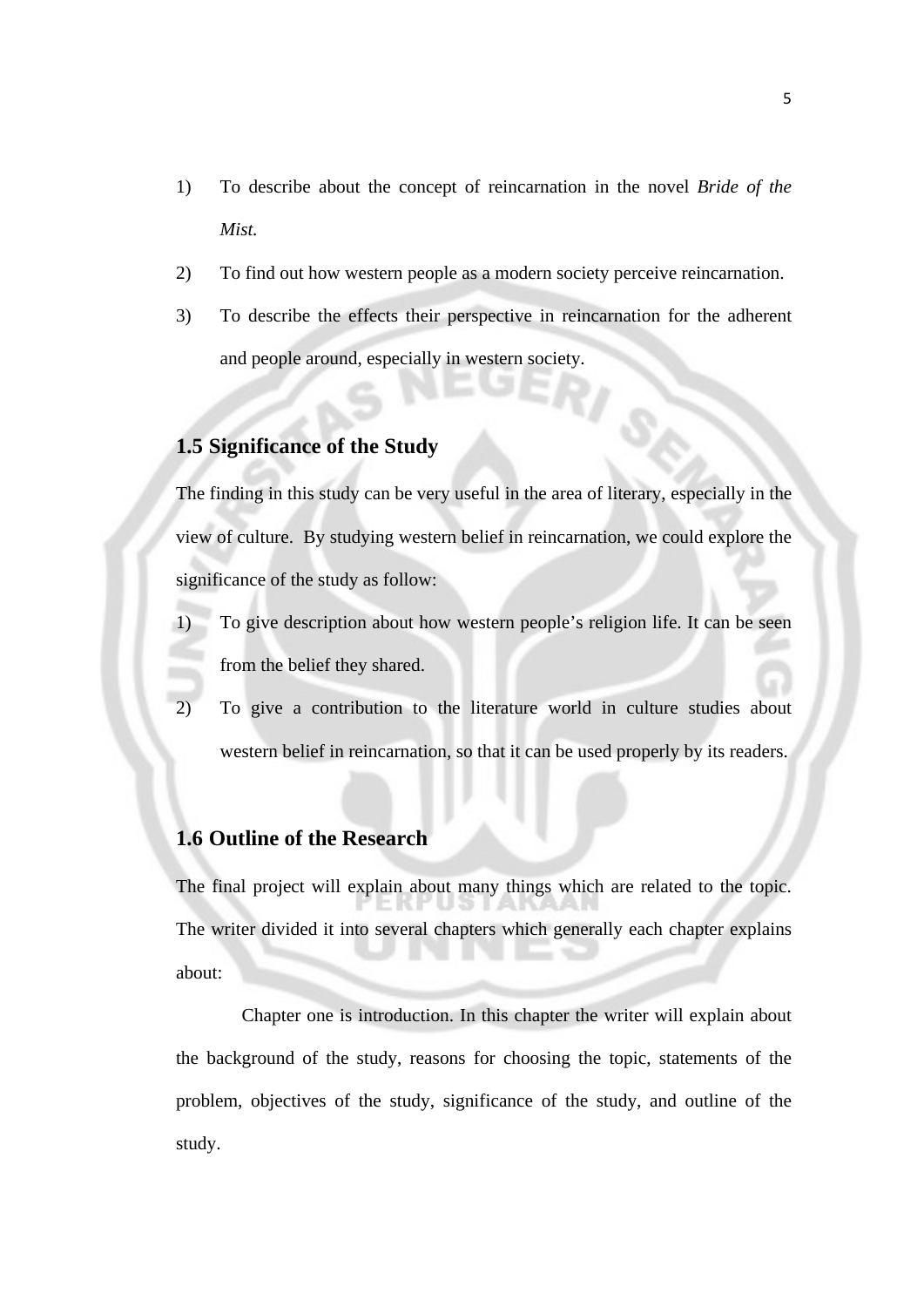Chapter two is review of related literature. Generally, in chapter two the discussion is about the review of the literature which is related to the topic of the study.

Chapter three is methods of the investigation. In this chapter, the writer will describe about the method of investigation the data. It contains four sub chapters, including the object of the study, data of the study, method of collecting data, and method of analyzing data. The writer also includes the author's biography and the summary of the novel.

Chapter four is data analysis. The writer will explain about the investigation of the problem. It involves the brief analysis of the topic.

Chapter five is conclusion and suggestion. Chapter five is the last chapter which includes the suggestion for the readers and conclusion taken by the writer.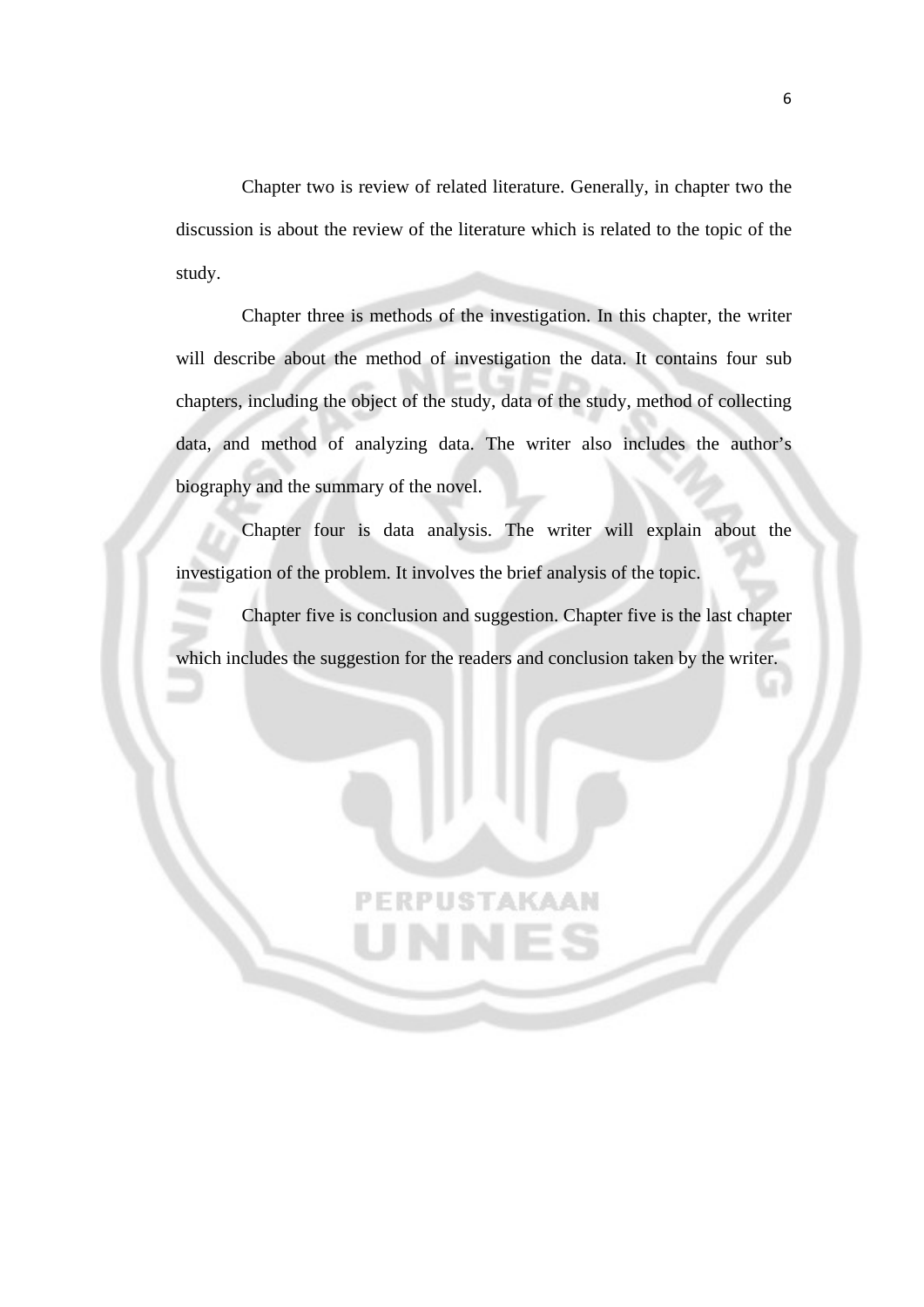## **CHAPTER II REVIEW OF RELATED LITERATURE**

In this part, the writer would like to present some theories underlying the topic of this study. First of all, it deals with the definition of novel and its elements, and the second of all is about the idiomatic expressions related to the topic.

#### **1.1 Literature**

Rees (1973:2) states that literature in a broad sense, is something written which expresses and communicates the writer's thoughts, feelings, and attitude toward lives. While Hudson as cited by Frederic (1988:4) distinguishes certain great impulses behind literature which may be grouped as follows:

(1).Man's define for self expression.

(2).Man's interest in people and their doing.

(3).Man's interest in the world of reality and of imagination.

(4).Man's love of form as form.

According to Collie and Slater (1992:3), literature provides an authentic material, cultural, and language enrichment and personal involvement.

#### **1.2 Novel**

As mentioned above, this part described about the definitions of novel and the elements of novel as follows: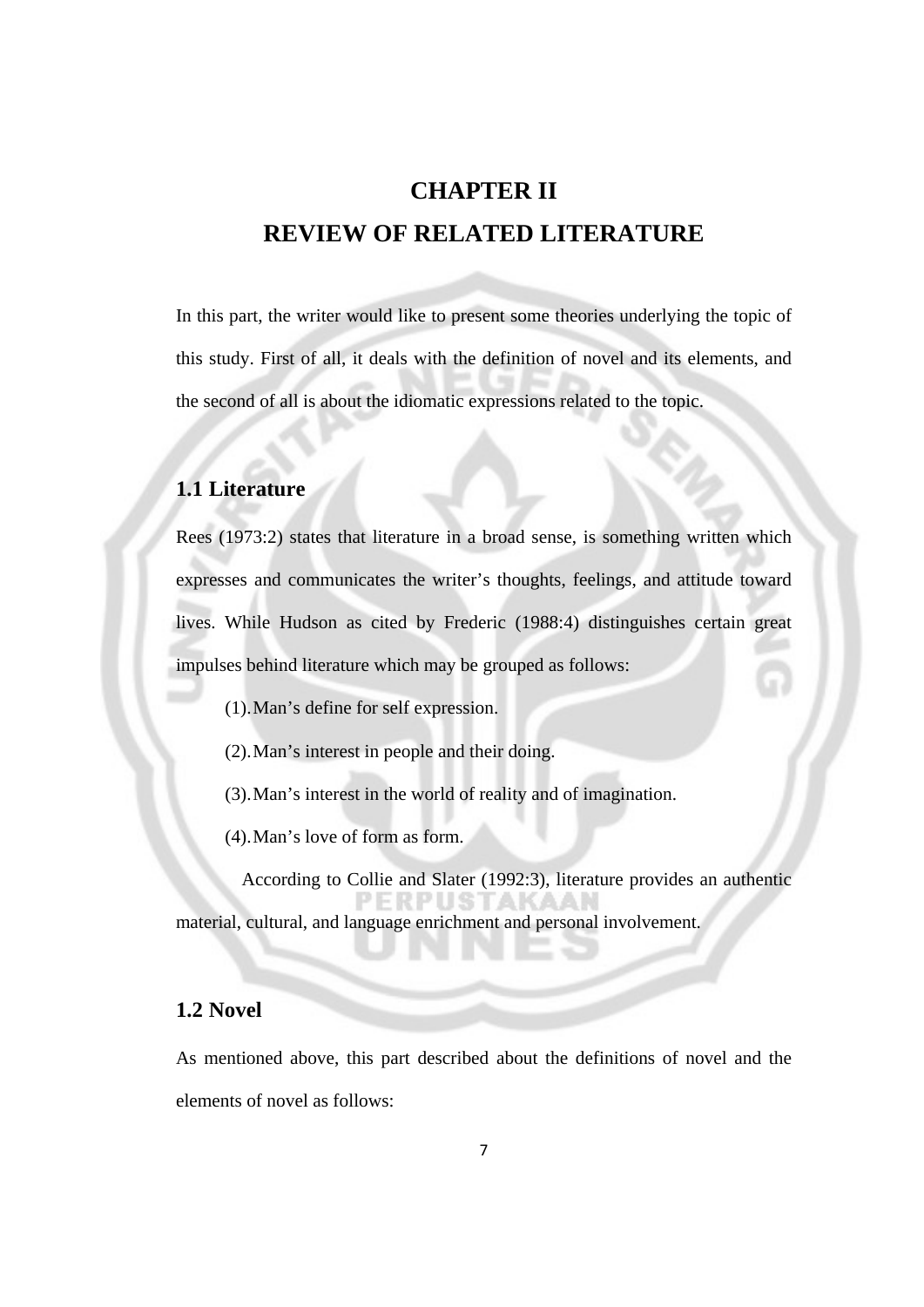#### **1.2.1 Definitions of Novel**

Novel is a kind of literary works. The word *novel* originally comes from an Italian word *novella* which means a compact prose tale somewhat longer than story. Koesnosubroto (1988:9-10) states that the full length novel may consist of over 100.1000 words, contains a number of characters, some of them are fully developed, have more incidents, scenes or episodes, a number of setting, and may take place in a long span time. Moreover, it may have more than one theme, may have both minor and major crisis (conflicts), and climaxes (Koesnosubroto, 1988: 19). He also says that as a piece of literary works, a novel can only be enjoyed and understood in its totally; not separated one from the other. According to Benton in The Encyclopedia Britannica (1968: 673), a novel is a fictitious prose narrative or tale of considerable length now usually one long enough to fill one of the real life of past or present time portrayed in a plot of more or less complexity.

It is different from the definition of Kathleen Morner and Ralph Rausch in NTC's Dictionary of Literary Terms (1998: 149) who said that novel is a lengthy fictional narrative in prose dealing with characters, incidents, and settings that imitate those found in real life. Whereas, Kennedy states that a novel is a book length story in prose whose authors try to create the sense that, while the readers read, they experienced actual life.

From the definitions above, it can be concluded that a novel is a fictitious work, a narrative prose of considerable length dealing with characters, incidents, and setting, that imitate those found in real life in certain plot of more or less complexity.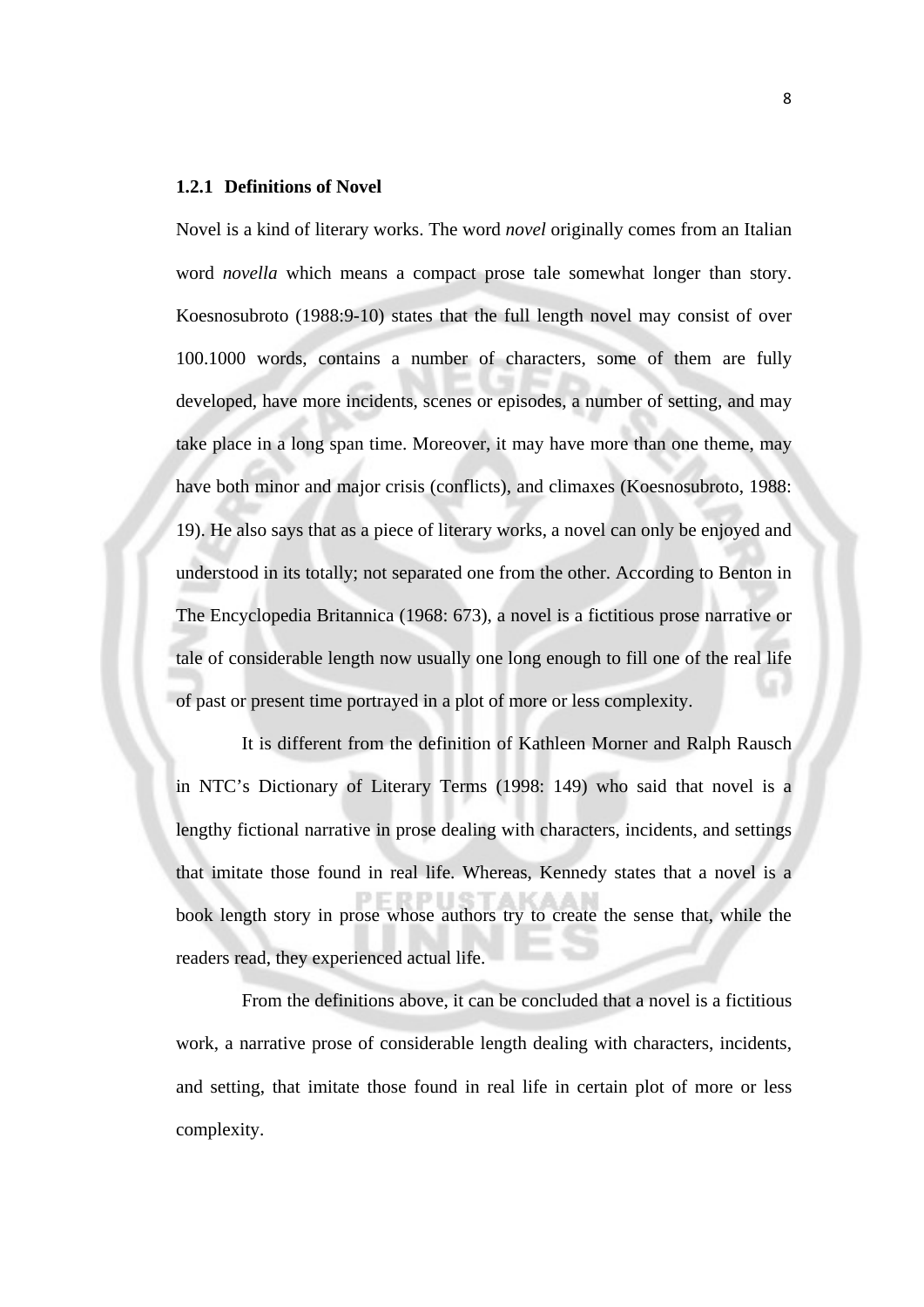#### **1.2.2 Elements of Novel**

#### 1) Setting

Brown and Olmstead states that not even virtual people, events, and conflicts can exist in a vacuum: they must have a *local habitation* and this we call setting of the novel, play, story, or poem. By analyzing it we can imagine the situation that the author wants to show. Abram as quoted by Koesnosubroto (1988:80) states setting as the general locate and historical time in which the action occurs in a narrative or dramatic work while the setting of an episode or scene within a work is the particular physical or location in which it takes place.

In line with the statement, as quoted by Koesnosubroto, Marjorie Boulton says:

> Setting refers to the whole environment the country, district, urban, or occupational groups, building, diet, family patterns, religions, moral assumptions, intellectual and culture life, education, amusement, standards of living (Koesnosubroto, 1988:79).

Meanwhile, Serayawati in Prose 1(2000:1) said that setting is the world the characters live in and have their beings. Another opinion is made by Lastracco and Wilkerson (1979:77) who wrote that setting is the time and place of the story. It is when and where the action occurs. In a large sense, setting refers to the condition or total environment physical, emotional, economic, political, social and psychological in which the character live. They recognize two kinds of setting, they are specific and general setting. In specific setting, the author gives the reader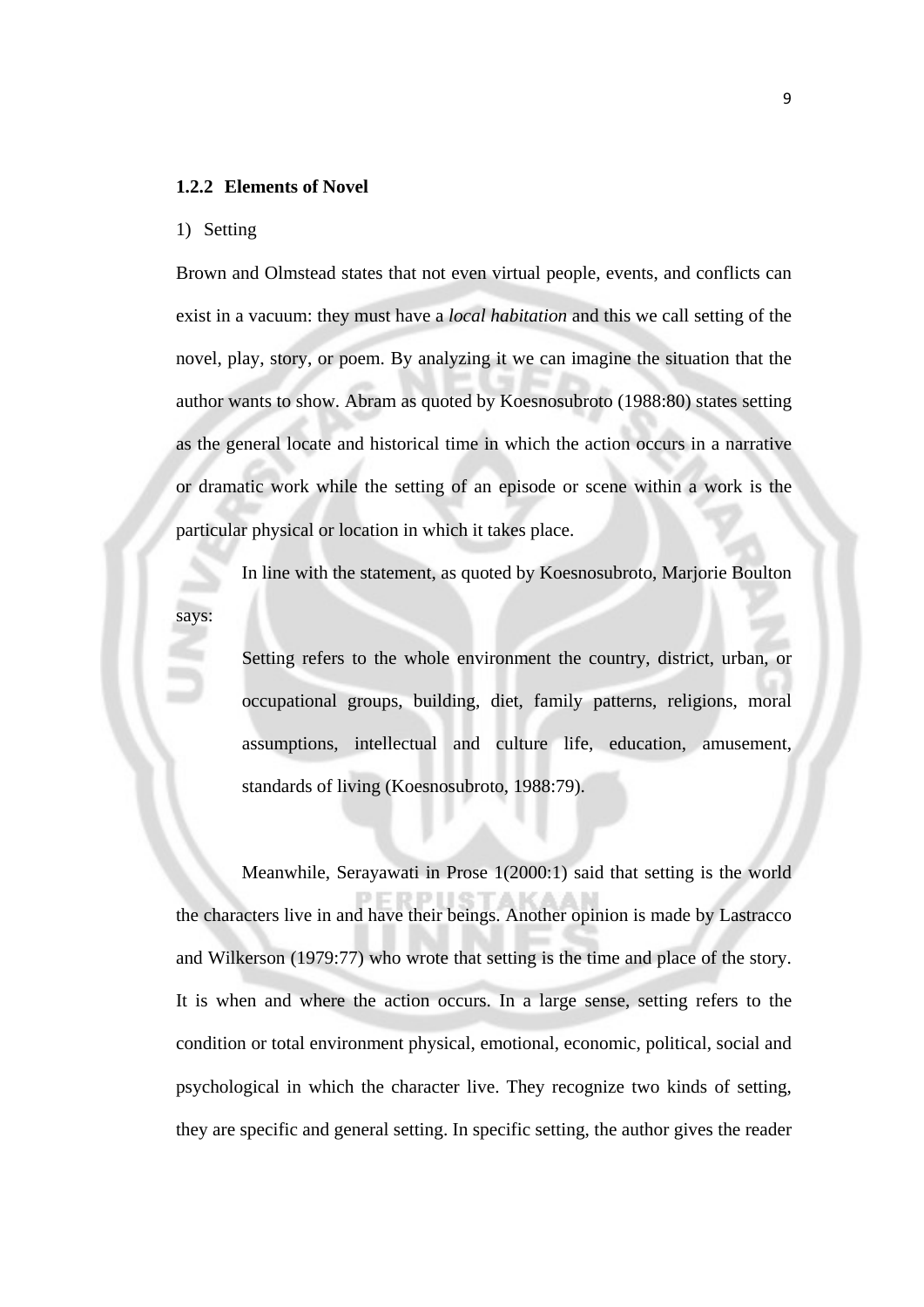specific place and time for the history, for example: in New York, in the winter, in London, etc. while in the general setting, the author only states that the story takes place somewhere in the U. S. nearing the end of this century. According to Kenney, there are four elements of setting, they are:

- (1).The actual geographical location, including topography, scenery, even the details of room's inferior.
- (2).The occupations and modes of day to day existence of the character.
- (3).The time in which the action takes place, e.g. historical period, season of the year.
- (4).The religious, moral, intellectual, social, and emotional environment of the characters (Kenney, 1966:40).

From those theories we can conclude that simply, setting is the time and place which is mentioned by the author so that the readers are suppose to imagine the situation which are drawn.

#### 2) Theme

Basically, theme is what the story tells about. It can be interpreted through the action and character of the story. While Serayawati (2000:2) defines theme as a central and unifying concept of the story, Perinne (1959: 133) defines theme of a piece of fiction is its controlling idea or its central insight. Meanwhile, Kathleen Morner and Ralph Rausch in NTC's Dictionary of Literary Terms (1998: 223) state that in literature, theme is the central or dominating idea, the message, implicit in a work.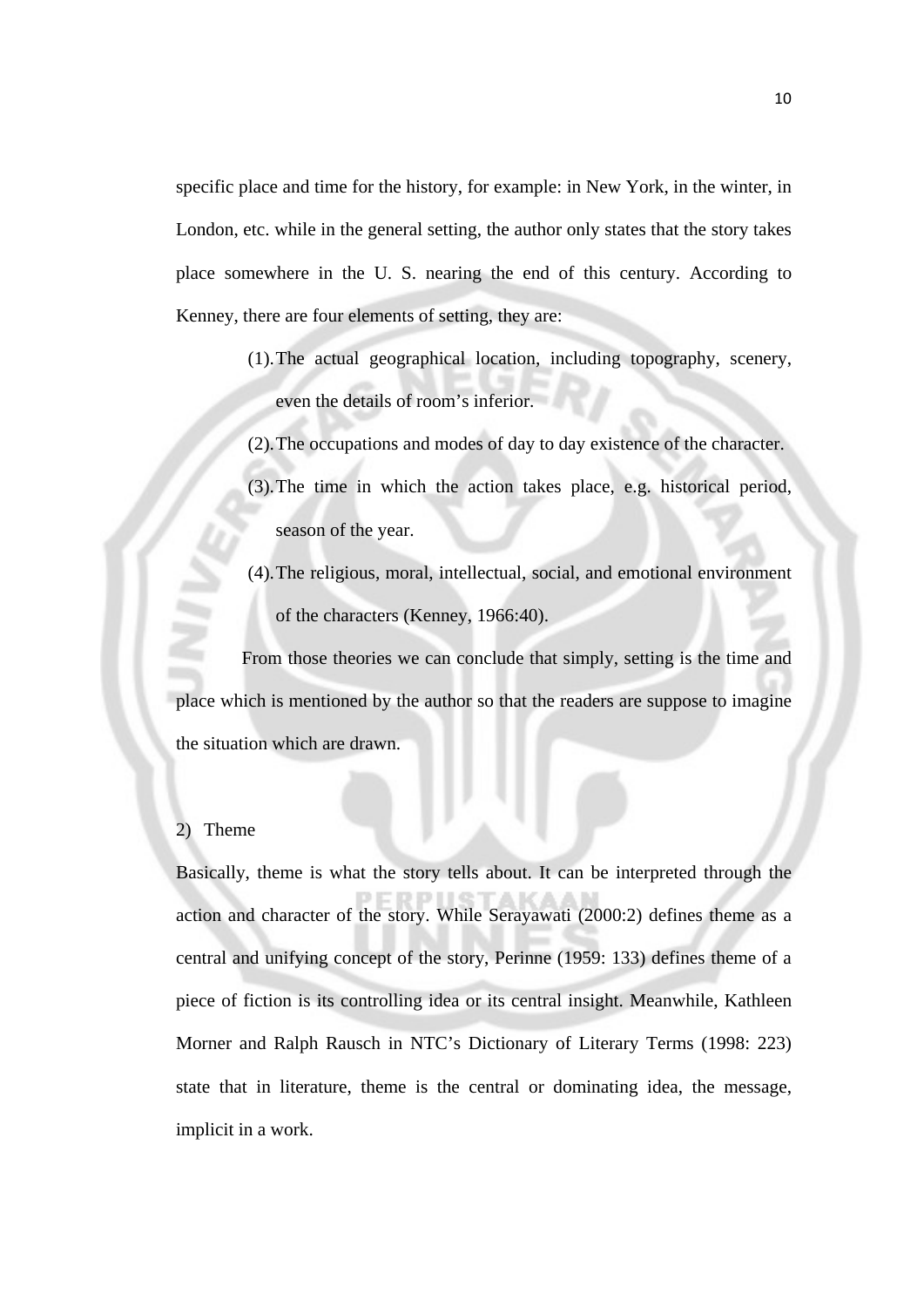Now, it is clear that theme means the central idea of a work.

#### 3) Character

Character means the people plays in the story, while characterization is the author's presentation and development of the characters. It can be said that character is one of the most important factors in a story because it is impossible to have a story without a characters. As Abram said (1977: 20), character is a person in a dramatic or narrative work, endowed with moral and dispositional qualities that are expressed in what they say, in example the dialogues, and what they do, in example the action.

Kathleen Morner and Ralph Rausch (1998: 167) described simple definition about character as a person in literary work. There are three kinds of character in the story, round character (the main character), flat character, and stock character.

#### 4) Plot

Serayawati defines plot as the main events which vitally affect or determine the destiny of the character. Ordinarily plot develops in a definite pattern. The chronology of a story that is the action of the characters and the outline of the story is the definition of plot in the World Book Encyclopedia (1996: 461 vol. 9). Kathleen (1998: 167) states plot as a careful arrangement by an author of an incidents in a narrative to achieve a desire effect, whereas Rees(1988:19), defines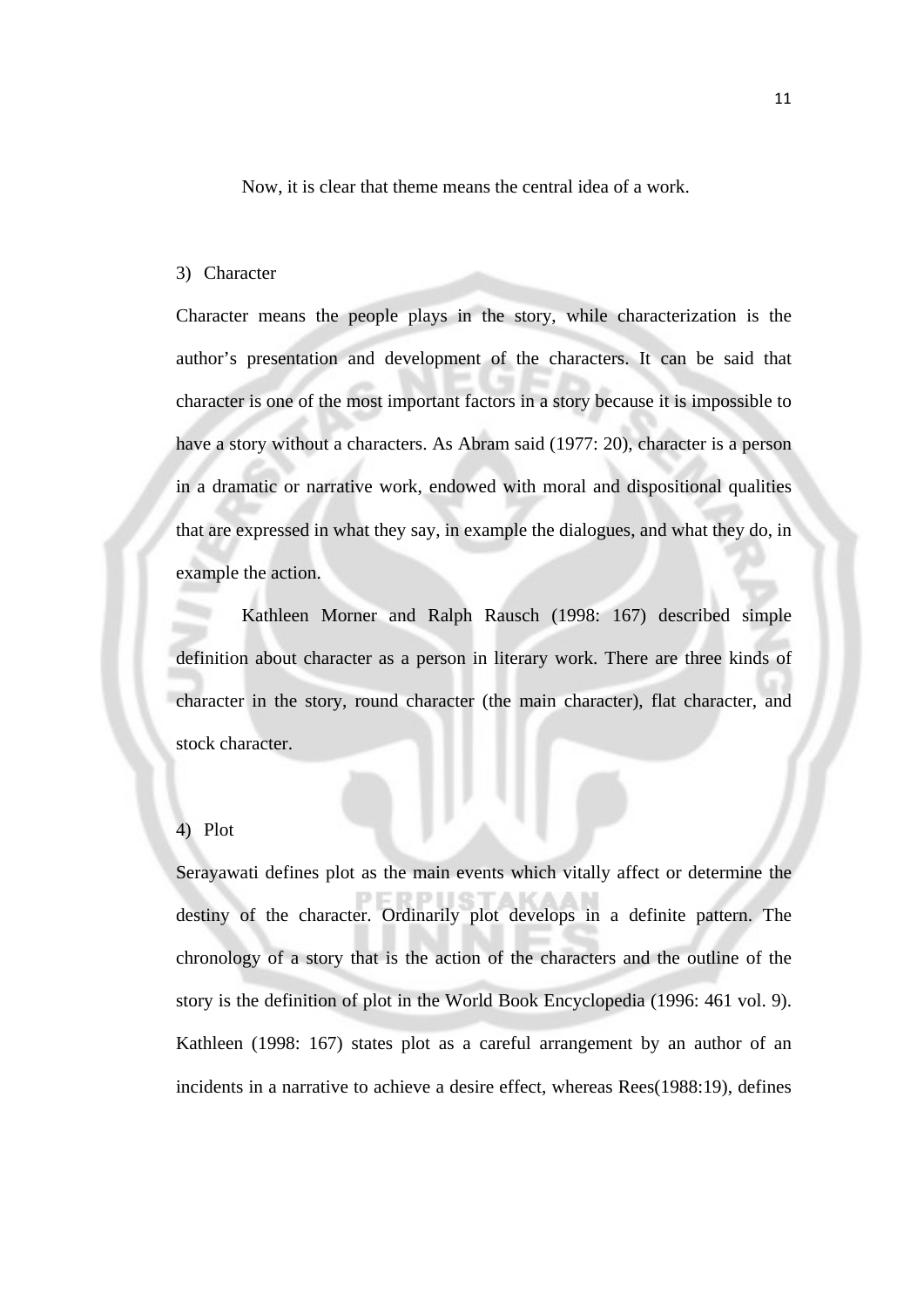plot as the arrangement of tied-together chronological events which has causal and thematic connection.

Besides, Durya in her book (2000:4) mentioned that there are four elements of plot, the incentive moment (the first conflict), the complication (a series of entanglements), the climax (the crisis of the peak of conflict in the story where tension is the highest), and the last is resolution.

#### 5) Tone

As Kennedy (1983: 75) said, tone is the author expression of attitude, which means that tone is the feeling of the author. Meanwhile, Kathleen (1998: 224) explained tone as the reflection in a work of the author's attitude towards his/ her subject, characters and readers. So that it can be concluded that tone is author's expression of attitude toward his subject which revealed in his/ her subject.

#### 6) Mood / Atmosphere

The World Book Encyclopedia (1966: 401, vol. 8) describes that mood in psychology is the emotional state or "tone" of a person's mind. If in psychology it reflects for a person, in literature it reflects the emotional state of the story.

#### 7) Point of View

Broadly, point of view is the position from which details in a work of fiction are perceived and related to the reader. There are three kinds of point of view which are usually used. The first is First Person Point of View, in which it is signed by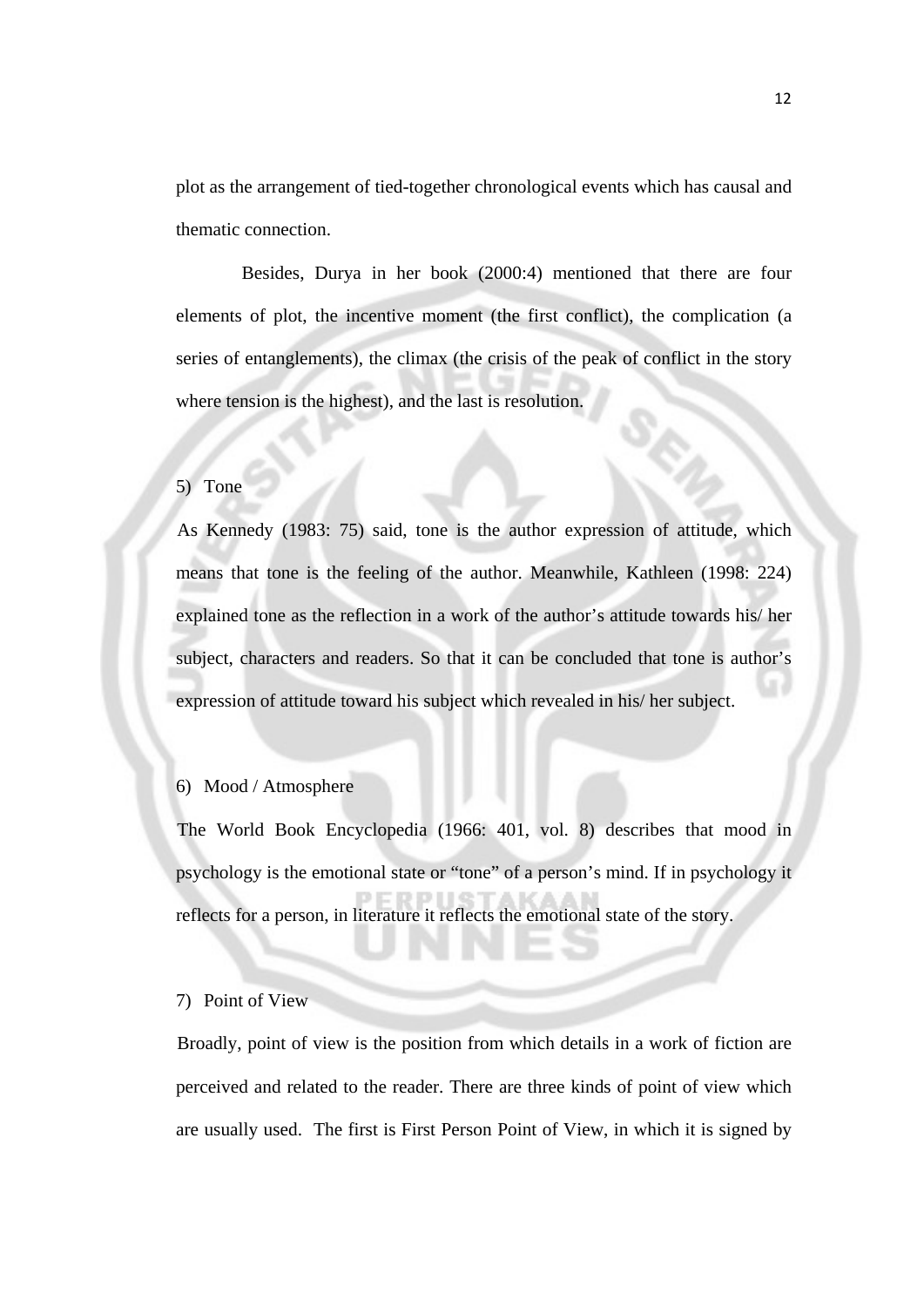the using of "I" as the main character. The second is Second Person Point of View. In here the author used second person narrator (you). The third one is named Omniscient Point of View where the author used third person (using names). The remains are Observer Point of View and Objective Point of View. In Observer Point of View, the narrator is only as an observer without inferring the player's feeling, whereas in Objective Point of View the narrator tells what s/ he saw.

#### **1.3 Idiomatic Expressions**

#### **1.3.1 Perspective**

As cited in http: //en.wikipedia.org/wiki/perspective on January 15, 2009, perspective in theory of cognition is the choice of a context or a reference for the result of this choice, from which to sense, categorize, measure or codify experience, cohesively forming a coherent belief, typically for comparing with another. One may further recognize a number of subtly distinctive meanings, close to those of paradigm, point of view, or reality tunnel. .

To choose a perspective is to choose a value system and, unavoidably, an associated belief system. When we look at a business perspective, we are looking at a monetary base values system and beliefs. When we look at a human perspective, it deals with a more social value system and its associated beliefs.

#### **1.3.2 Reincarnation**

Reincarnation, or in the other term Metempsychosis is a philosophical term in the Greek language referring to the belief or transmigration of the soul. It means that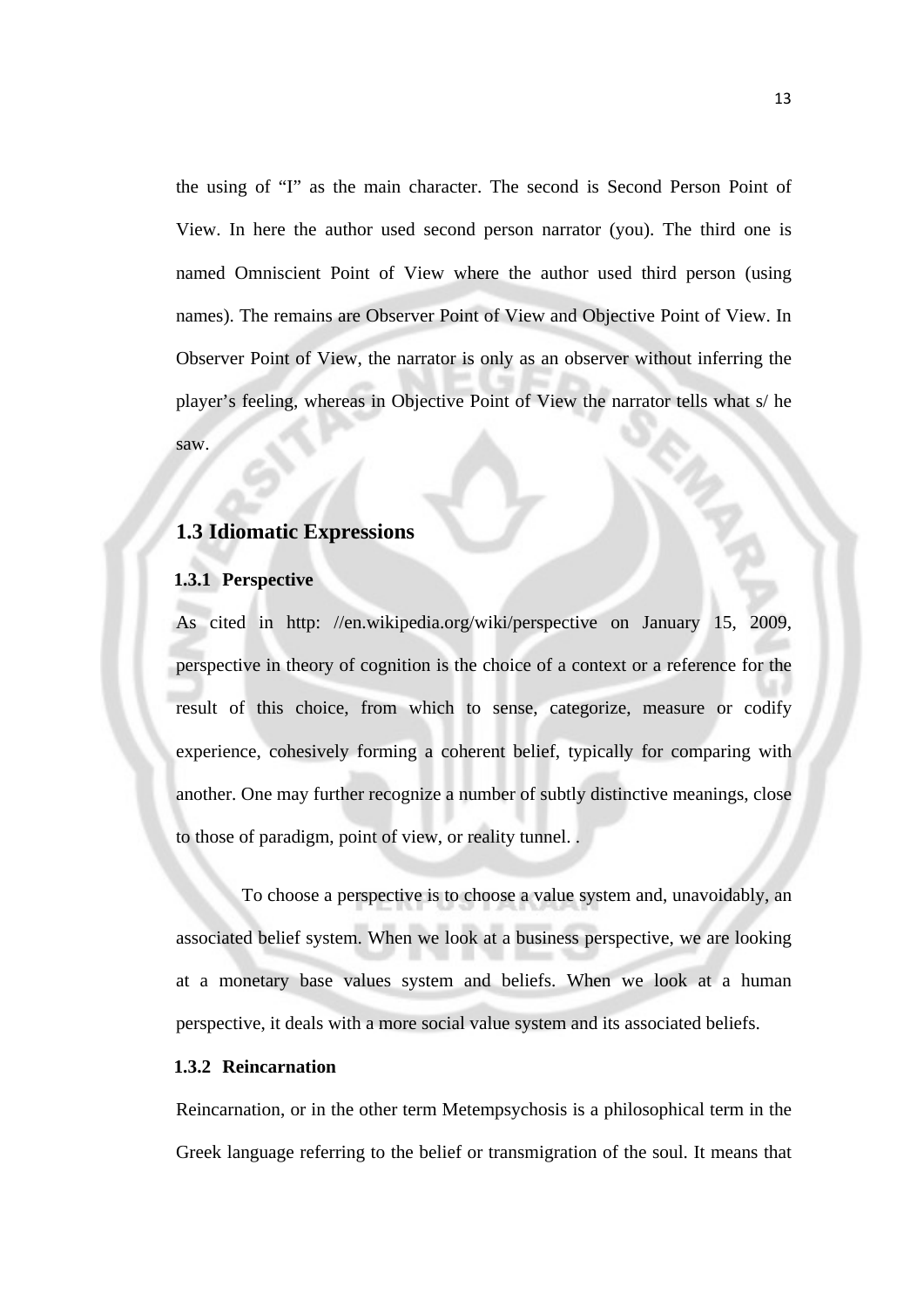when one dies, one's body decomposes, but the soul of oneself is reborn in another body. There is also a belief that one has lived before and will live again in another body after death. The Encyclopedia of Americana (1829:571) explained reincarnation as the doctrine of the passing of the soul at death into another body or bodies.

In http ://www.kriyayoga.com/English/encyclopedia/reincarnation.htm which was cited on January 15, 2009, the word reincarnation comes from the Hindu-Buddhist philosophy of soul transmigration. This is the *religious* concept of the eternal birth-death-birth cycle, where a soul moves from body to body. the soul can be reborn into various form, human, animal, and trees. The form of incarnation body, whether human or animal, depend on the quality of the previous body's life. Thus, if he did many good things in the past life, it results in rebirth to a higher quality form, and, on the contrary,a *bad* life results in rebirth to a lower quality form. This forward and backward progression is based on the Law of Karma, a central foundation of Hinduism and other Eastern-based philosophies.

Reincarnation is taught side-by-side with pantheism, the belief that everything is God and God is in everything. Reincarnation and pantheism are the central doctrines of Hinduism and occultism, variations of which have grown popular in the Western world in recent decades.

#### **1.4 Western and Eastern People's Perspective**

#### **1.4.1 Eastern People's Perspective in Reincarnation**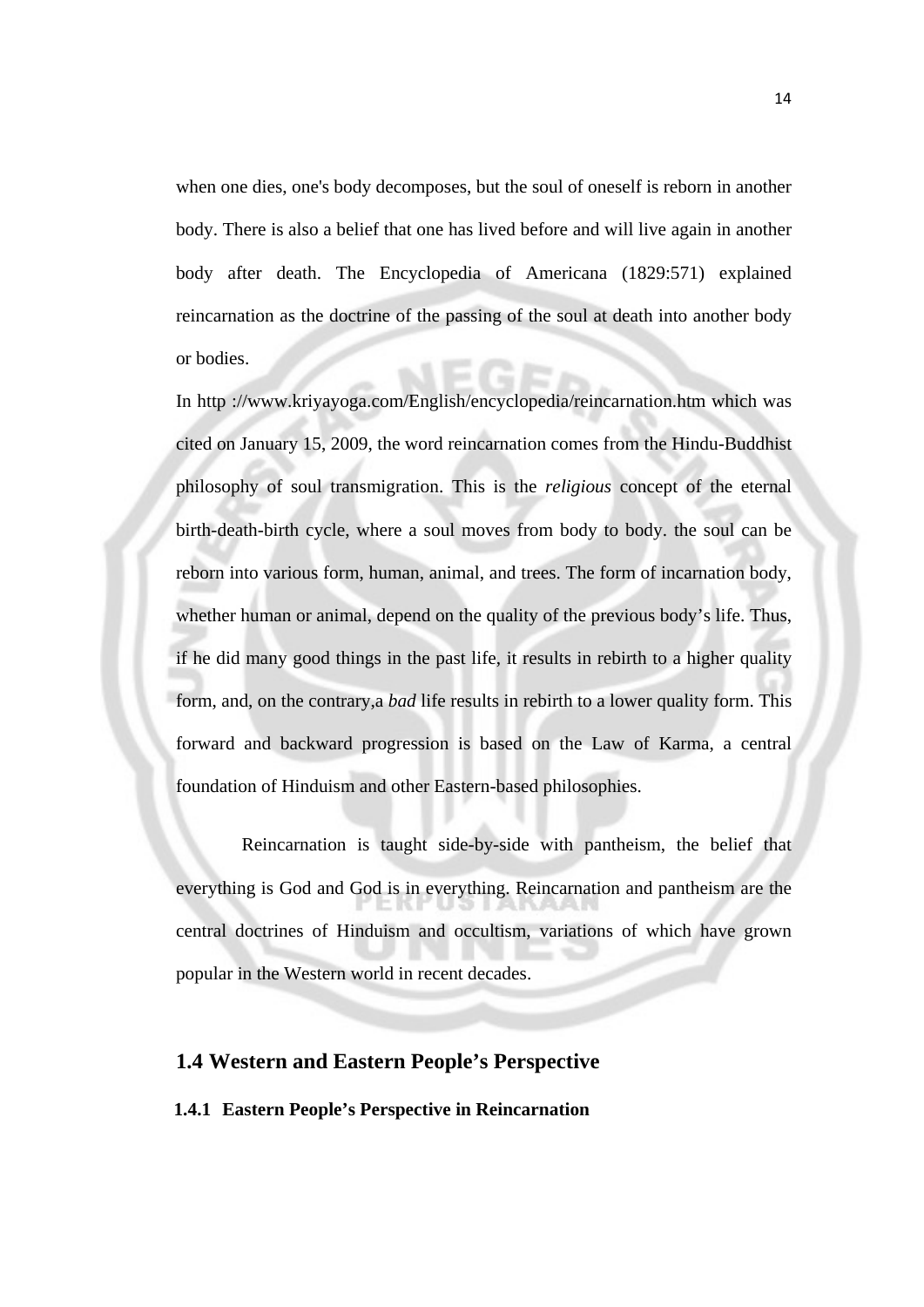As we know previously, the concept of reincarnation belief originally comes from western country. The concept of reincarnation (along with karma and moksha) was first developed in India by non- Aryan people. Moreover, these spiritual ideas greatly influenced some of the later Indian religious thought. As cited in http: //en.wikipedia.org/wiki/reincarnation on January 15, 2009, there are large differences in philosophical beliefs regarding the nature of the soul (also known as the jiva or atman) amongst eastern religions such as Hinduism and Jainism that do accept such an idea.

. A Buddhism and Jainismare continuation of this tradition, and the early Upanishadie movement was influenced by it. Reincarnation was adopted from this religious culture by Brahmin orthodoxy, and Brahmin wrote down scriptures containing these ideas in the early Upanishads. Some religions in Eastern which still belief in reincarnation are:

1. Buddhism

According to the scriptures, the Buddha thought a concept of rebirth that was distinct from that of any known contemporary Indian religion. This concept was consistent with the common notion of a sequence of related lives stretching over a very long time, but was constrained by two core Buddhist concepts: anatta, that all compounded things are subject to dissolution, including all the components of the human person and personality. At the death of one personality, a new one comes into being, much as the flame of a dying candle can serve to light the flame of another.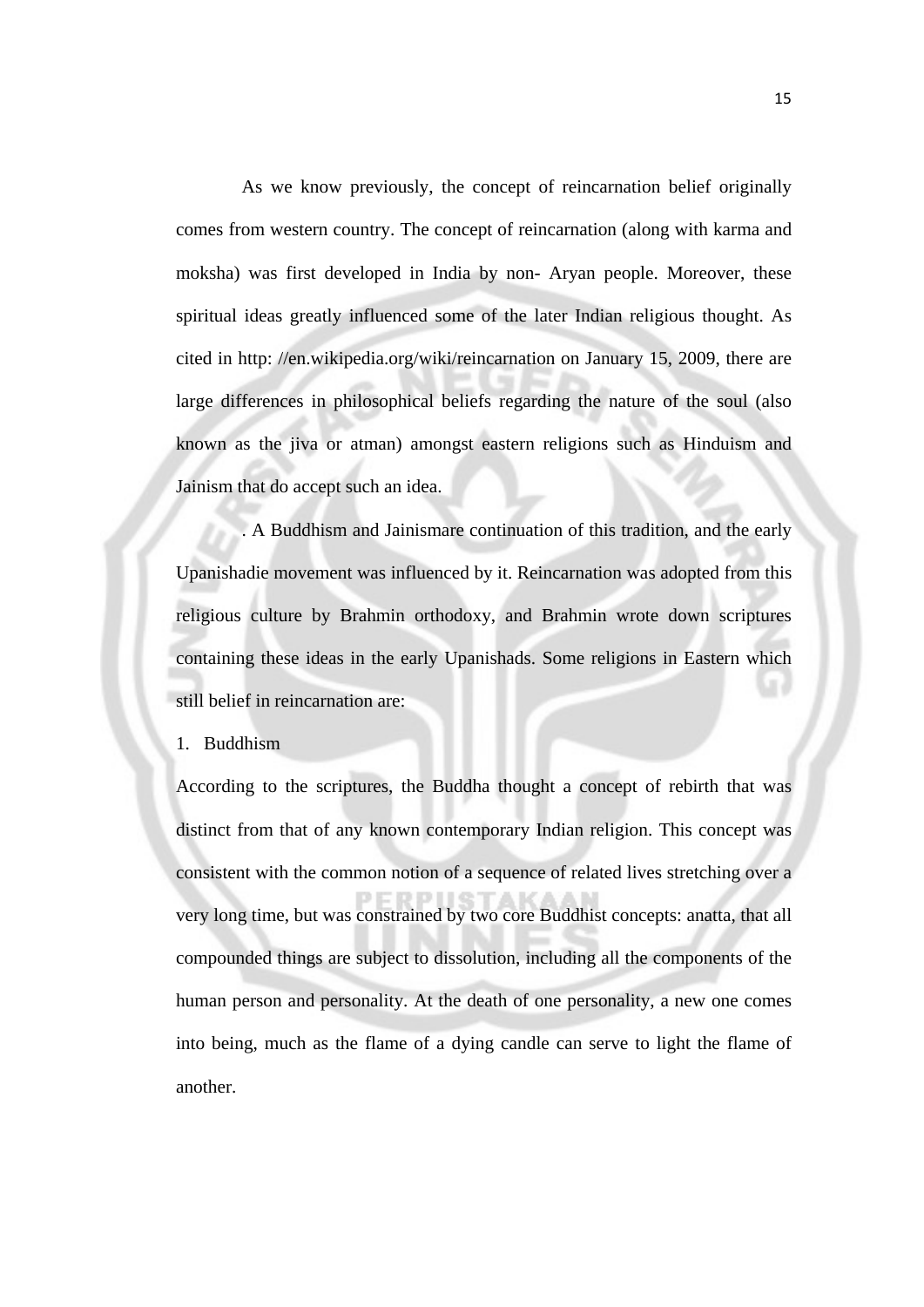Since according to Buddhism, there is no permanent and unchanging self (identity) there can be no transmigration in the strict sense. Buddhist teaches that what is reborn is not the person but that one moment gives rise to another and that this momentum continues, even after death. It is a more subtle concept that the usual notion of reincarnation, reflecting the Buddhist concept of personality existing (even within one's lifetime) without a *soul.* 

Buddhism never rejected samsara, the process of rebirth, but suggest that it source across five or six realms of existence. It is actually asid to be very rare for a person to be reborn in the immediate next life as a human. However, Tibetan Buddhist do believe that new reborn child may be the rebirth of some important departed lama.

#### 2. Hinduism

According to Oxford Advanced Learner's Dictionary (1995:563) Hinduism is the main religion and social system of India, which include the worship of several gods and belief in reincarnation. In Hinduism, the soul (atman) is immortal, while the body is subject to birth and death. The ideas that the soul (of any living being with a consciousness- including animals and humans) reincarnated is intricately linked to karma, another concept first recorded in the Upanishads. Karma (literally: action)is the sums of one actions and the force that determines one's next reincarnation. The cycle of death and rebirth, governed by karma, is referred as samsara.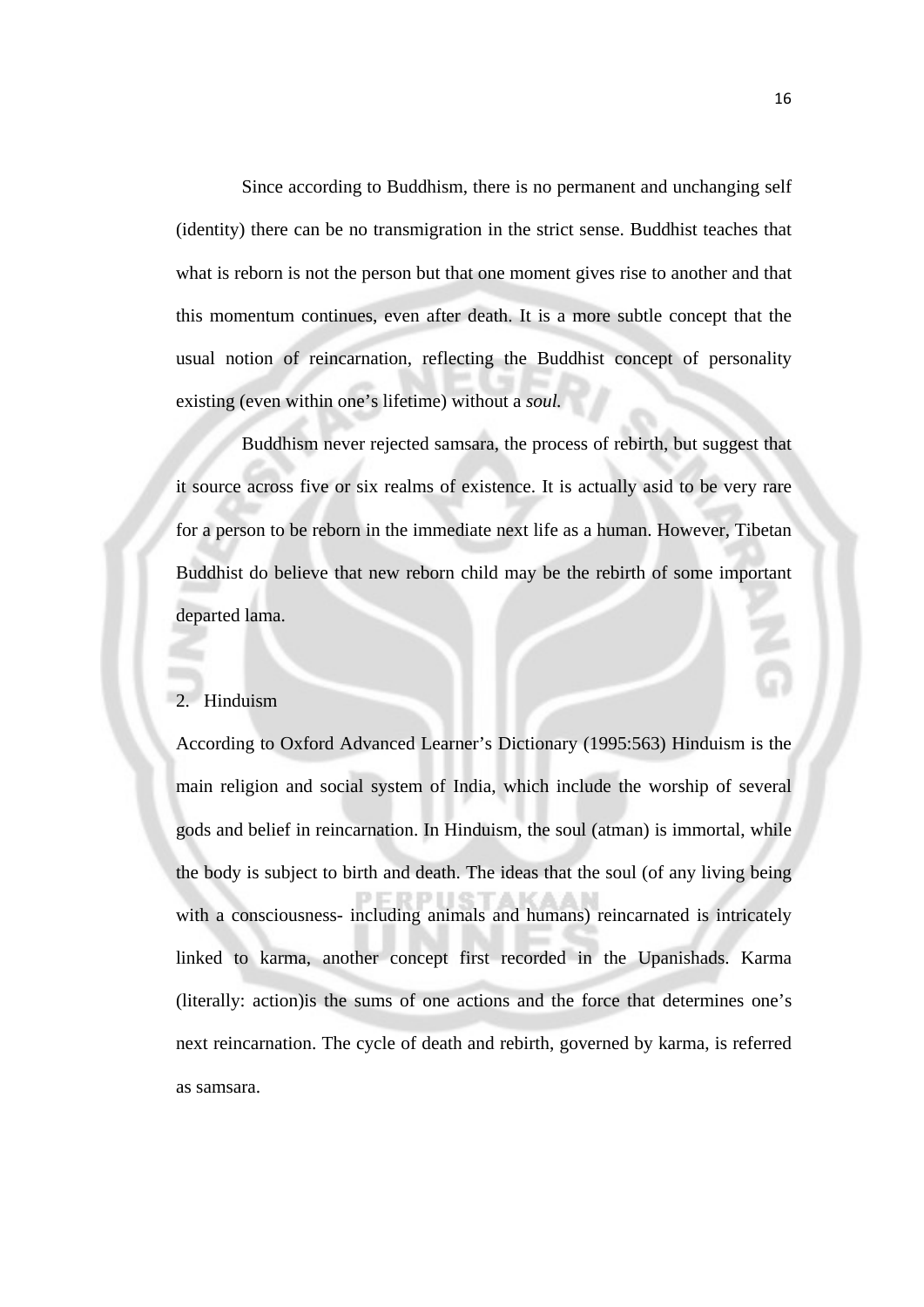Hinduism teaches that the soul goes on repeatedly being born and dying. One is reborn on account of desire: a person desires to be born because he or she wants to enjoy the worldly pleasures, which can be enjoyed only through a living body. After many births, every person eventually becomes dissatisfied with the limited happiness that worldly pleasures can bring. At this point, a person begins to seek higher forms of happiness, which can be attained only through spiritual experience. When all desire has vanished, the person will not be reborn anymore.

#### 3. Jainism

In Jainism, particular reference is given to how devas (gods) also reincarnate after they die. A Jainist who accumulates enough good karma may become a deva, but this is generally semmed like undesirable since devas eventually die and one might then come back as a lesser being, and reborn into the lower form. This belief also exists in a number of other schools of Hinduism.

#### 4. Sikhism

Sikhs believe that every creature has a soul; on death, a soul is passed from one body to another until liberation. The journey of the soul is governed by a deeds and action that we perform during our lives. If we perform good deeds and actions and remember the creator, we will attain a better life.

On the contrary, if we carry out evil actions and sinful deeds, we will be incarnated into a lower life forms- snakes, ghosts, animals, etc. the person who has evolved to spiritual perfection attains salvation- union with god. The karmas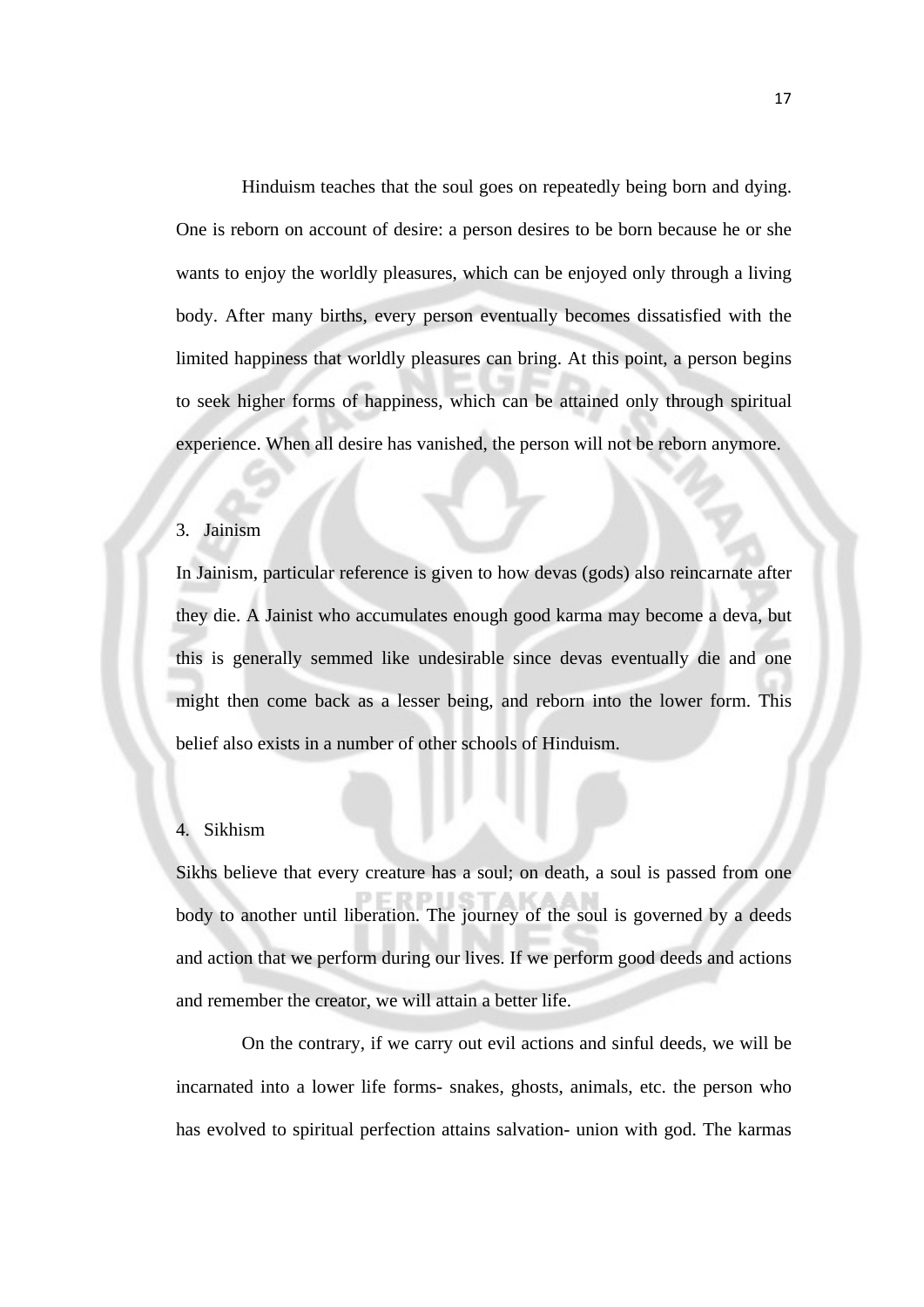of a person will definitely have their effect, both good and bad. No worldly power can change the course of their movement. But according to the Sikh thought, The Almighty God, with His grace, may pardon the wrongs of a person and thus release him from the pangs of sufferings. Reincarnation, simply stated, is the law of cause and effect: reincarnation does not create any caste or differences among people: past and present life's actions simple have a bearing upon a specific individual. Reincarnation doesn't make one becomes superior to another.

#### 5. Taoism

An important scripture of Taoism, the Chuang Tzu  $(4<sup>th</sup>$  century BC) states: birth is not beginning; death is not an end. There is existence without limitation; there is continuity without a starting point. Existence without limitation is space. Continuity without starting point is time. There is birth; there is death, there is issuing forth, there is entering in. then through which one possess in and out without seeing its form that is the Portal of the Devine. (Zhuang Zi, 23)

The fundamental Taoist belief on reincarnation is called Liudu Lunhui or the six grades of reincarnation. The six types vary from human to beasts or insects where each denotes a level of more severe incarceration depends on their sins in the previous life. Human incarnates may purify their previous lives' fate or karma until their internal core.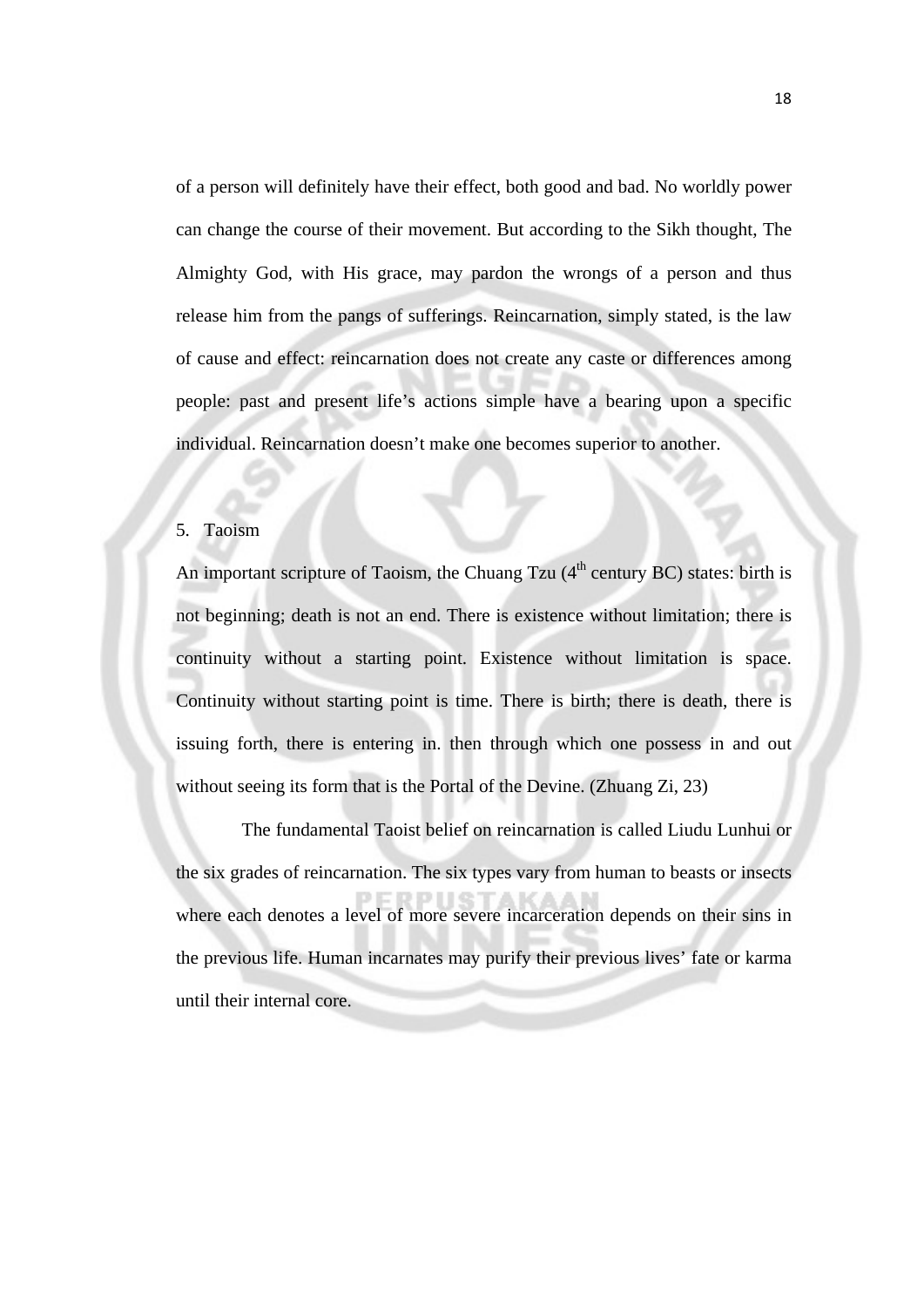#### **1.4.2 Western People's Perspective**

The idea of reincarnation belief in Western have raised since the appearance of ancient Greek writers. According to the era of the flourishing, it can be classified into:

1. Ancient Greek Philosophy

Belief in the migration of soul has taken root in western culture. Among the Ancient Greek, Socrates, Pythagoras and Plato, may have believed in the thought of reincarnation. Several ancient sources affirmed that Pythagoras claimed he could remember his past lives. An association between Pythagorean philosophy and reincarnation was routinely accepted throughout antiquity. In Plato's dialogue, Socrates, prior to his death, states; I am confident that there truly is such a thing as living again, and the living spring from the dead. However Xenophone, our other informant of Socrates' life does not mention the latter as believing in reincarnation. Plato presented the detailed account of reincarnation in his major works. It may be questioned whether Plato's accounts, such as the Myths or Er which also contained many fabulous details irrelevant to reincarnation, were intended to be taken literally.

### **PERPUSTAKAAN**

NNF

#### 2. Christianity

This fact is all the more remarkable because of the double clash Christian view: a clash with a traditional Christian view of afterlife, and the clash with the secular, a scientific world view. Reincarnation seems to defy the logic of the moment.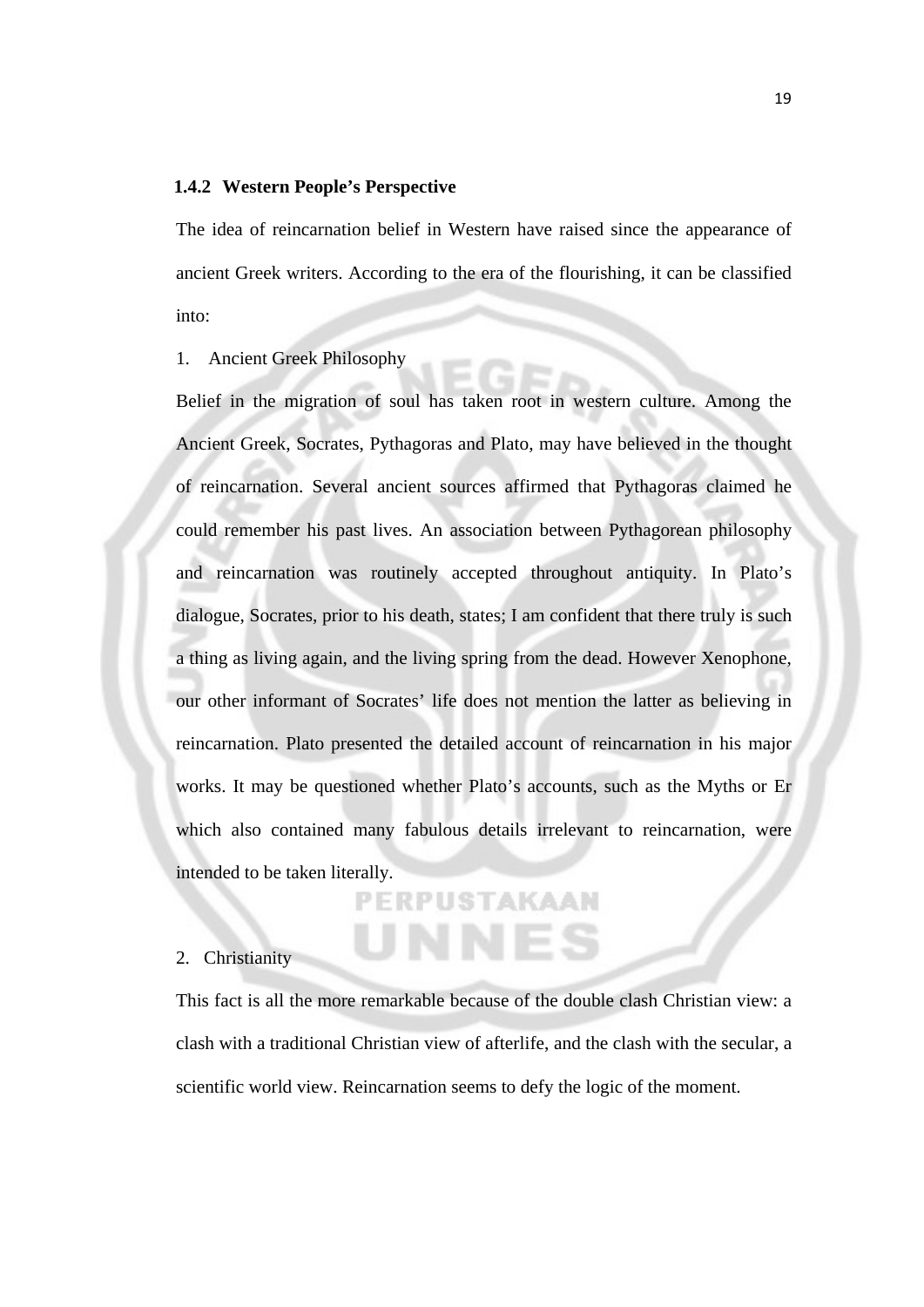Over the past decades sociological studies have demonstrated that a sizeable proportion of the populations in western societies have embraced the believe in reincarnation. Among the various studies, the most prominent one without any doubt has been the so called European Values System Study which was conducted on a Europe wide level both in 1981 and in 1990. It allows us insight both in the spread and the growth of the belief in a very wide area. The finding of this study have been thoroughly analyzed and published in the recent years.

Reincarnation appeals to the western *religious* thinking, such as the new Age Philosophies, because the life cycle concept provides people with unlimited chances to get a better life. With reincarnation we have no imminent or compelling reasons to figure out the meaning of life with respect to God and fellow man. We can feel our way through existence, and, if need be, *get it right in the next life.* It seems that believe in reincarnation has developed in western society.

3. Contemporary Perspective

During the Renaissance, a new flowering of public interest in reincarnation occurred. One of the prominent figures in the revival was Italy's leading philosophers and poet Giordano Bruno, who as ultimately sentenced to be burned at the stake by the Inquisition because of his teaching about reincarnation. From http: //en.wikipedia.org/wiki/perspective cited on January 15, 2009, during the classical period of German literature Metempsychosis attracted much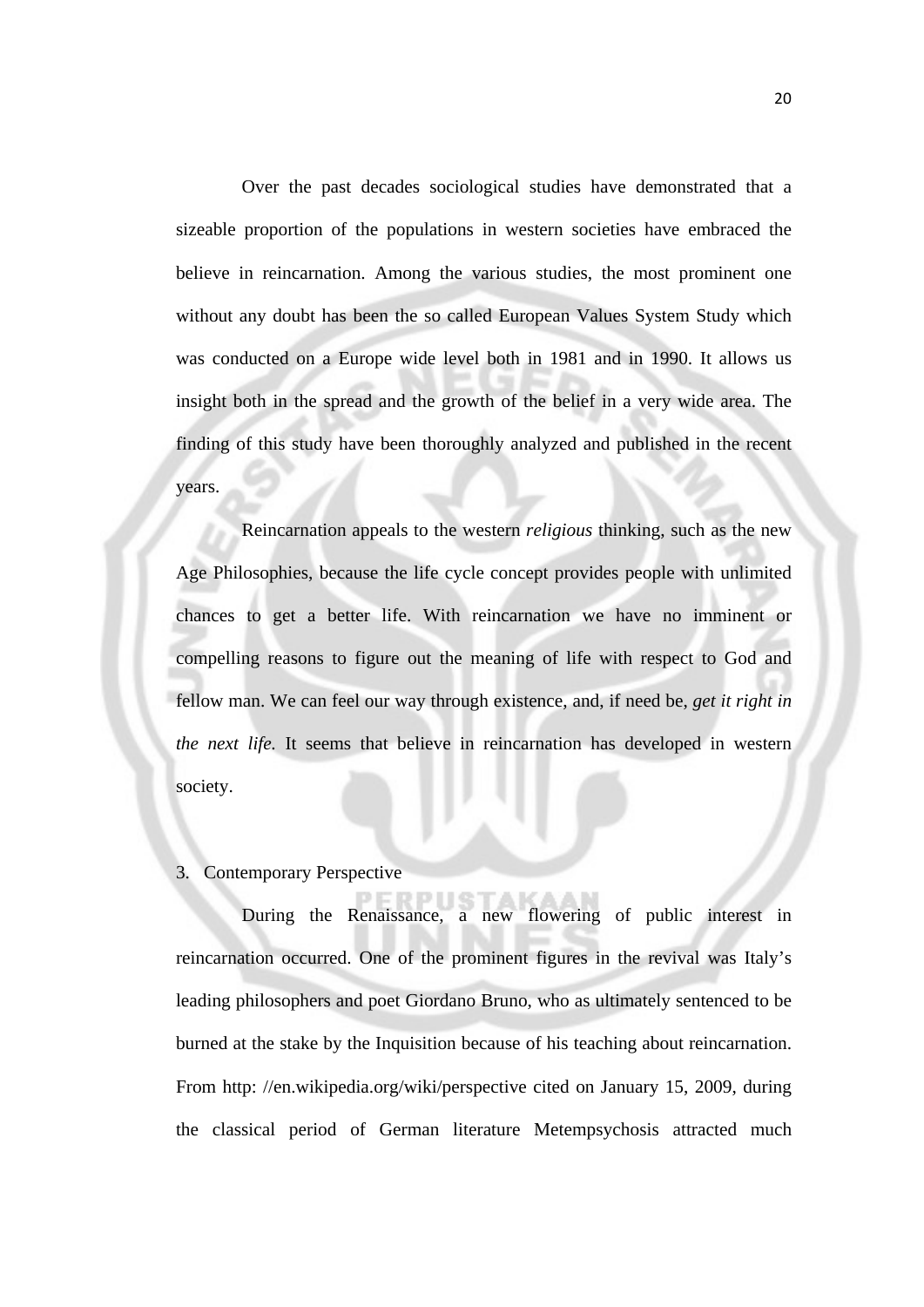attention: Goethe played with the idea, and it was taken up more seriously by Lessing, who borrowed it from Charles Bonnet, and by Herder. It has been mentioned with respect by Hume and by Schopenhauer.

Irish poet and Nobel Laureate William Butler Yeats proposed a novel theory of reincarnation in his occult treatise *A Vision.* According to Yeats' view reincarnating does not occur within a framework of linear time. Rather, all of person's past and future lives are happening at once, in an eternal now moment; and the decisions made in any of these lifetimes influence all of the other lives (and are influenced by them). Hermann Hesse, literary Nobel Prize, 1946 expressed a view point of reincarnation as the mode of expression for stability in the midst of flux.

#### **1.5 The Author's Biography**

Christina Skye is a fake name of Roberta Helmer. Roberta Helmer is an American writer of Chinese art and culture and as Christina Skye are a best-selling USA Today and Publishers Weekly writer of over 23 romance novels. She lives with her husband and young son in New Jersey. Her romance books have been translated into 8 languages.

She was born in Dayton, Ohio, U.S.A., and is a descendant of Revolutionary War hero Adam Helmer. She attended the University of Pennsylvania and obtained a doctorate in classical Chinese literature at Ohio State University, where she learned to speak fluent Chinese, French, and Japanese. Later, she worked as translator and as a consultant to the National Geographic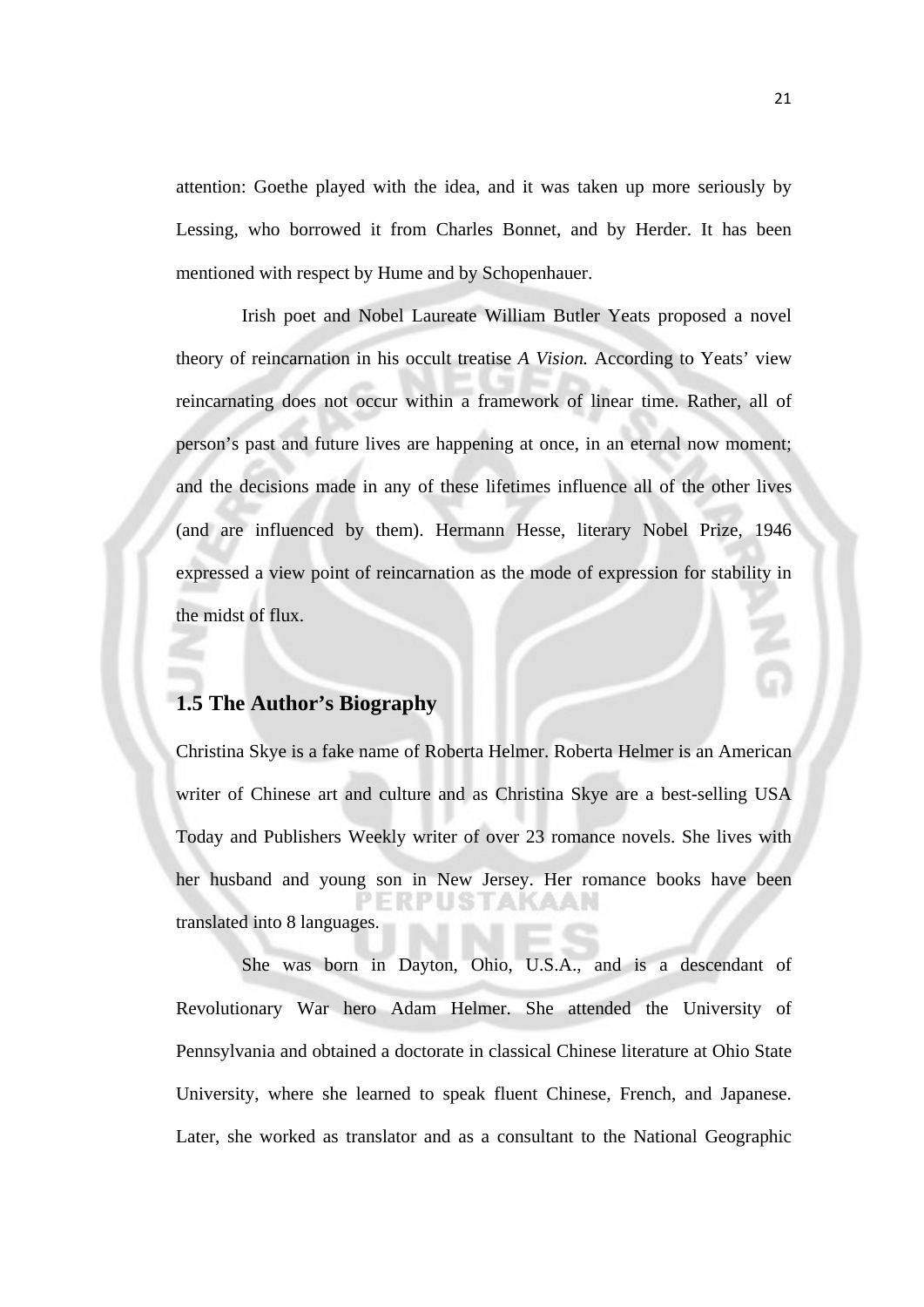Society and the American Museum of Natural History. She lives in on the western slopes of McDowell Mountains in Arizona.

Christina Skye holds a Ph.D. in classical Chinese poetry. She has traveled to China and Asia many times. She curates one of the most popular exhibitions to date at the National Geographic Society's Explorer Hall in Washington and authored four critically acclaimed books on Chinese art, one of which was called "beautifully and lovingly crafted" by the London Times. She began writing fiction in 1990 and has currently written 16 novels.

#### **1.6 The Summary of the Novel**

Bride of the Mist is a love story novel set amongst the majesty of the English and Scottish countryside. Begin with the descriptions, second-sight, a ghost and a cat; this is an enthralling tale of a love between man and woman that endured throughout time.

 Although primarily told about a modern life which is mirrored by a tale of long ago between a beautiful mute girl, a Crusade-worn knight, and his evil brother. Their tale and destiny are to be re-lived by their contemporary counterparts, the beautiful American bridal magazine writer Kara Fitzgerald and the rugged Scots laird of Dunraven castle, Duncan MacKinnon.

Kara has a special gift of a second sight- through touch she can see and feel events and emotions. She can see the events of the tale years ago that she had to finish. At the first time, both of Kara and Duncan are skeptical each others because of their coincidence meeting. It's also because Kara, as a bridal magazine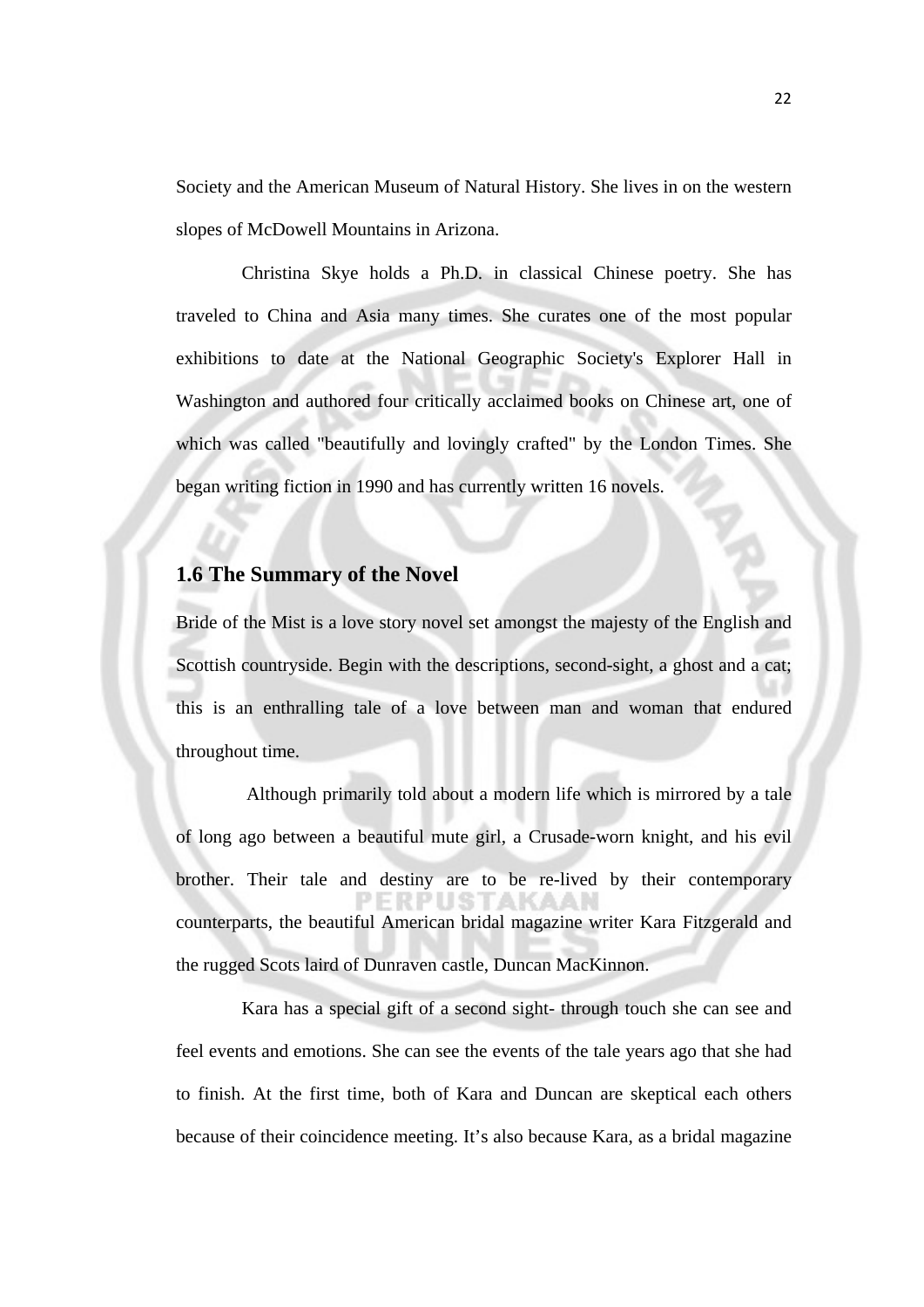wants to take the picture of Dunraven Castle as her honeymoon issue. In the contrary, Duncan refuse all of the proposals since he hated journalist so much related to his past life. He thought that Kara wanted to look for information about his twin brother, Kyle, as the other journalists.

However; they cannot deny the destiny. As they work together as a partner they feel the need of each other. Duncan accepts her gift, and she could feel Duncan's desire to her so that they begin a dangerous adventure that could bind them together, in life or in death, if Duncan's evil brother (who was supposedly dead) tries to kill him. Kyle, who was made of his own death, was a criminal that is an expert in making bomb. He blamed Duncan of their mother's death, so that he wants to kill Duncan, but he doesn't succeed by the help of Kara' sights. He finally killed by his own enemy.

 The magical mysticism of Scotland adds unique flavor to this tale. Because of his heritage, Duncan also knows a thing or two about *the sight*. Kara, on the other hand, believes that her gift is what has cost her love in the past, for she believes no man would want to share himself as totally and completely as would occur with her. Furthermore they work together, first to protect their inner selves from each other, than to save each other. They realize that one of them cannot live without another, so that they decided to share their entire of life in mystical beautiful Dunraven castle.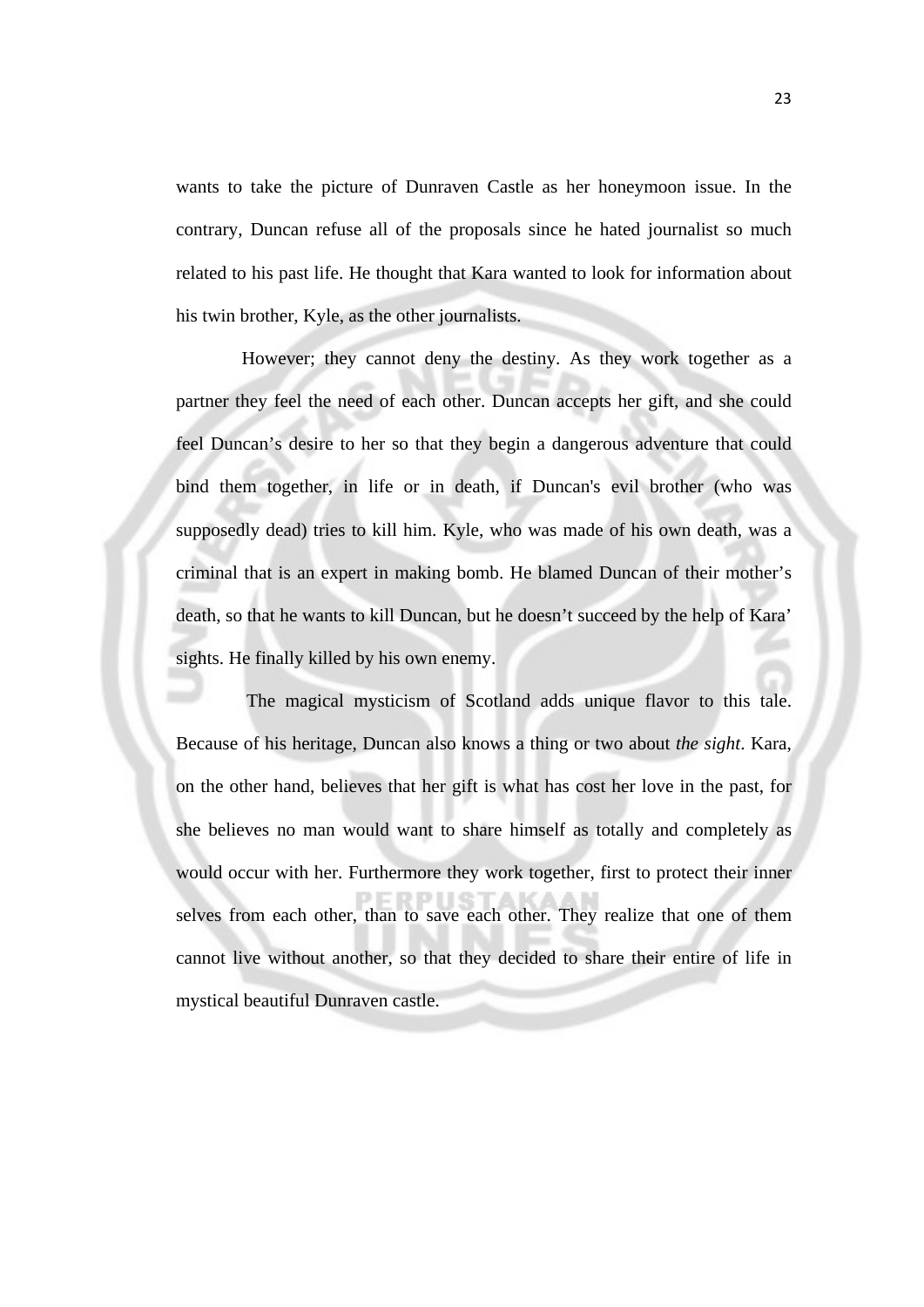## **CHAPTER III METHOD OF INVESTIGATION**

This section deals with method of investigation. The definition of Method of Investigation itself, generally, is the rule which is used to compile the data from the object of the study. It consists of four sub chapters. The first sub chapter presentsthe object of the study containing information about the novel entitled Bride of the Mist. The second tells about the data of the study which are taken from several sources. The third describes the method of collecting data, and the last one is the method of analyzing data.

#### **1.1 Object of the Study**

The object of the study was Christina Skye' novel entitled *Bride of the Mist*. The background of the story was taken place from Scotland. Although it told the story about a modern American girl life as the reflection of western life, implicitly it showed a lot about reincarnation's development in western as the part of the western culture. This novel consists of 405 pages. It was published in1996 by Avon Book Printing.

#### **1.2 Data of the Study**

The data that the writer got could be classified into two categories, they are primary data and secondary data. The primary data was got from the novel itself,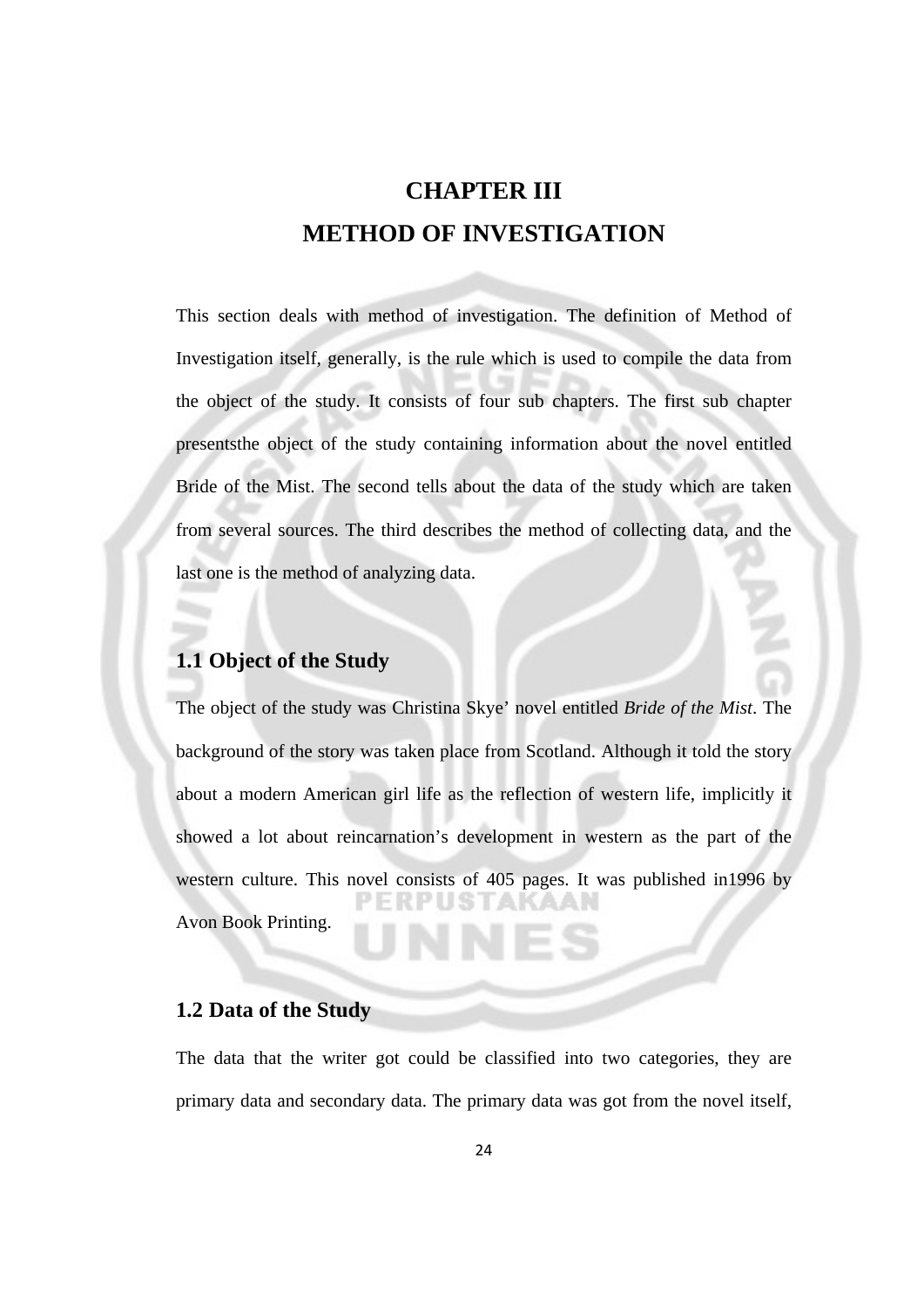while the secondary data was taken from the sources that were related to the object of the study by doing a library research. The writer searched and selected some references about literature, culture, novel, and so on to strengthen the analysis. She didn't only take the references from the book but also from the internet. 3E,

#### **1.3 Method of Collecting Data**

In collecting the data the writer used several steps, they were:

1. Reading the novel repeatedly

To analyze the topic of the study the writer read the novel repeatedly and closely. By reading the novel more than once, the writer expected to understand the whole content of the novel, so that she could analyze it clearly. The finding would be used as the primary data.

#### 2. Collect some reference

After reading the whole novel repeatedly, the writer collected some references from the other book. She searched several related titles by doing library research. The titles would give her approximation about the content of the book that would be chosen as the references.

#### 3. Quoting the statements

The writer quoted some quotation about the definition and descriptions which were related to the topic. It would support her writing.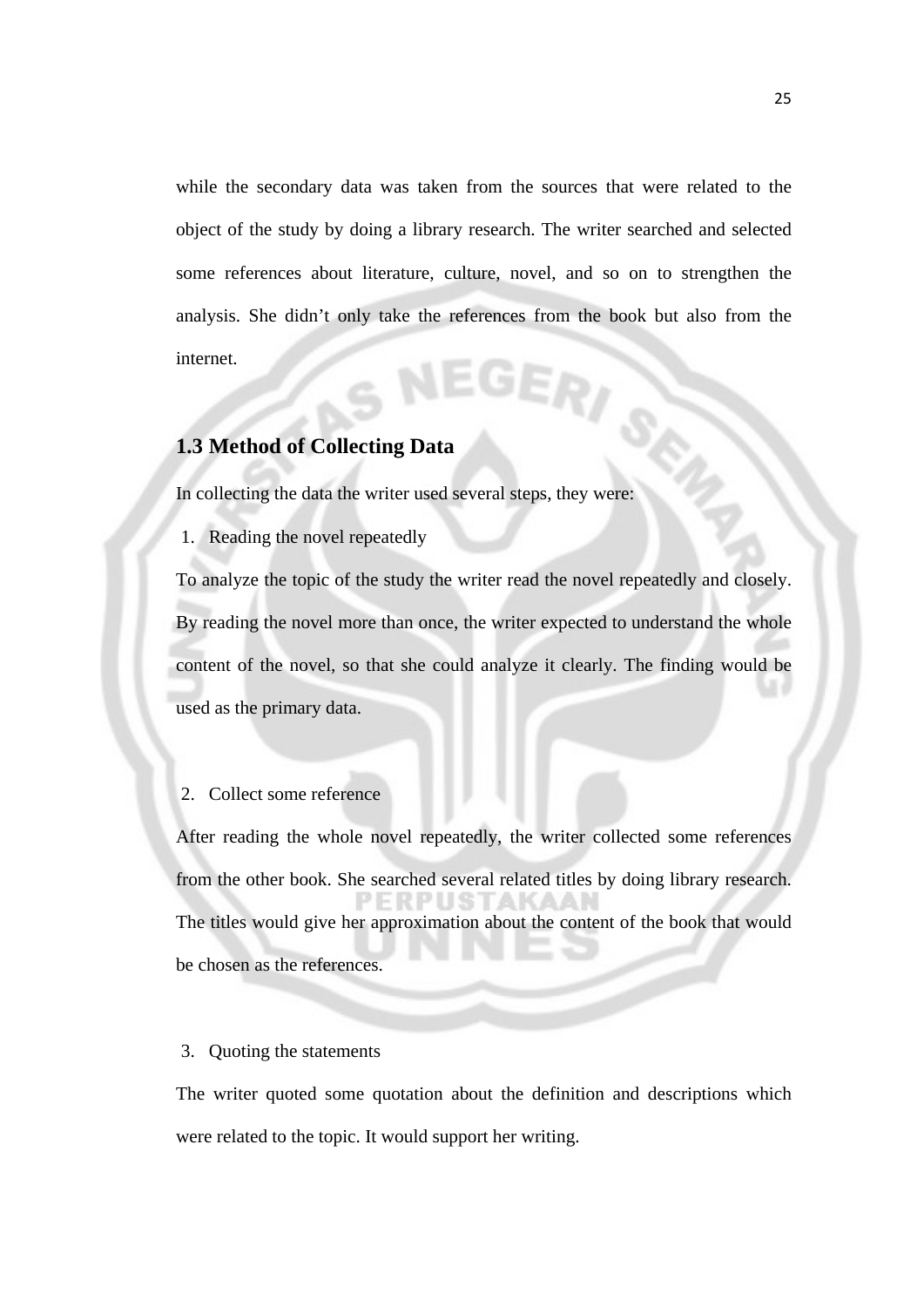#### 4. Listing the statements of the novel

The last step was the writer chose some statement from the story which gave prove to her writing. It means that she selected the appropriate dialogues to support her analysis. .

#### **1.4 Method of Analyzing Data**

In analyzing the novel, the writer used a descriptive method. This method describes sentences and not numbers that serve as data to be analyzed. She chose this method because it is suitable to the topic which was chosen about reincarnation in western culture that was found in the novel of Christina Skye, Bride of the Mist.

The procedure followed the following steps. First the writer discussed about the element of the novel. Then she analyzed the condition of culture that was reflected in the story to analyze its component of culture. Finally she found the western belief in reincarnation reflected in the novel. It was expected that by reading the story she knew the author's ideas, thoughts, and feeling as a western people. Then, by knowing Chinese and western culture she could relate it into an analyzing as the last object of the study that would be the main purpose of her final project.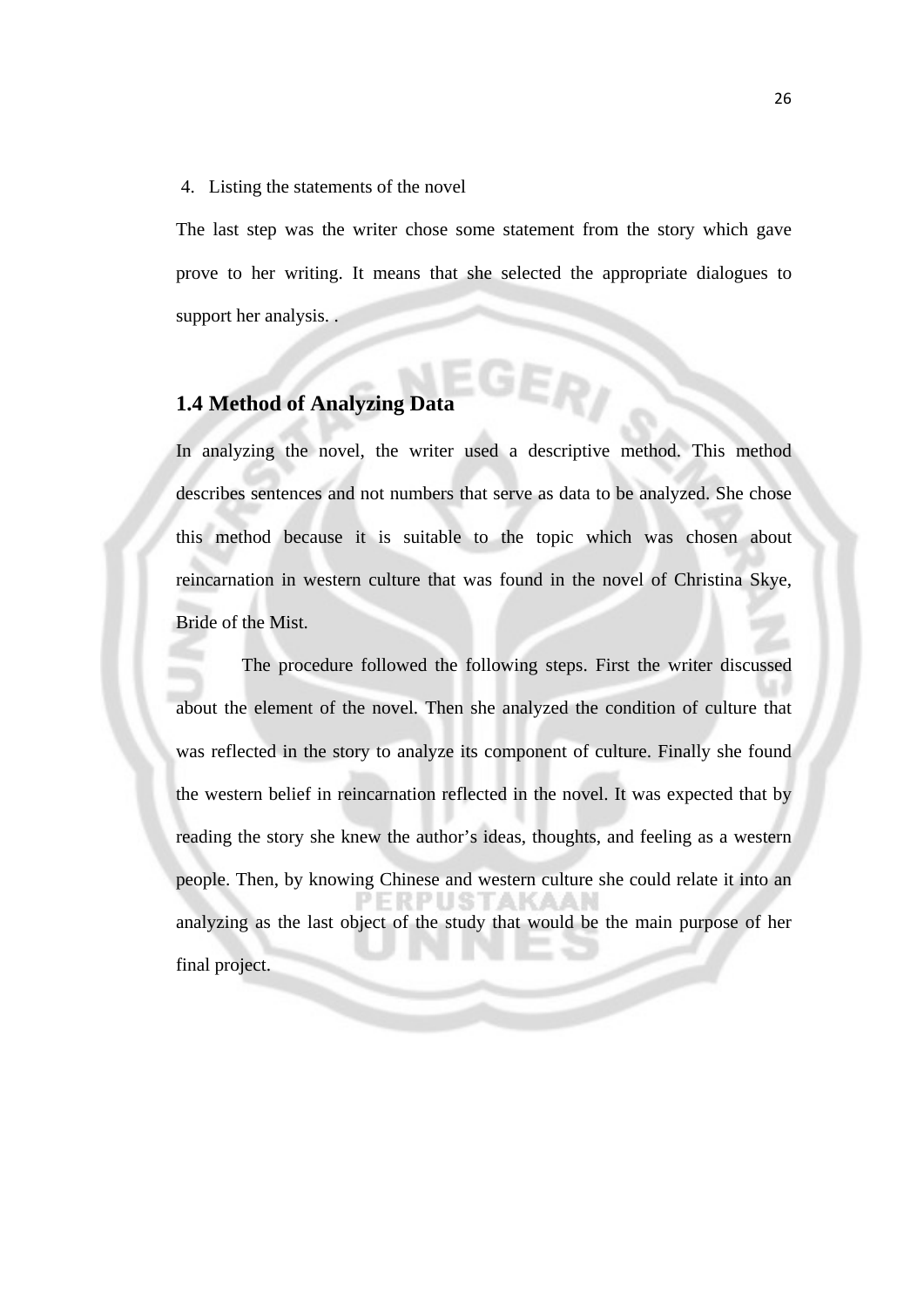## **CHAPTER IV DATA ANALYSIS**

#### **4.1 The Concept of Reincarnation from the Novel**

Reincarnation, a belief of Tran's soul, is known for thousand of years Reincarnation is the belief that when someone dies, his body decomposes, but something of him is reborn in another body. It is the belief that someone has lived before and will live again in another body after death. The Encyclopedia of Americana explained reincarnation as the doctrine of the passing of the soul at death into another body or bodies. It means that when someone died, his soul will reborn into another body. In reincarnation, there are several forms of incarnating body. It could be human, animal, also a tree, depends on his past life. If he has doing a good thing in the past, he would be reborn as a human again.

From the other sight, reincarnation is also believed as a destiny to finish an unfinished thing in the past as reviewed in the novel of Christina Skye, entitled *Bride of the Mist*. In this novel, the author told about Kara Fitzgerald, an American Bridal Magazine writer, who was actually the reborn of a mute princess of Scotland centuries ago. While Duncan McKinnon is the latter lord of Dunraven Castle who was also Kara lover and knight at the past. Getting a vision of her past, Kara came to Scotland for finishing the event of her past with Duncan which also involved Duncan's brother as the enemy, just like their past live. Let us see the following quotations: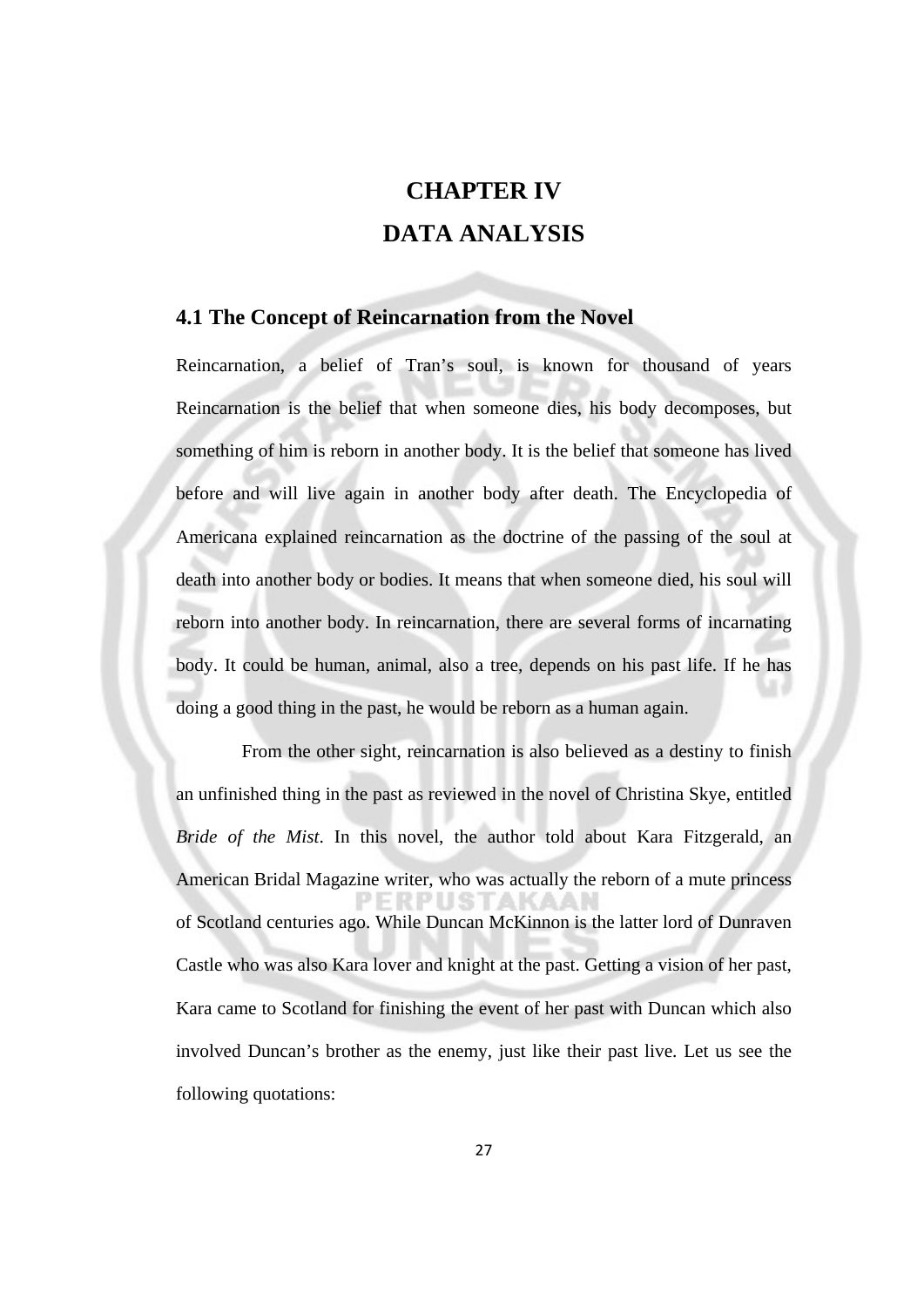"You were in it, only it wasn't you**. It wasn't even now."**

"It gets worse**. I saw the abbey, only it was probably six hundreds years ago. There were fires and men in long brown cassocks. I saw a vast royal forest and a man who wanted to see us both dead**." Her eyes locked with Duncan. He was your brother then too." "we went to the forest. He sent men after us." Kara shuddered.

From the statements of Kara **. It wasn't even now** explained that she could see the past of her and Duncan. We can see another perspective of reincarnation belief, as a means of finishing an unfinished thing. We can see that Kara saw a vision from the past of her, Duncan, and Duncan's brother who also hate them so much. It is contrary to the other people's perspective in this modern world, who doesn't believe in reincarnation and vision. So that, in this case the writer will analyze how do western people's perspective in reincarnation and other people's reaction.

#### **4.2 Western People's Perspective in Reincarnation**

It has been described before that reincarnation belief is a belief which is adopted from the eastern belief. But for years. it has been separated all around the world, including in western community. There are two possibilities of western people perspectives, whether they believe in it or refuse the thought of it. Although most of them refuses the thought of believing the reborn concept of reincarnation, there are also many people who still believe in it.

The development of reincarnation belief in western community can be seen from several aspects. One of the aspects, it can be seen from the point of view of literature. Nowadays, we can see that there are many literature works that

<sup>&</sup>quot;You are not exactly making sense, Fitzgerald."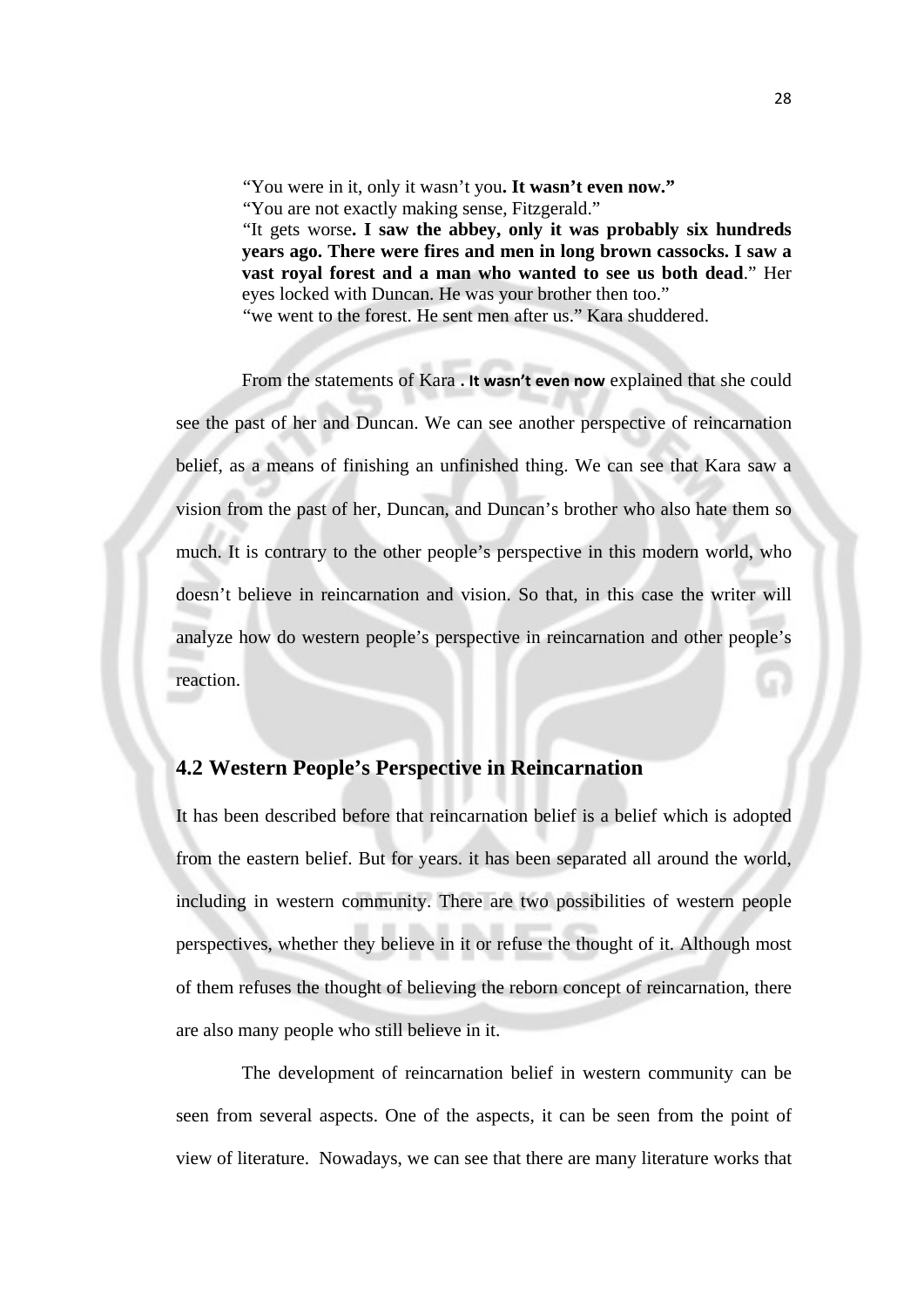take reincarnation as the theme. One of them is a novel written by Christine Skye entitled *Bride of the Mist* which told about reincarnation as a means for finishing an unfinished thing in the past.

 In the novel, the main character, Kara Fitzgerald, an American Bridal Newspaper Writer, was told as a woman who had a special gift, that is she could feel someone's minds, emotions, and thoughts through touching thing belongs to that person. She could also see the past life of a person or a place. She sensed that when she was in Scotland, she had ever belonged to the place, and she had been lived there one time in the past. Here, Kara Fitzgerald as the representative of western people, gives us a sign that although in western countries most of the people think rationally and logically, some of them still believe in magic, superstitious, and even reincarnation. Let us see the following quotation:

> But Kara knew no one could help. **She was meant to be here, drawn to this beautiful abbey, linked with this brooding Scotsman. There was something unfinished between them**, something that had waited for centuries.

From the quotation above, we can see that Kara had seen the vision from her past. She saw that she had been belonged to the Scotland and connected to Duncan McKinnon centuries ago. She also believed that her presence in that place has a means as for finishing something that had not been finished yet in the past. From those, we could see that this novel told about reincarnation which was meant to finish a mess problem from the past.

While in the contrary, the other perspective was represented by Duncan McKinnon and the others who accepted a reincarnation belief as a joke. Duncan McKinnon was a lord of Dunraven Castle where Kara wanted to take it as her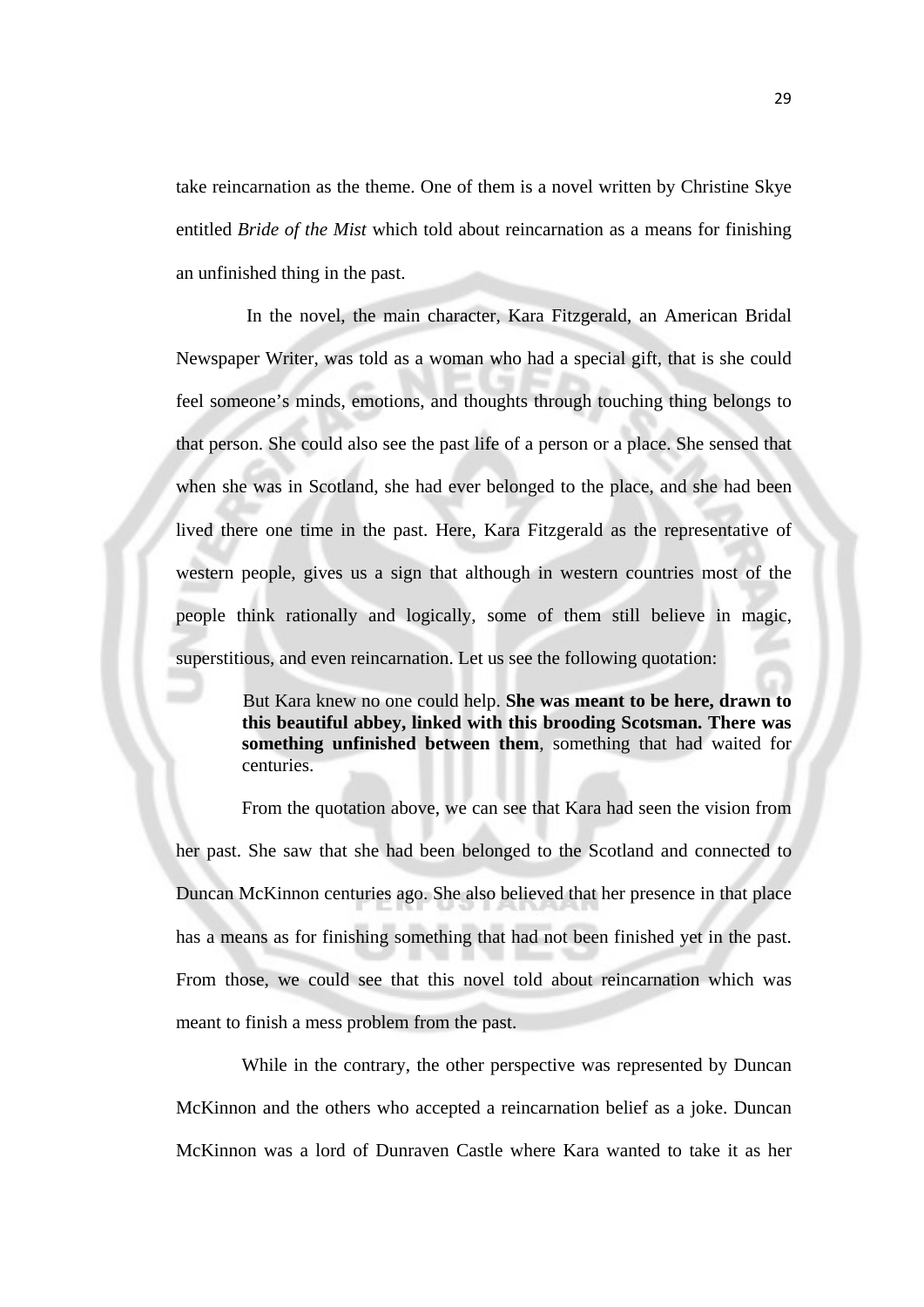location for the bridal magazine. They were lover centuries ago, and then reborn in the different condition. Duncan, as a logical person didn't believe in reincarnation until he was convinced by Kara. We can see Duncan's opinion about visions from the following quotation:

> "They can't be any worse than you." She shook her head." Just tell me why. I only wanted to help. I actually thought I could make a difference. **But to you it was all a joke."**

**"How can you expect me to believe that?"** 

**"I don't believe in visions**, and I don't believe in letting strangers fight my battles for me."

From the quotation above, **"How can you expect me to believe that?"** clearly he stated that he didn't believe at all in visions from the past. He refused everything connected to the irrational think. In the other words, he didn't believe in reincarnation. It was a common reaction of western people who didn't believe in any irrational thought.

However; both of them who believed in the concept of reborn and people who don't believe in it have their own reasons.

#### **4.2.1 Reasons for Believing**

Believing reincarnation in western community was only shared by minority group of a society. From the novel *Bride of the Mist*, the writer analyzes that there are several reasons of western people to believe in reincarnation. The reasons are:

1. Signs from the past

For most people who believe that there is a reincarnation in human's life circle, they will believe that they could get a sign, it could be voice or a figure that comes from the past. If they so, they regard it as a warning that they have to do something. As in the *Bride of the Mist*, it was said that Kara relied on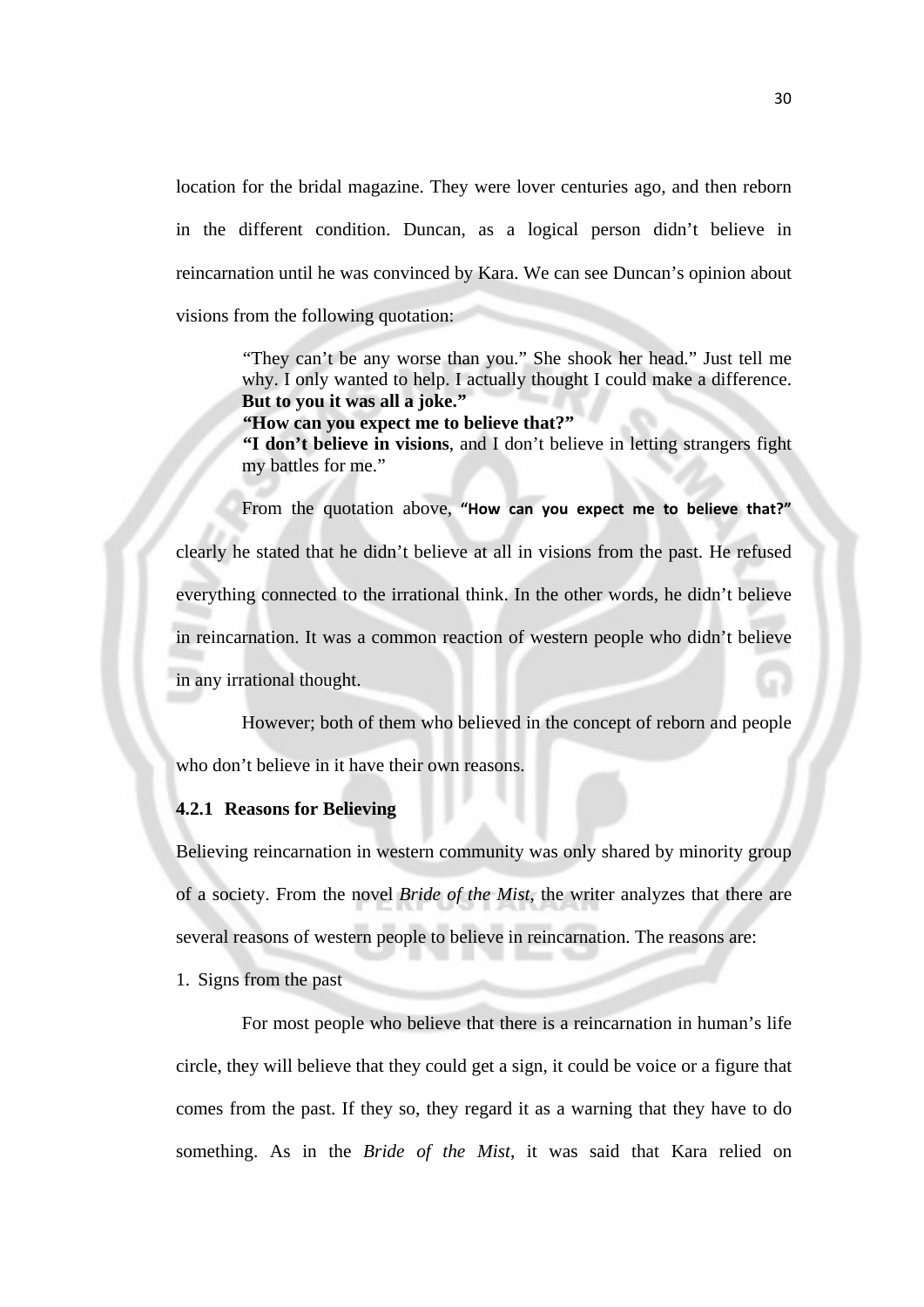reincarnation because she had heard voices from the distant place which was

believed coming from her past. Let us see the following quotations:

**It had to be the music, she told herself wildly**. Tuned low and then forgotten, it had reached out to her mind while she'd dozed in the middle of her Scottish research. **Even now the clear melody rose in a poignant lament.** 

Kara Fitzgerald's nerves were stretched taut as she closed her eyes against cold images that brushed at her like a mist. **Somewhere she heard the hiss of distant voices.** 

Just dreams, she thought herself. The quaking climbed up her knees and seized her arms. The result of one too many stirring Scottish tales, she told herself.

From the quotations we can see how Kara reacted her feeling. Kara was in her room when suddenly heard a voice, a Scottish ballad, somewhere from the distant place that she knew exactly where it came from. She was sure that it was the sound of the past, but she tried to refuse it. She also tried to ignore the visions. She hardly tried to convince herself that the music was only in her dream as the result of reading Scottish tales too much for her job to make an annual issue in Scotland. But, actually she knew the fact about the voice. It called her into the memories of centuries ago.

Kara's statement, it *had to be the music, she told herself wildly* showed that actually she had known where the voice came from. The statement also explained about her feeling that she got frustrated for hearing a strange voice. It made her afraid, so that she tried to ignore it. From the other statement *Just dreams, she thought herself* and *the result of one too many stirring Scottish tales; she told herself show* how she tried to ignore the voice very hard. She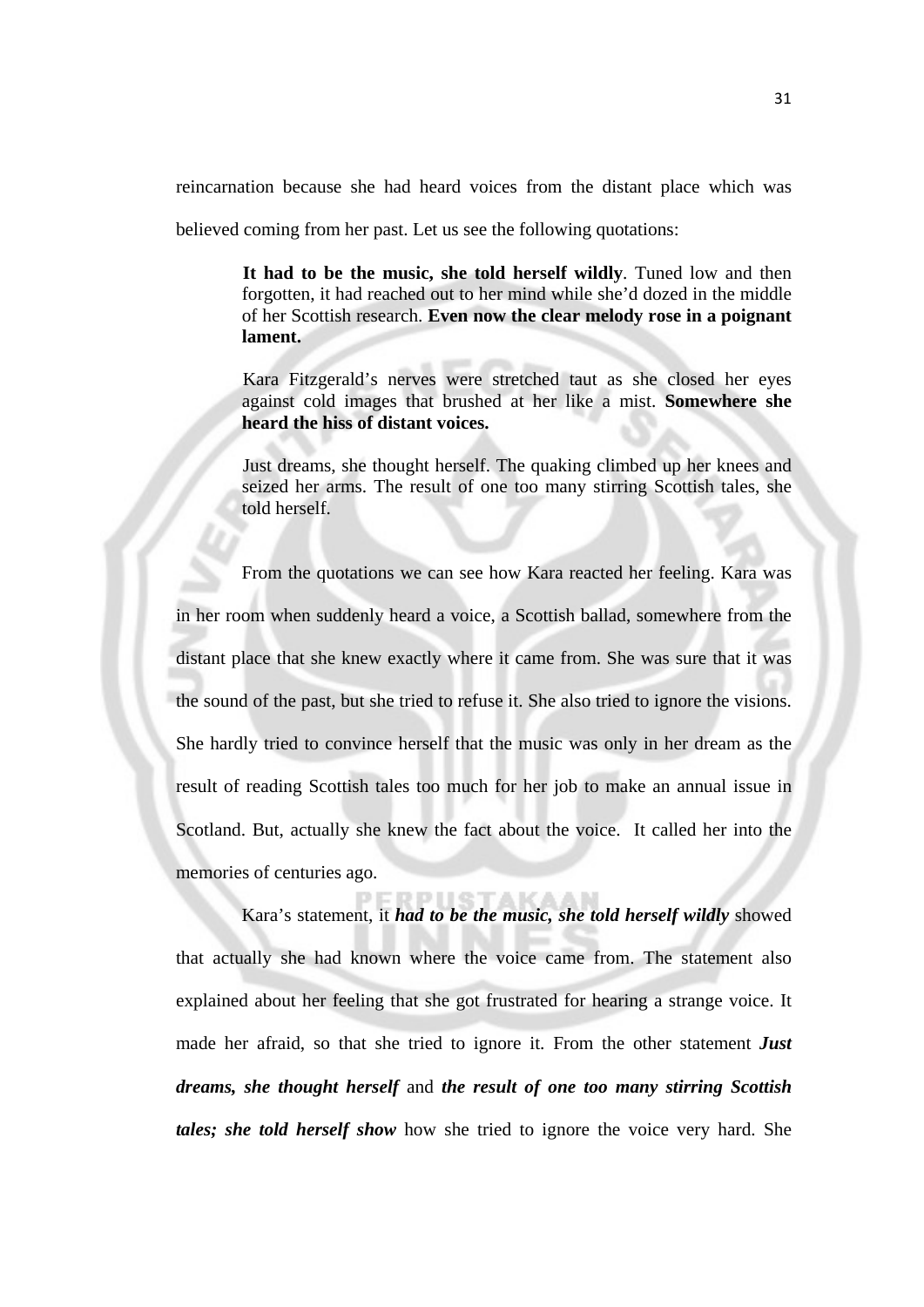pretended that there was nothing strange and everything was fine. She convinced herself by assuming that the voice came as the effect of learning about Scotland too much for her job. In fact, however, as hard as she tried to ignore the voice, it still came to her clearly, as mentioned in the statement *Even now the clear melody rose in a poignant lament.* That's why she got frustrated of herself.

For people who had believed in reborn process, it was common that they heard sound and voice from somewhere that they were belonged to. It could be a sign to do something that could not be ignored. In this case, from the statement, we could see that Kara Fitzgerald had actually believed that she heard a voice from her past, but then she was convinced it after the sounds got clearer that she couldn't ignore it anymore.

 The writer analyzed that was a common reaction of western people who most of them are rational people. They used to ignore the feeling that conducts them into an irrational thought. Though, in the deepest part in their heart they confessed the feeling about their presence somewhere in the past, they usually pretended not to know that. Those western people tried to convince that the feeling was only their dreams. The thought of logically always conduct their mind into refusing everything which beyond reason. However, for some people who believe in their vision about reincarnation, they usually take the vision as a sight of something to do, or maybe as a warning of something that might be happened. Although they usually try to ignore it, they should finally accept it, and then convinced their presence in the past after hearing even a jumble or clear voice whenever they were.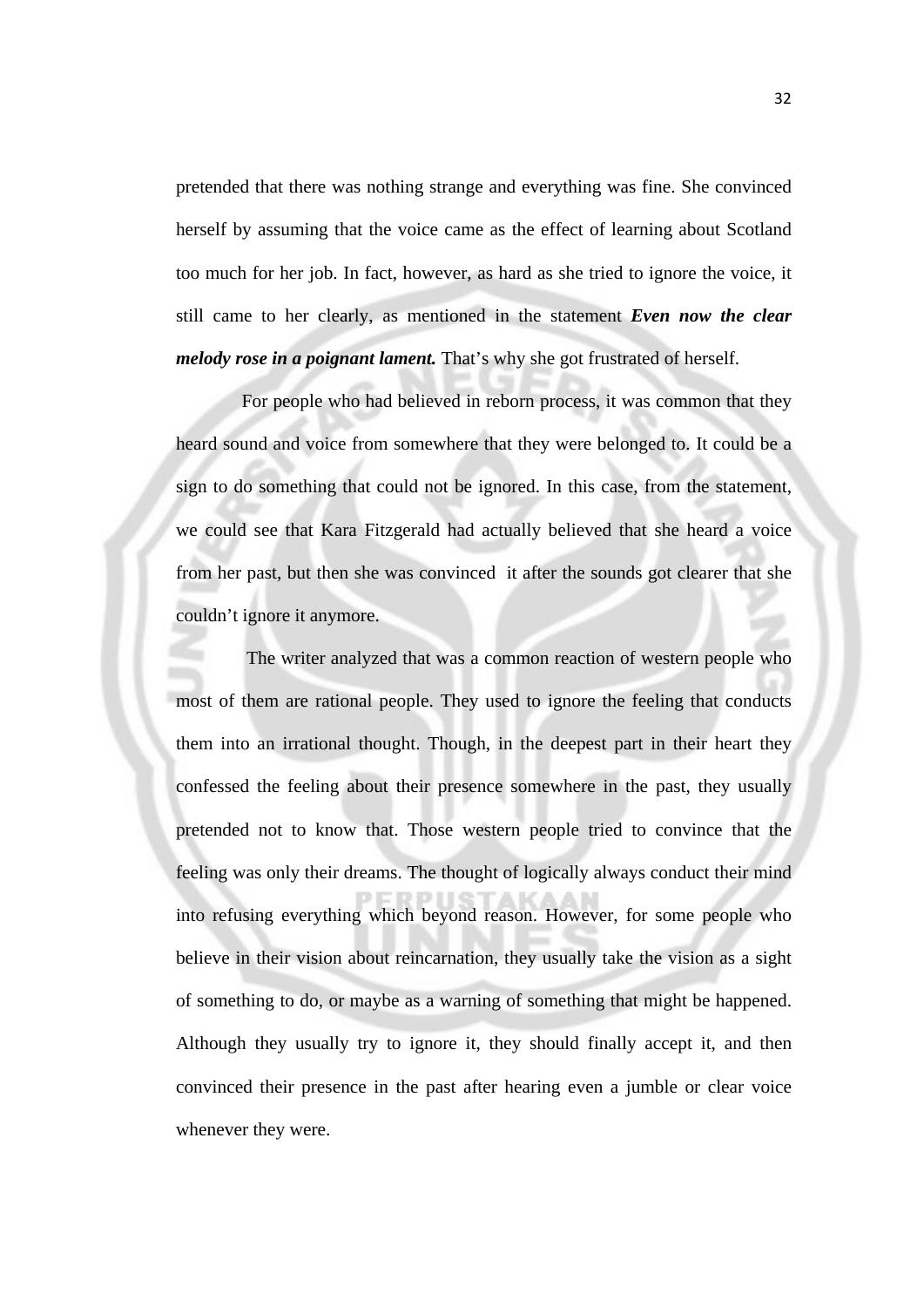#### 2. Recognition

For people who believe in reincarnation, they considered everything which connected to his past. Someone who hasn't believed yet could be convinced when he feels such of recognition of a place when he got some contact with it. To make it clear, let us see the following statements:

> Her world shrank to the narrow dimension of the grainy photograph cradles in her hands while **an odd aching sense of recognition surged through her fingers.**

From the statement which is bolded we can see how the recognition of a place came through Kara's mind. The feeling came when she was at her workroom after holding the picture of Dunraven Castle in Scotland. She hadn't gone to that place before, but after touching its pictures, she felt that she had been there before a long time ago. It showed how Kara's feeling was when she faced the images of her past. She could recognize the sense of the picture she held without knowing what she should do with it. She could sense a special feeling with Scotland although she never been there before. The quotation of recognizing a strange feeling was also appeared in the statement below:

> And the legend was true. **Kara could feel it. There was power here, energy born of blood oaths and old love.**

While from those statements we can conclude that Kara's feeling of Scotland was too strong to be ignored. It can be assumed that she had been there before, a long time ago. The sentences strengthen the opinion that she had already known the place clearly only through a picture. She could also feel that the legend of the place was true, and the feeling that there was energy of love which unconsciously called her.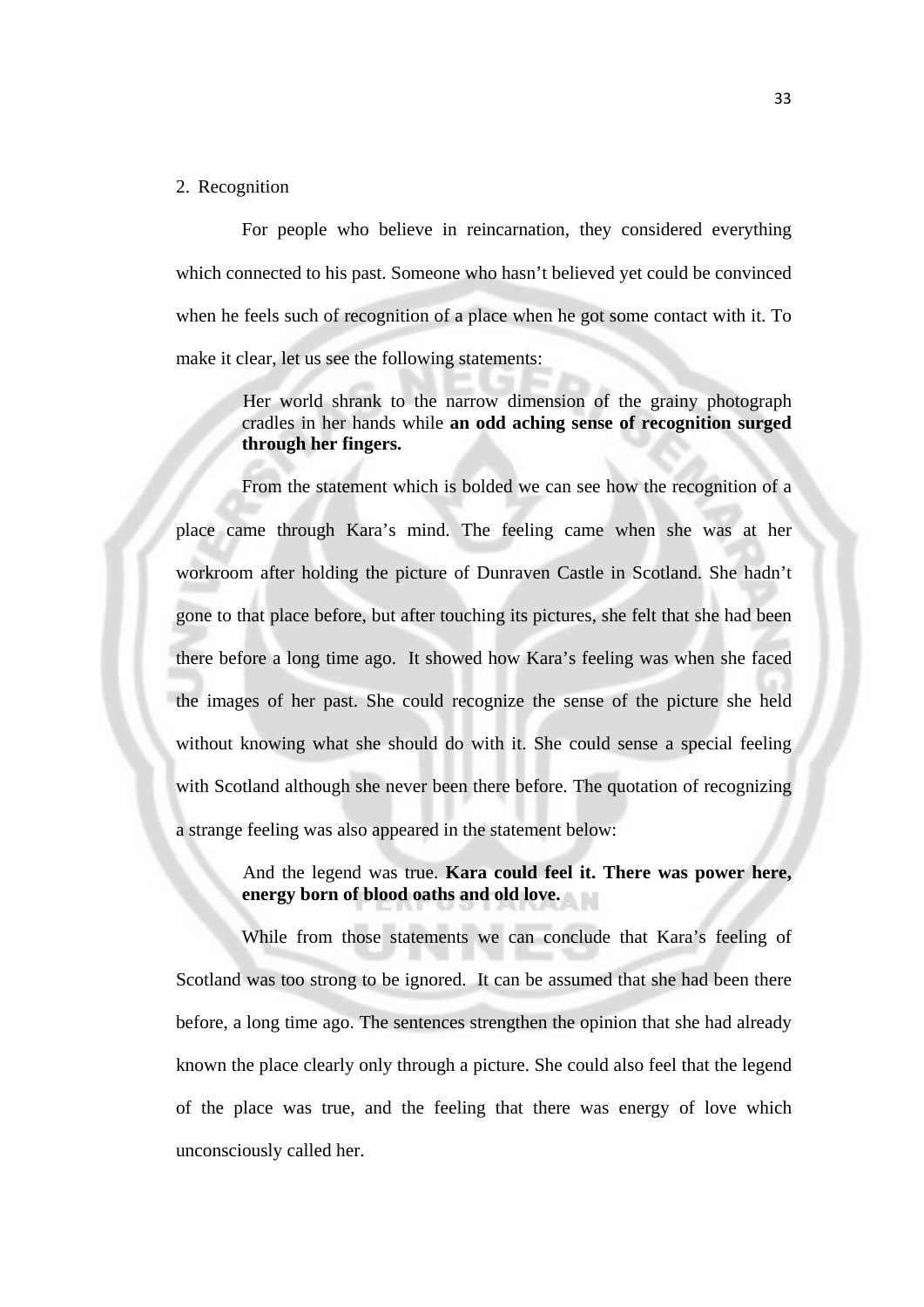Explicitly, the quotation figures that the sense of the past came when she held a thing that connects to the place where she had belonged to. From those statements, the writer analyzed that although it was an abnormal feeling, she had to believe it. She was belonged to Scotland centuries before. Then, she realized that the feeling of recognition come from her past in which she had ever lived in Scotland. When the feeling was getting stronger, she couldn't refuse it anymore. It also showed that Kara was very sensitive of touching something which linked to the past.

Broadly, those statements explained, although she didn't rely on the feeling yet before, she actually had to accept the sense of her presence there before. The recognition didn't come so clearly, but it could ensure her about her presence in Scotland long centuries ago.

3. Through dreams

Nowadays, western people still believe in dreams. They are sure that dreams have a special meaning that connected to the past, present, and future of someone. Through the dream, they believe that they can see their past life, where they had lived, and what did happened in the past. So does reincarnation. Western RPIIS people can be convinced about reincarnation by means a dream. It is proven by the quotation below:

> "it gets worse**. I saw the abbey, only it was probably six hundred years ago. There were fires and man in long brown cassocks". I saw a vast royal forest and a man who wanted to see us both dead**. "Her eyes locked with Duncan. "he was your brother then too."

> Duncan wanted to laugh, **except that he'd been having some equally strange dreams of his own.**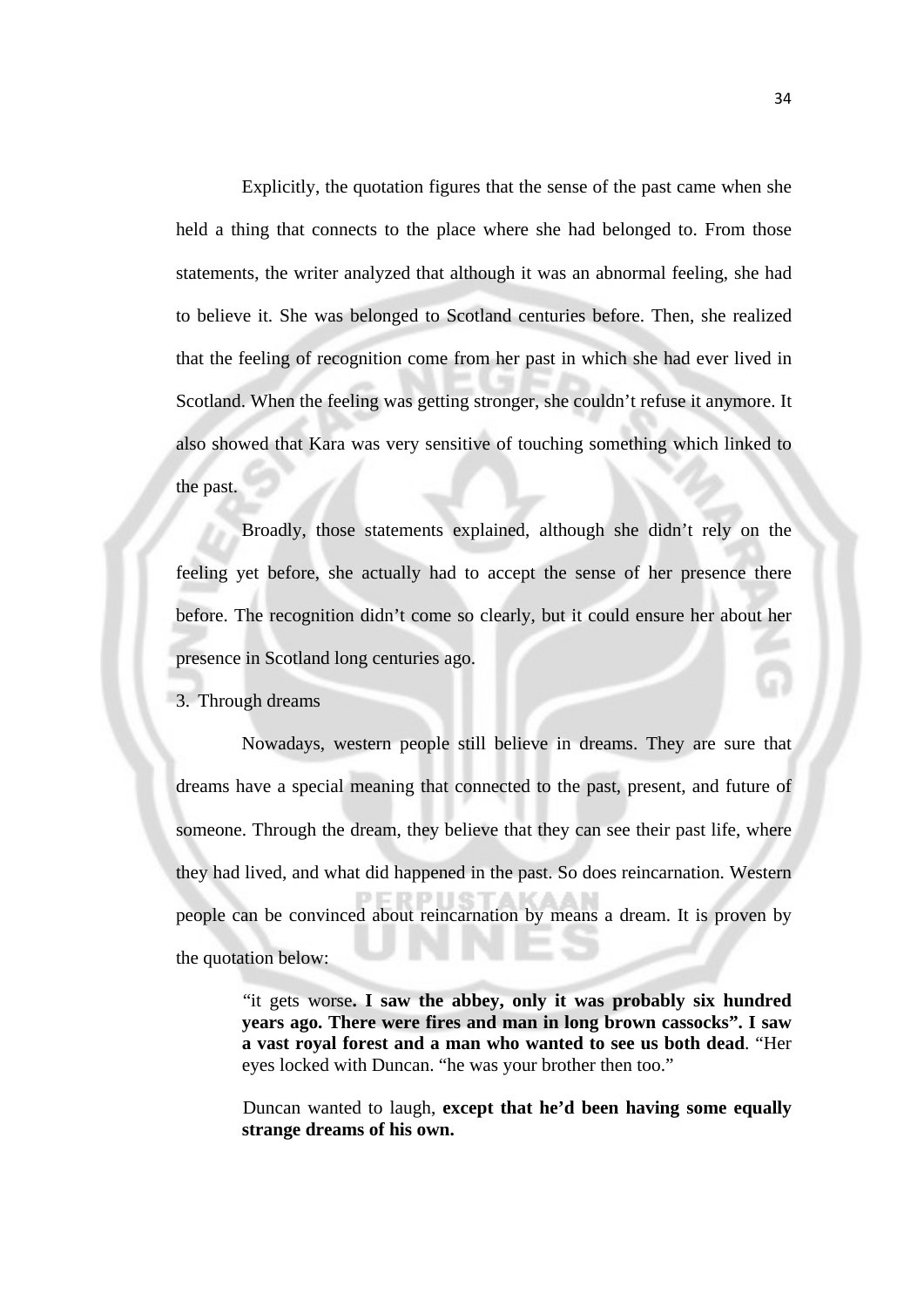The dialogue was happened when Kara told Duncan about her vision, that she had seen the past which including both of them along with Duncan's supposed to be dead brother. Statement of Kara made Duncan shocked. He wanted to laugh, but he couldn't because he also saw the same thing through the dream. From Duncan's statement, *Duncan wanted to laugh, except that he'd been having some equally strange dreams of his own,* implicitly it was told that Duncan didn't believe in reincarnation before, but he then believed in it after seeing the dreams several times.

From those statements, the writer analyze that dream could influence someone's mind. Someone, in this story was Duncan, who actually didn't rely on the thought of reincarnation became believe in it after dreaming about it several times. At the beginning, he felt that it was strange and irrational, but finally he should realize that the dreams had an important meaning. It had a relation with his past life with Kara Fitzgerald. From the statement we could see that Duncan started to ensure himself that reincarnation, a trans of soul, was possible although it was illogical. He was convinced by the dreams of himself.

4. A brief vision

One thing that makes people believe that there had been a life before was a brief vision of a place where he had been there before. It could happen when he was at the right place mentioned before. The vision could be said as memories that happened or done long time before. The vision was appeared not only a blur figure, but sometimes it nearly to be real. Let us take a look at these statements: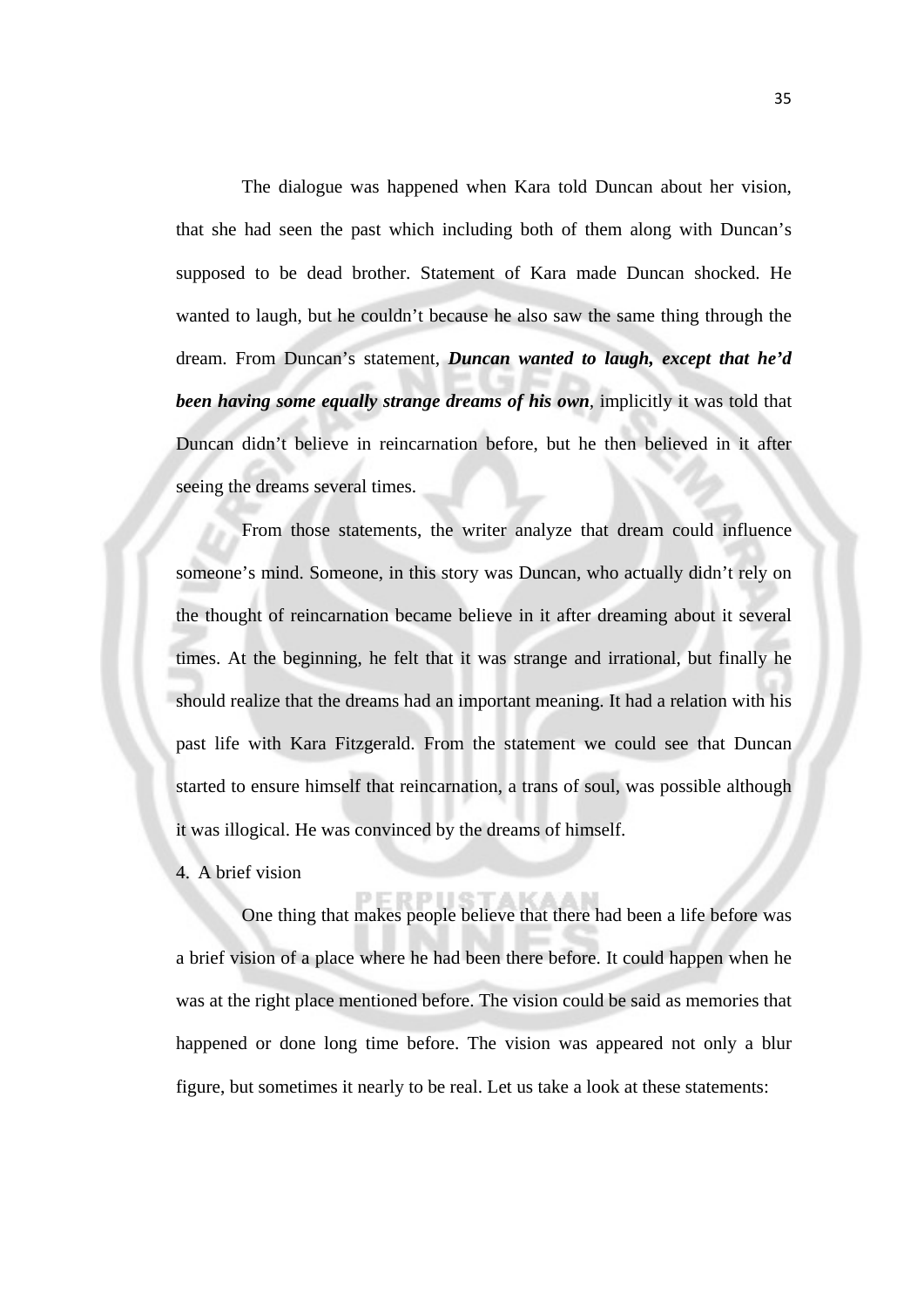Cold raced through Kara, cold that was not of this time, but of some distant past. She shuddered, hands to the loamy earth and weathered pebbles, where old memories still lay locked.

An ancient wound, delivered centuries before. To a woman whose body had long since fallen away to dust.

….as she ran, the memories began. She saw a kingdom without peace, a country without its king. There, in that time, night stretched over a frightened land where she was alone, chased down like a rabbit in a cold, cruel hunt…..

The memories came when Kara and Duncan was near to Draycott Abbey, an abbey where Kara had lived centuries before. From those statements the visions were not only a blur feeling anymore, but they started to be real. Kara even could see the real figure of her past, along with the other figure. It can be seen from the paragraph, *she saw a kingdom without peace, a country without its king. There, in that time, night stretched over a frightened land where she was alone, chased down like a rabbit in a cold, cruel hunt.* It indicates that she could see the kingdom clearly and knew that she had been hunted. It was similar to the real situation that Duncan and her was being hunted, in the different period.

 She even could feel the weather at that time that Duncan couldn't feel. She was belonging to a long period before, when she was alive at that time, becoming a women who lived in that ancient time. From here, she began to realize that her vision and feeling was not only a dream. It was real that she had lived there and now she was there to finish an unfinished thing.

The statements above strengthen the idea of believing in reincarnation among western people, a belief that came from the clear vision of a long period. By those statements, we could conclude that people rely on something when he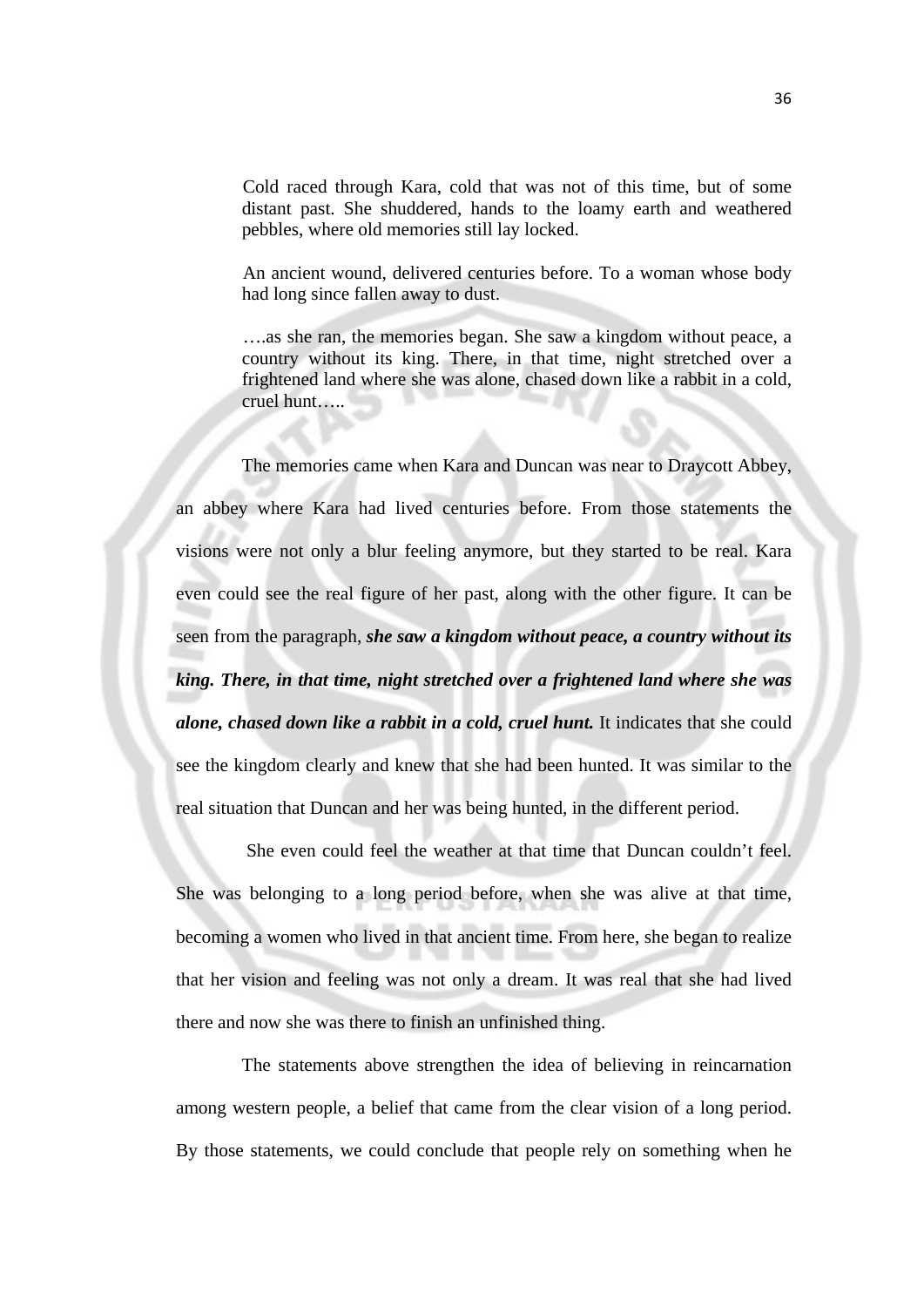could see the real evidence of it, in this case the vision. Kara couldn't deny that she had lived there before, and that she had something to do with it. The statements, moreover, briefly showed that reincarnation belief still existed in western community. There are a lot of western people rely on the belief and couldn't deny a reborn belief after seeing the vision of the past.

5. People Influence

Each people can influence each others. In the term of belief, the case that someone's mind was easily to be influence had been proven. In western, people's influence took a big role in the development of believing reincarnation. Through someone idea, who rely on reincarnation, it can insist other people to believe in it too.

> "How, Kara? How did you know Kyle's name? The words were hoarse. "The same way I knew everything else. **From…the visions**." "How can you expect me to believe that?"

The conversation happened when Duncan asked Kara about her visions. If we take a look at Duncan's statement, "*How can you expect me to believe that?"* means that he didn't believe in what Kara had said. He did not believe in Kara's gift, so didn't in her vision. From there, we can take a conclusion that Duncan didn't believe in the vision because he thought that it was an impossible thing. It's also irrational thought. Nevertheless, let us see the further quotation:

Good God, he thought*.* **Her gift is real. Somehow she knows.**

Furthermore, if we analyze the statement of Duncan, we can conclude that he finally could believe in Kara's vision about their past life together. It seems that Duncan started to rely on reincarnation belief, that they had been living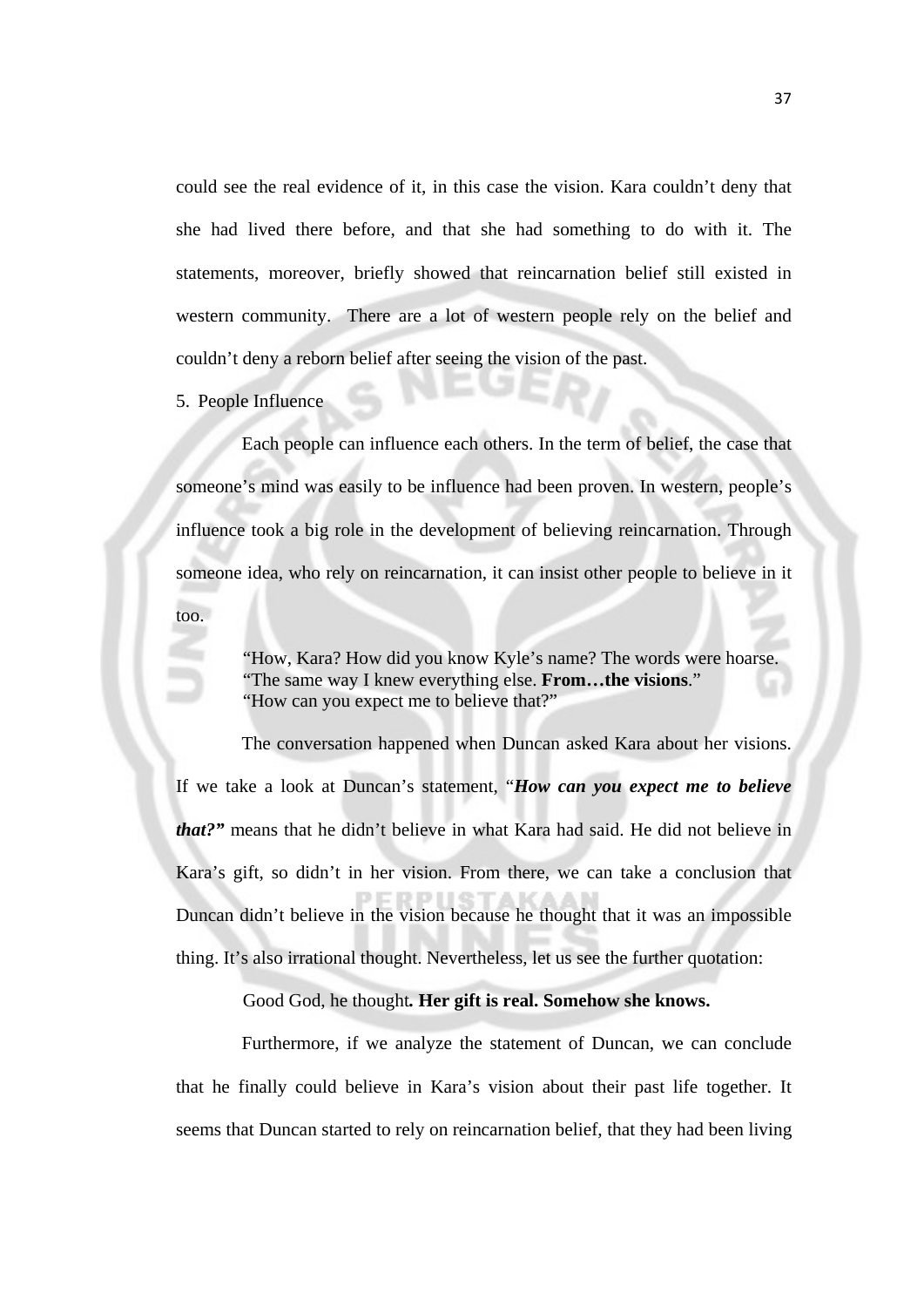together long centuries ago. From the quotation, we can conclude that people's role in spreading reincarnation belief is important. By using that influence, the development of reincarnation belief in western country was getting wider and faster.

From the explanations above, we can see that there are several reasons for people keeping in believing reincarnation. Besides, the explanations above also show that the development of that belief had spread fast in the western society. One's belief could influence the others.

As the writer explained previously, there are two possibilities, which are believing reincarnation and refusing the thought of reincarnation belief. As we analyzed before, we had have several reasons for people to believe in it. So do the refuse side. They have several reasons to refuse the thought of it too.

#### **4.2.2 Reasons for Disbelieving**

1. Reasonable thought

Most of western people don't believe in reincarnation caused by the thought of reasonable. In this modern era, where most of the thigh is done instantly, people used to think logically, based on the logic. They usually refuse everything beyond reasons, including belief, superstitions, curse, spell, and reincarnation, and magical power. Let us see the following quotation:

> "They can't be any worse than you." She shook her head." Just tell me why. I only wanted to help. I actually thought I could make a difference. But to you it was all a joke."

"**How can you expect me to believe that**?"

From the statements above we can see how Duncan thought about reincarnation and Kara's visions. In this case, Duncan represented most of western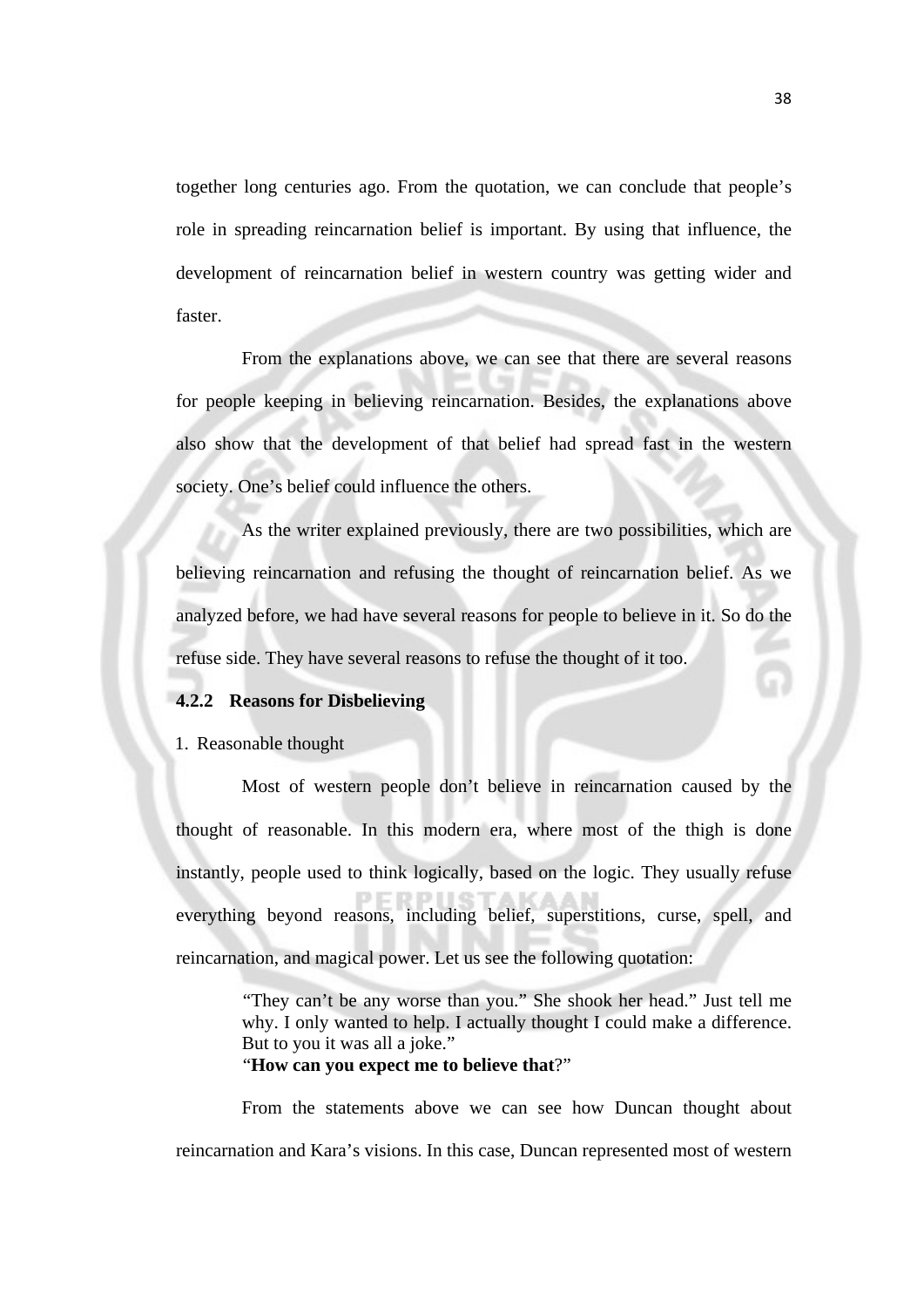people which don't believe in such of faith. They only believe the things that can be seen, can be touched and can be felt. They don't rely on illogical thing s that can not be proven scientifically.

We can also see from the quotation of Kara, *but to you it was all a joke."*  which criticized Duncan. Since the first time she met Duncan she had tried to explain about her sight, but she couldn't make Duncan be convinced. From those we can also conclude that for most people who don't rely on belief, the sights and visions are only a joke because it cannot be proven. The sight which only comes to the adherent cannot be seen by the others, so that most people think that was only a lie. The similar opinion can also be seen from the statements below:

> Duncan wanted to laugh, **except that he'd been having some equally strange dreams of his own.**

Briefly, the statement above showed us how the others reaction of hearing about the vision. In the sentence *Duncan wanted to laugh* implicitly represented the similar expression of the logical people side. It shows that he actually didn't agree and believe in such of reincarnation if he didn't dream about the similar things. Through the thought, we can explain that the basic opinion of him was, previously, he didn't believe in reincarnation

From there we can conclude that most of western people didn't believe in both vision and reincarnation. For them, a belief in reincarnation and vision from the past was an irrational faith that should be laughed. It was impossible for people that someone could see the past life. From the statement, we could also conclude that before Kara told about the vision, Duncan ignored about the visions of him. In this case, Duncan was a representative of western people who didn't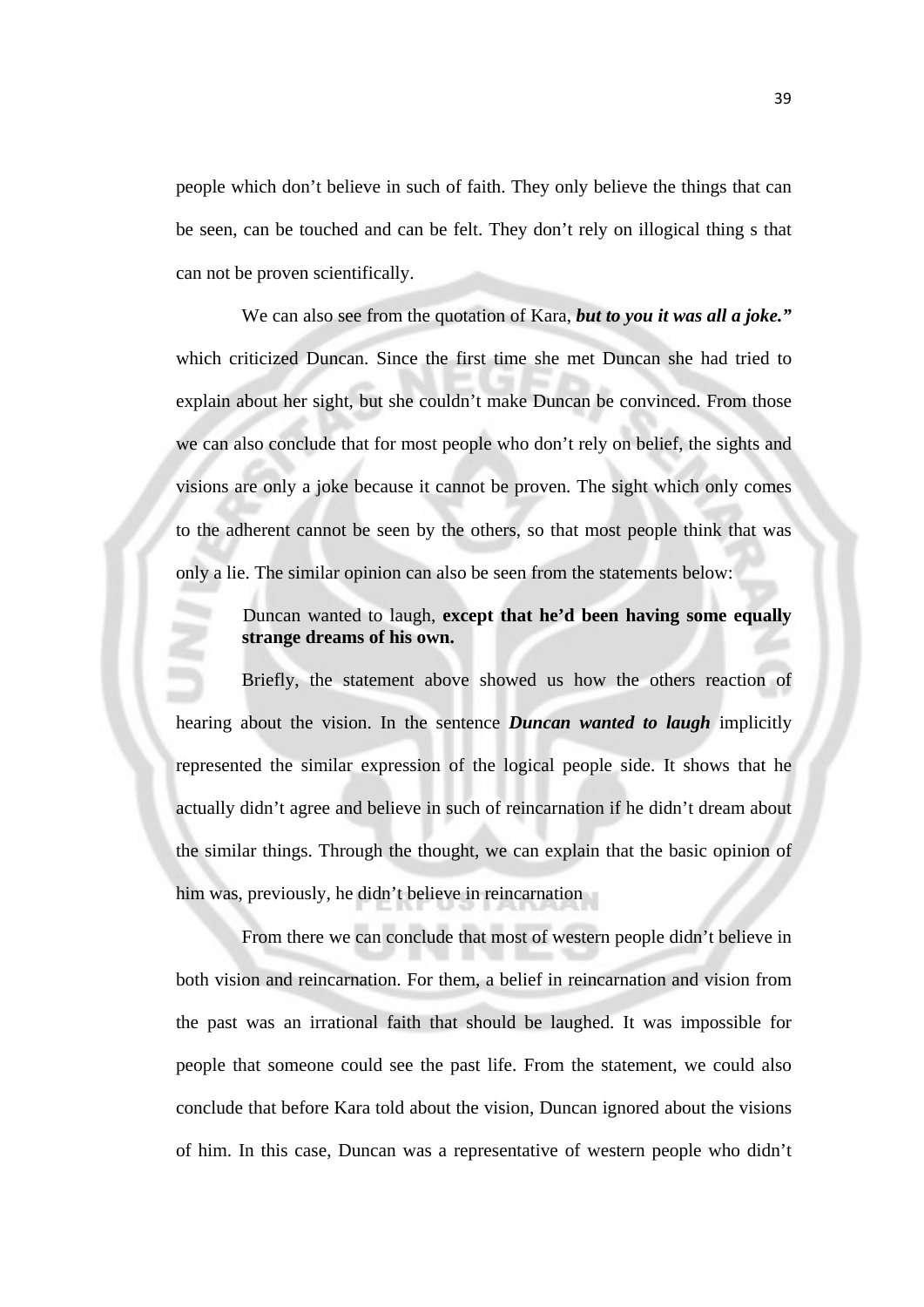believe in such a thing. He used to think that it was only a dream which has no meaning.

However; after Kara told about the vision, he started to believe that his dream was not only a dream with no meaning, but a sign from the past. He realized that there is something which hadn't finished yet between himself, Kara, and his twin brother, Kyle. It seems that Duncan had been influenced by Kara's perspective of reincarnation.

#### 2. Religion

The thought of unbelieving reincarnation is because of the religion. As we know that most of western people believe in religion which most of them are guided for not believing in reincarnation. Believe in reincarnation was only exist in Hindu and Buddha belief

 As for most of western people are Christian, they reject the concept of reincarnation. The evidence of Christian rejection about the concept of reincarnation was written in the Bible, 20:4: Daniel 7:9:22 Lalu aku melihat tahtatahta dan orang yang duduk di atasnya; kepada mereka diserahkan kuasa untuk menghakimi. Aku juga melihat jiwa-jiwa mereka, yang telah dipenggal kepalanya karena kesaksian tentang Yesus dan karena Firman Allah; yang tidak menyembah binatang itu dan patungngnya dan yang tidak juga menerima tandanya pada dahi dan tangan mereka, dan mereka hidup kembali dan memerintah sebagai raja bersama-sama dengan Kristus untuk masa seribu tahun. *Tetapi orang- orang mati yang lain tidak bangkit sebelum berakhir masa yang seribu tahun itu*. Itulah kebangkitan pertama. From the statement of Bible, *dan mereka hidup kembali dan*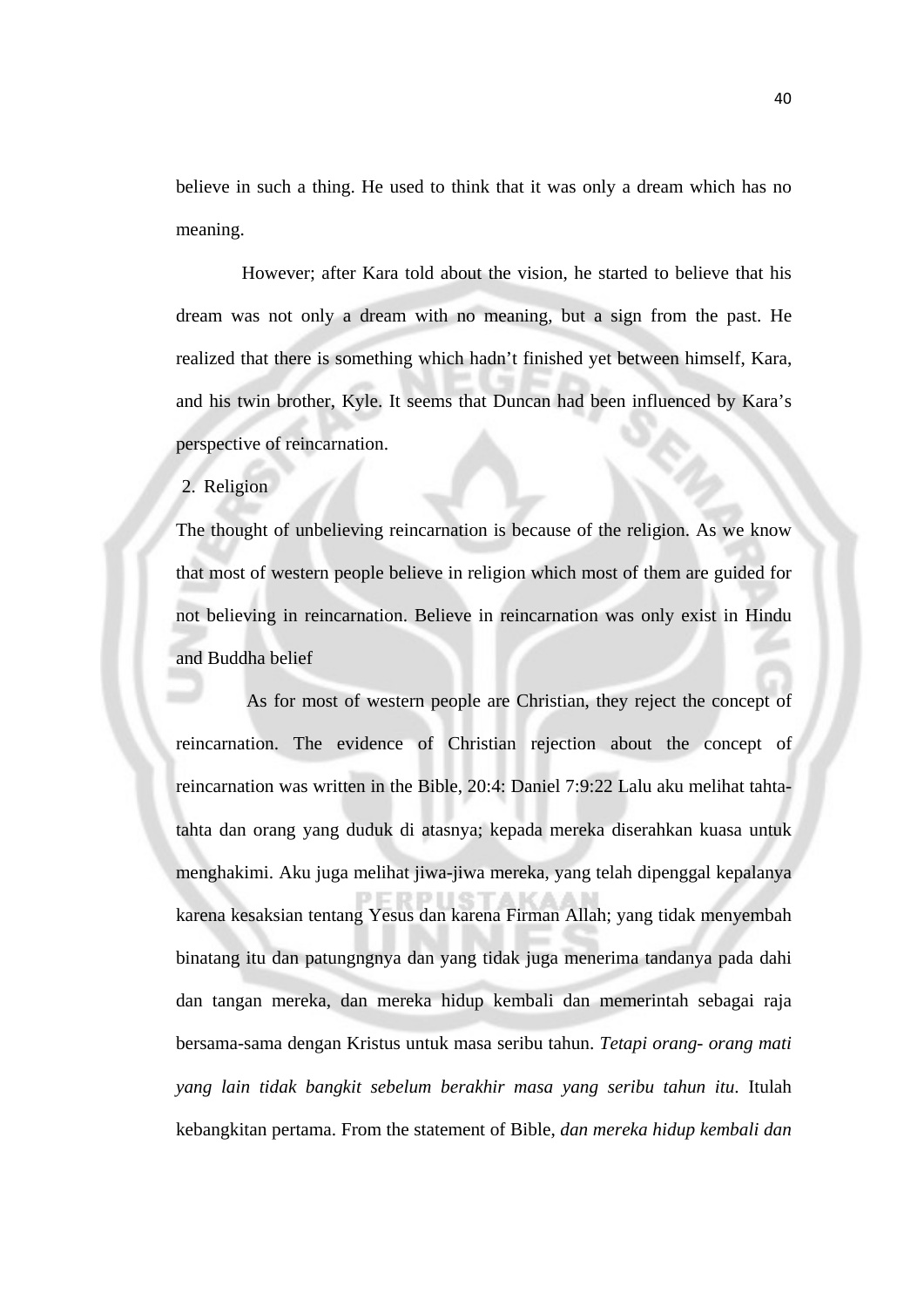*memerintah sebagai raja bersama-sama dengan Kristus untuk masa seribu tahun(and they will live again to govern as a king altogether with Christ for a thousand years)*, in a glance, the statement seems like support reincarnation cicle, but in this case the word relive have a different meaning with reincarnation. If reincarnation *Tetapi orang- orang mati yang lain tidak bangkit sebelum berakhir masa yang seribu tahun itu* (but the other dead people do not wake up before the end of one that one thousand years time) we can view that Christian do not believe about the reborn afterlife. The bible explain that it is only chosen person who will be woken up after they die, not all people. Moreover, according to the Christian belief, people die only once, and they won't be born anymore. In their belief, if people die their soul will rest in peace somewhere, won't be woken up until someday in the end of time, which is called as a payment day. The statements are strengthen in the bible 15:45: Kejadian 2:7 dibangkitkan pula halnya dengan orang mati. Ditaburkan dalam kebinasaan, dibangkitkan dalam ketidakbinasaan. Ditaburkan dalam kehinaan, dibangkitkan dalam kemuliaan. Ditaburkan dalam kelemahan, dibangkitkan dalam kekuatan. Yang ditaburkan adalah tubuh alamiah, yang dibangkitkan adalah tubuh rohaniah. We can also see 15:51-52: 1 Tesalonika 4:15-17 Sesungguhnya aku menyatakan kepadamu suatu rahasia: kita tidak akan mati semuanya, tetapi kita semuanya akan diubah, dalam sekejap mata, pada waktu bunyi nafiri yang terakhir. Sebab nafiri akan berbunyi dan orangorang mati akan dibangkitkan dalam keadaan yang tidak dapat binasa.

From those statement, it is proven that Christian do not believe in reborn afterlife, because they believe that died people only be woken up once in the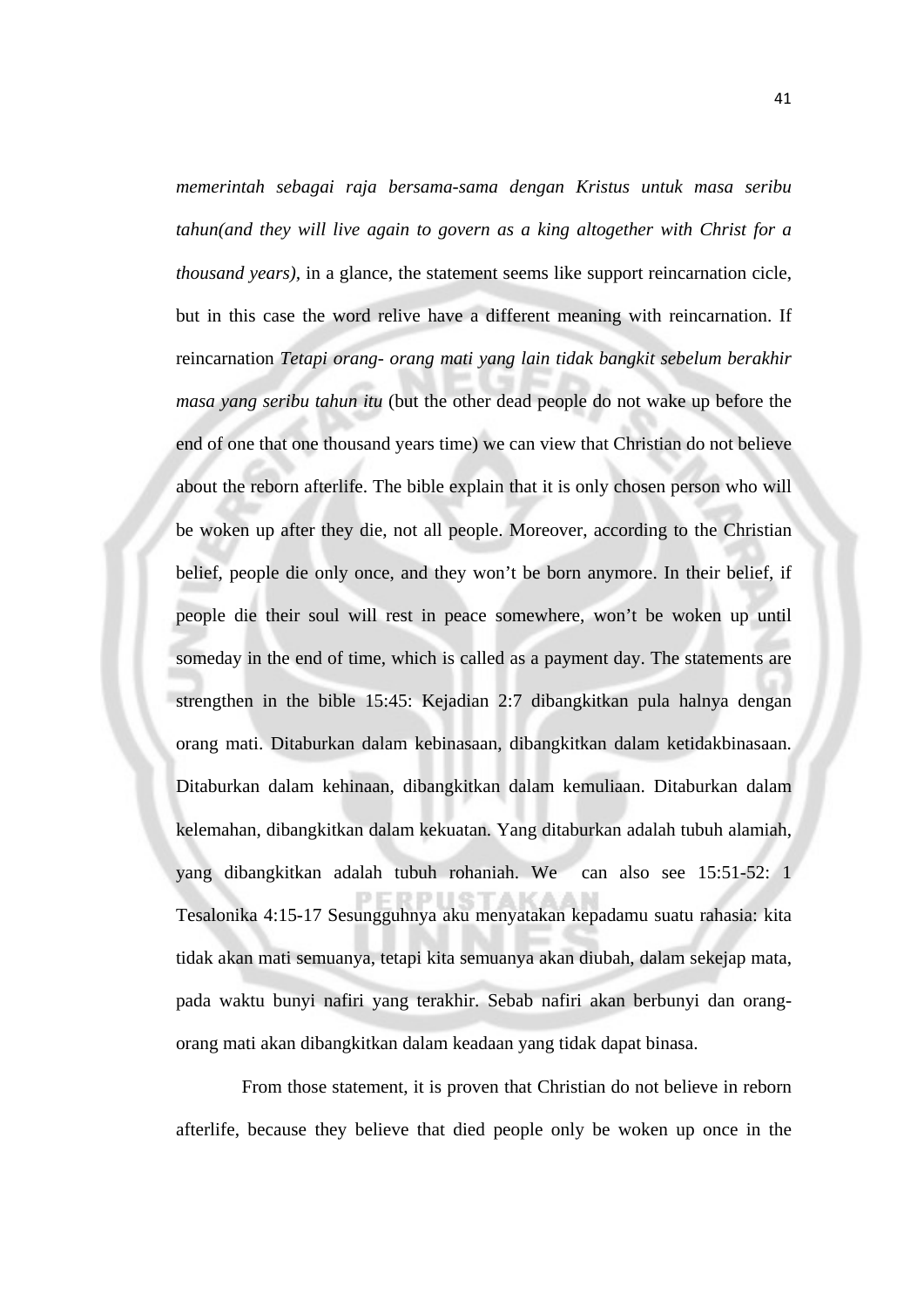payment day. Besides, the writer also asked several Christians, and all of them said that they do not believe in reincarnation concept. From the evidence above, the writer conclude that people do not believe in reincarnation because of their religion which briefly rejects the concept of rebirth afterlife. It explains why most of western people so not believe in reincarnation.

#### **4.3 The Effects of Believing Reincarnation**

As the writer explained above, most of western people are Christian who actually do not believe in reincarnation based on their bible. In contrary, from the novel we can see that Christina Skye wanted to fight the view of Christianity, as the major perspective of western people, which reject the concept of reincarnation belief. The main character in this novel, Kara Fitzgerald was told as a Christian, but in this story she was the adherent of reincarnation belief. The writer analyzed that through the novel *Bride of the Mist,* the author wanted to convince her society, western people, that reincarnation belief is exist. Christina Skye proved that although most of western people are Christian, believe of reincarnation is still exist in the society. It is proven by the acceptance of Christina Skye's novel entitled *Bride of the Mist* which took a view on reincarnation belief in western society. Besides, she also wanted to influence other people to believe in it through her works, because we know that literature has a large part of influencing people's thought. So that, if the novel *Bride of the Mist* is read by most of western people, it is possible that the novel can influence their perspective. It is possible to change most of their perspective which do not believe in reincarnation before, becoming a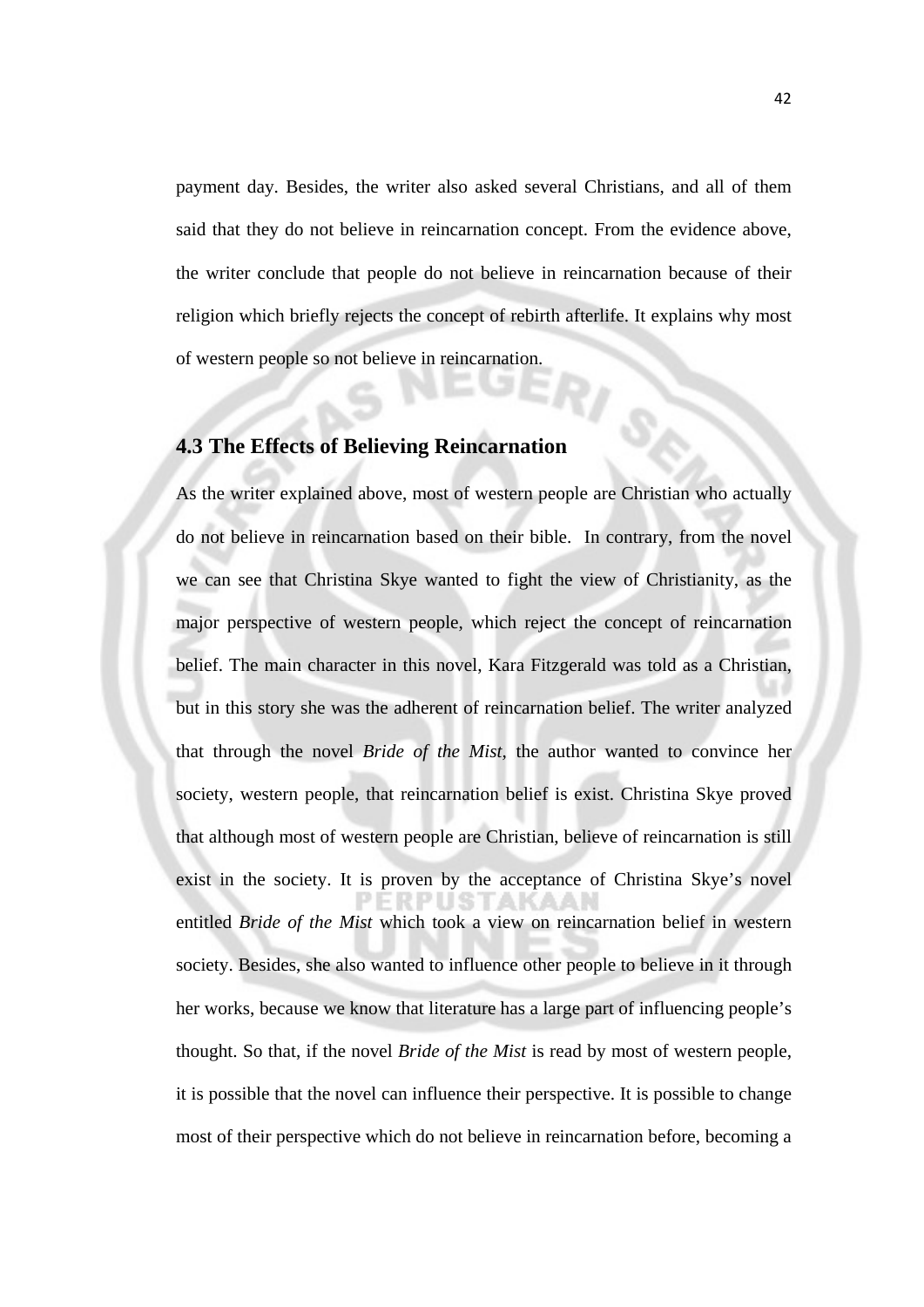society who believing reincarnation after reading the novel. Of course, by changing their perspective, it means that they may change their life too. If most of western people can be influenced to believe in reborn concept, the writer analyzed that it can cause impact not only personally, but also broadly. Here, the writer tried to explain several effects that possibly happened if most of western people are influenced by reincarnation belief.

#### 1. Religious Life

Believe in reincarnation can make someone become more religious. As we know that in the concept of reincarnation it is possible for human to be born into another form like animals and trees. No one wants to be born into animal, so that, it makes people who believe in reincarnation try to make his life better to avoid the possibility of incarnating into another body but human. One of the way is coming close to God. As the basic principle, only God can help people in all situation, so do the adherent of reincarnation. There is no one can help after they die, but God.

It is contrast to the condition of modern western society nowadays. In modern society, religion hasn't taken a big part in people's life. Especially in capitalism countries which most of western countries shared, benefit and bussines has taken a larger part than religion itself. Religion is not aas important as their benefits. They used to do anything, even something forbidden, to get more benefits to reach their goals. In this case, the role of reincarnation is to motivate them to be close to God. By the influence of reincarnation, they might change their mind of goals. By the thought of wanting to be reborn into human again, they have to be a good man, who worships their life in the way of God. They are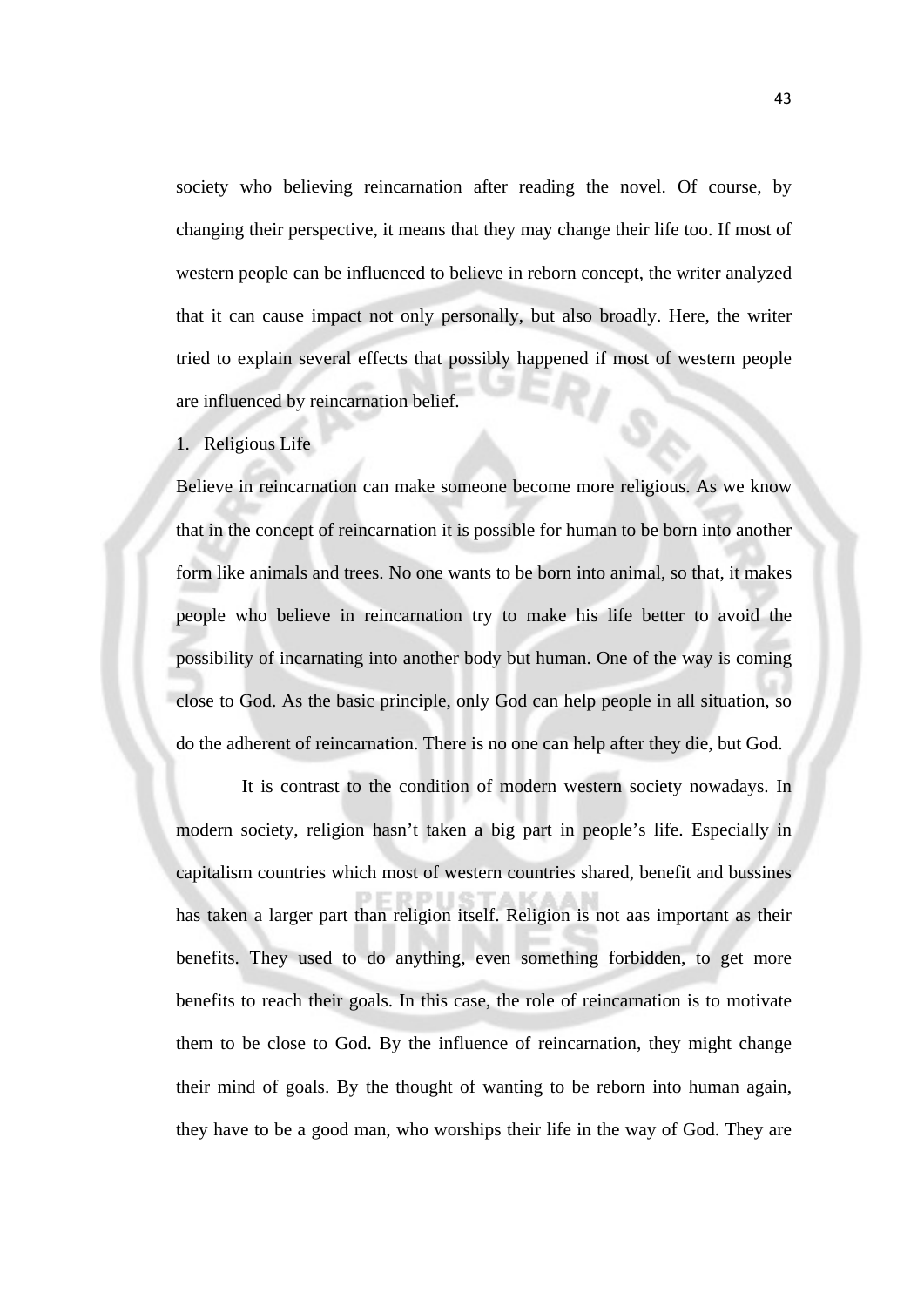not only oriented to get a bigger benefits, but also think whether their steps are good or not. As said before that only God can help, it is possible that they will increase their worship to God in order to get God's help when they die.

2. Goodness Oriented

Most of western countries are capitalism countries, in which most of its people are oriented to get more benefits as much as possible, as said previously. Sometimes all ways are done to reach their goals of benefits. That modern principle is contrast to reincarnation principle. In reincarnation concept, goodness will guide someone into goodness too, and in the other hand, an evil thing will bring into a bad payment. For people who believe in reincarnation, they are not focused in getting benefits as much as possible, but they also focused in a better life after they die. As explained before, reincarnation is a concept or reborn afterlife that means everybody will be reborn again after they die, according to their life before. If they have done many good thing in their previous life, it is possible that they will be incarnated into human again, but if he has done a lot of bad things, they might be reborn as an animal or trees as a punishment. For people who believe in this concept of reborn, he will try to focus his life, not only on the worldly life, but also in his life after die. The imagine of being reborn into another shape like animals will trigger him to do more goodness in his life, so that, someday he die his goodness will help him and he will be reincarnated into human again.

If we connect this concept of reincarnation with western people's concept of life, we can see the differences between their aim of life. If the concept of reincarnation is implied into western people's, it will change not only their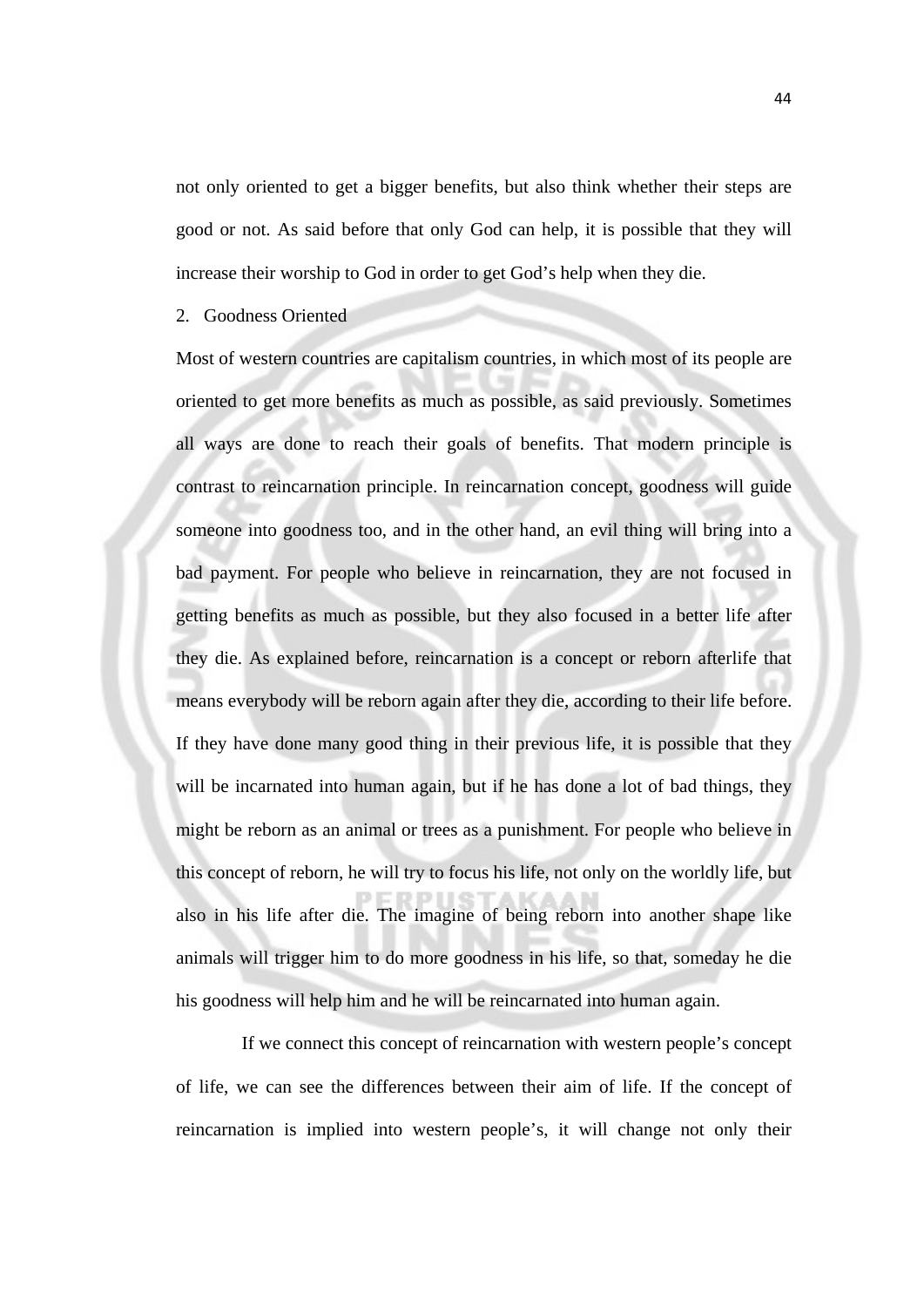personal life, but also their society. If most of western people become the adherent of reincarnation belief, it can cause a broad impact for the country itself. Its people who are oriented in getting as much as benefits, become people who oriented in goodness. The competition of the market will not as much as before.

3. Respect Other People

Different perspective can make a different behavior. In modern country, most of its people live individually. They usually do not care each other. They care of their own problem and never interference other people's problem. It is different from eastern people's view of social relationship. The writer analyzed tht by believing reincarnation it can change western people's perspective of social relationship. In reincarnation concept, there are no differences between people. All people have the same position. Who sows goodness will get goodness too. There is no priority based on his wealth or position. It is different from capitalism concept where money took place bigger. Moreover; capitalism system can bring into a social inequality in the society. Usually, people with higher position and power will be respected more that the lower one. Here, people who believe in reincarnation will realize that worldly life won't take a big role if they die. The one which have the bigger role is not their money or power, but their goodness and devotion during their life previously.

Reincarnation makes people become equal, and there is no one more powerful than the other. If people understand and believe in the concept, he should respect other people, not based on his money, position, or power. By respecting each other, the social relationship in the society will be better, and of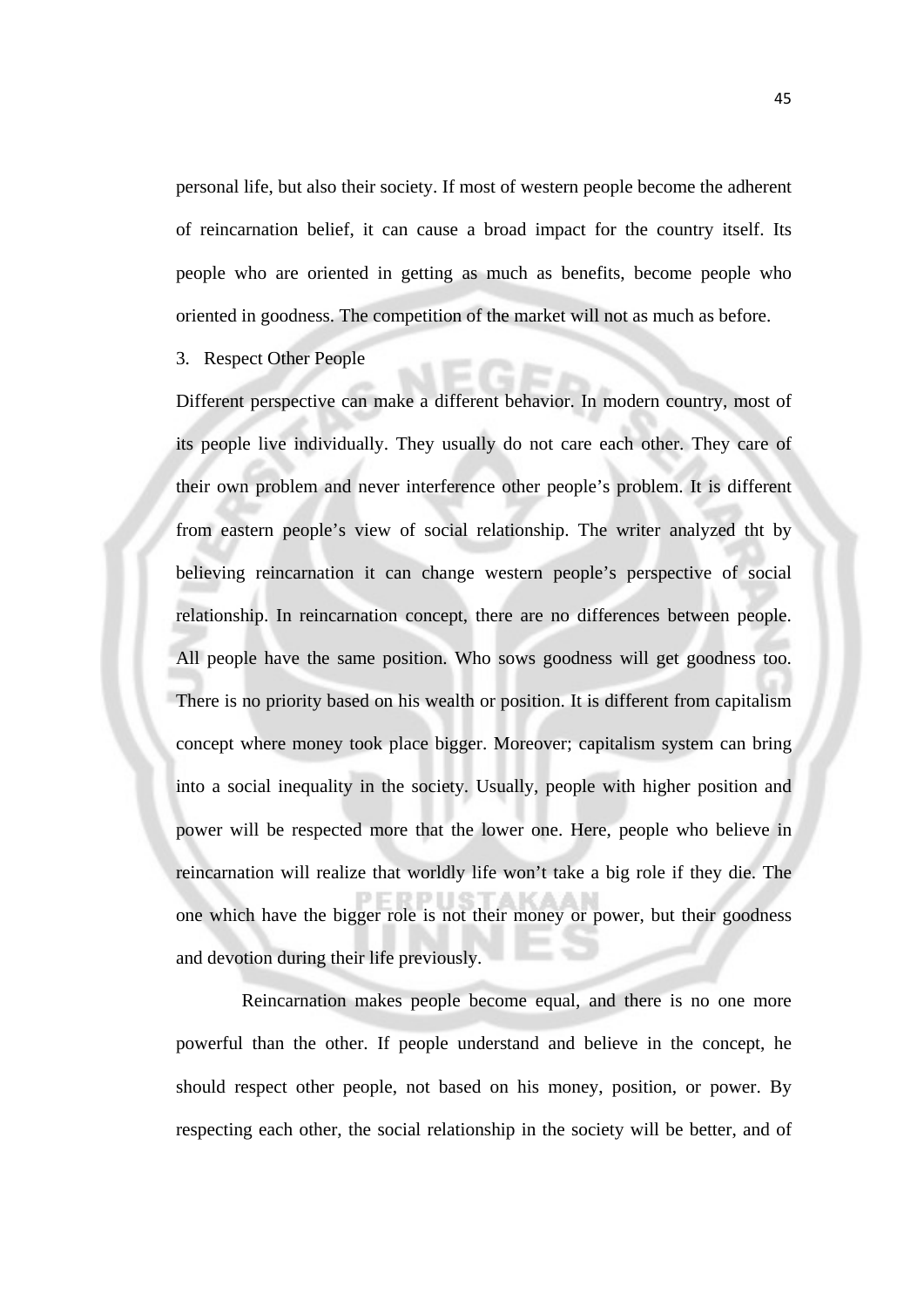course it will result a good situation too. Furthermore, believing reincarnation can make people value more in animals and other

4. Fear of Death

Believe in reincarnation not only bring a good effect, but also raise a negative effect for the adherent, that is fear of facing death. Believing that people can be born again as an animal can make people become afraid of death. In Christian belief, death means a new way of getting an eternal peaceful. Christian believes that after they die they will rest in peace until the day of resurrection (Easter). It is different from reincarnation's concept afterlife. After die the soul of the dead people will not rest, but he will be reborn into the world again. He can be born into human body again, but it is possible that he will be reborn into animals or trees. It depends on his sins when he lived previously.

Furthermore; if someone believe in reincarnation and he has done many bad things in his live, it is possible that he will be afraid of facing the death. Death become a fearful thing because there are no peace after death, but there will be a payment of the worldly life. That is, they will be reincarnated into the proper shape, as a human or another shape.

**JSTAKAAI** 

46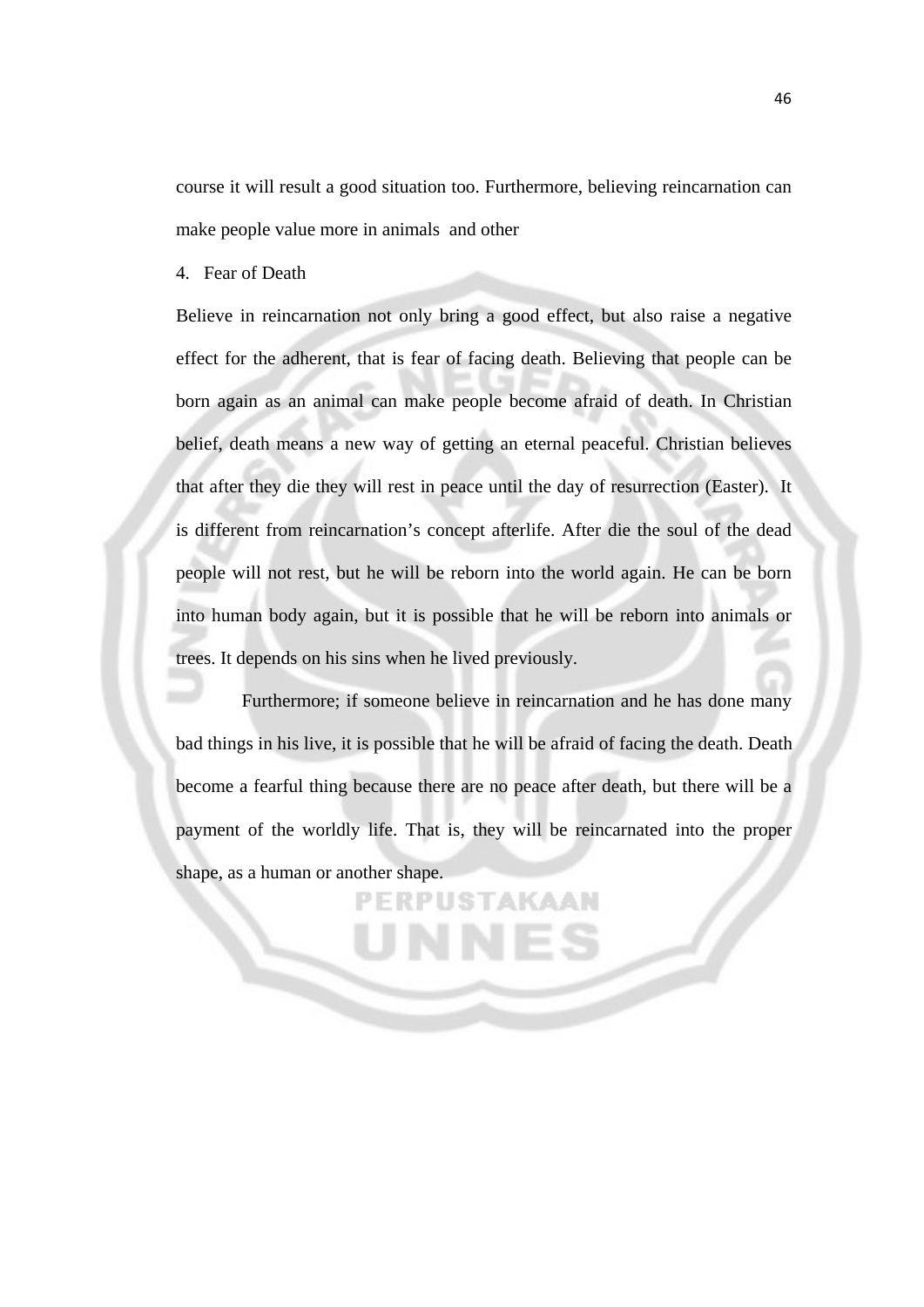## **CHAPTER V CONCLUSION AND SUGGESTIONS**

This is the last chapter of this final project which provides the conclusion and suggestion deal with the whole discussion of Western People's Respective of Reincarnation in Christina Skye's Bride of the Mist. There will be two sub chapters in this section. The first sub chapter contains the whole conclusion of the writer's analysis on western people's perspective in reincarnation from the novel. The second sub chapter is suggestion to the readers who are doing research on the same genre of literature, and they who red this analysis as the reference to enrich their knowledge in culture

#### **1.1 Conclusions**

After having an analysis in the previous chapter, here we can take some conclusion of the discussion.

- 1. In the novel of Christine Skye's novel entitled Bride of the Mist we can see how western people perceive a reincarnation belief as a means of finishing an unfinished thing in the past.
- 2. From the analysis we know that reincarnation beliefs still exist in western society although most of them are rational people who always think rationally and reject every thought beyond reasons. There are several reasons for them to believe in reincarnation, there are: got visions from the past, recognition, a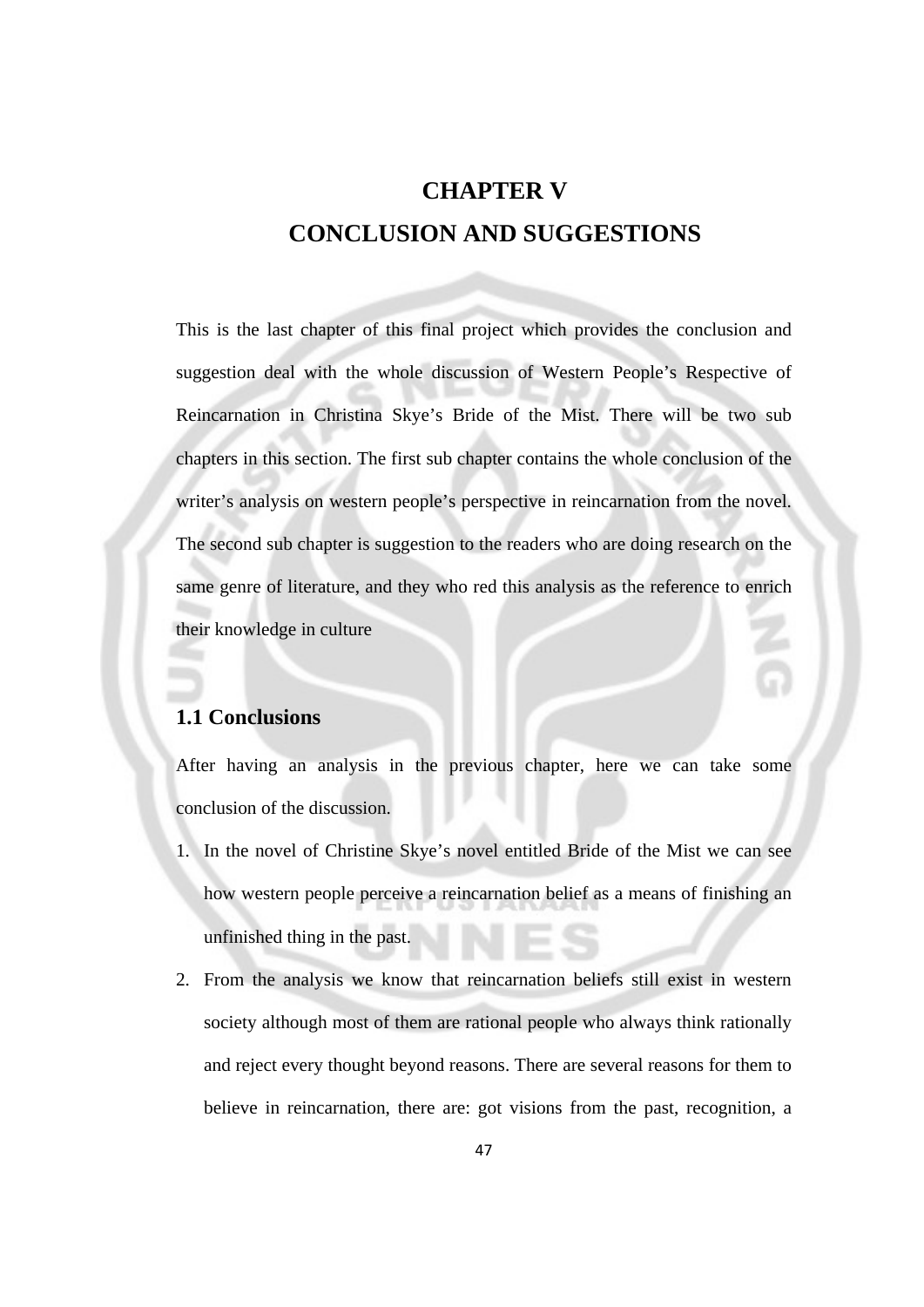vision from the dreams, a brief vision, an also influenced by other people. While in the contrary, from the other side, they don't believe in the existence of reincarnation are because of two reasons, their rational thought and religion.

3. Belief in reincarnation also gives several effects that could make a secularism, goodness oriented, respect other people, and fear of death.

#### **1.2 Suggestions**

The portrait of live actually can be seen through the literary works because indeed, literary works always record the condition, the atmosphere of people and the society. By means a literary works we can catch the phenomenon and issue of our environment.

This study moreover is expected to be useful, for the student of English literature in specific, and for the readers in general. As for the readers in generally, the writer hopes that this study can give an additional knowledge of reincarnation belief development in western society. For the English literature students, the study can be used as a reference for who wants to take the similar subject. Besides, it can stimulate other students to study a further research related to the relationship between literature and another aspect of life, in the scope of literature.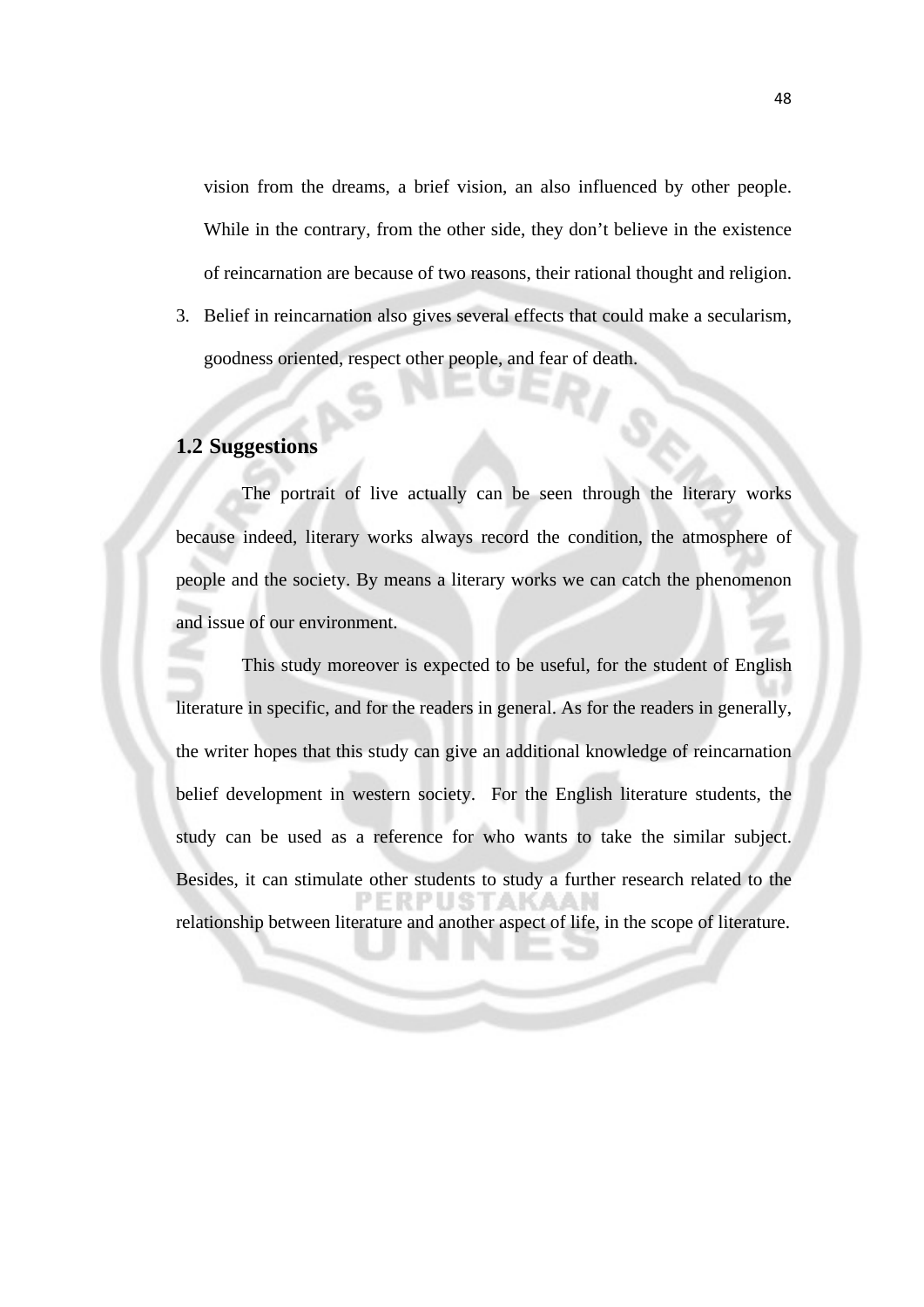#### **REFERENCES**

Barnet, Sylvon. 1963. *An Introduction to Literature: Fiction, Poetry, Drama (2nd Edition).* Boston: Morton Berman, William Burto, Little Brown and Company.

*Encyclopedia of Americana.* 1973. New York: Grolier Incorporated.

- Hornby, A.S.. 1995, *Oxford Advanced Learners Dictionary of Current English*. New York: Oxford University Press.
- Kennedy, X. J. 1983. *Literature: An Introduction to Fiction, Poetry and Drama 3rd*. Boston: Little, Brown and Company.
- Koesnosoebroto, Soenaryo Basuki. 1998. *The Anatomy of Prose Fiction*. Jakarta: Depatemen Pendidikan dan Kebudayaan.

*Pedoman Skripsi* 2003. Semarang: UNNES Press.

Parrine,L. 1979.*The Element of Fiction*. San Diego: Hard, Court Brace Publishing.

Rees, R.J.1973. *English Literature: An Introduction for Foreign Readers*.

London: MacMillan Education.

Serayawati,AA. 2000. *Prose 1*. UNNES Press.

Skye, Christina. 1996. *Bride of the Mist*. New York: Avon Books.

http://en.wikipedia.org/wiki/reincarnation. (Cited on January 15, 2009)

http: //en.wikipedia.org/wiki/perspective... (Cited on January 15, 2009)

- http ://www.kriyayoga.com/English/encyclopedia/reincarnation.htm. .( Cited on January 15, 2009 )
- http: //www.informaworld.com/smpp/ftinterface?content=a79445628. .( Cited on January 15, 2009 )
- http: //bib.oxfordjournals.org/cgi/content/abstract/2/3/285. .( Cited on January 15, 2009 )

http:// www.google.com/books?hl=id&jr. .( Cited on February 20, 2009 )

http://scholar.google.co.id/scholar?hl=id&q=the+definition+of+reincarnation&btn G=telusuri. (Cited on February20, 2009)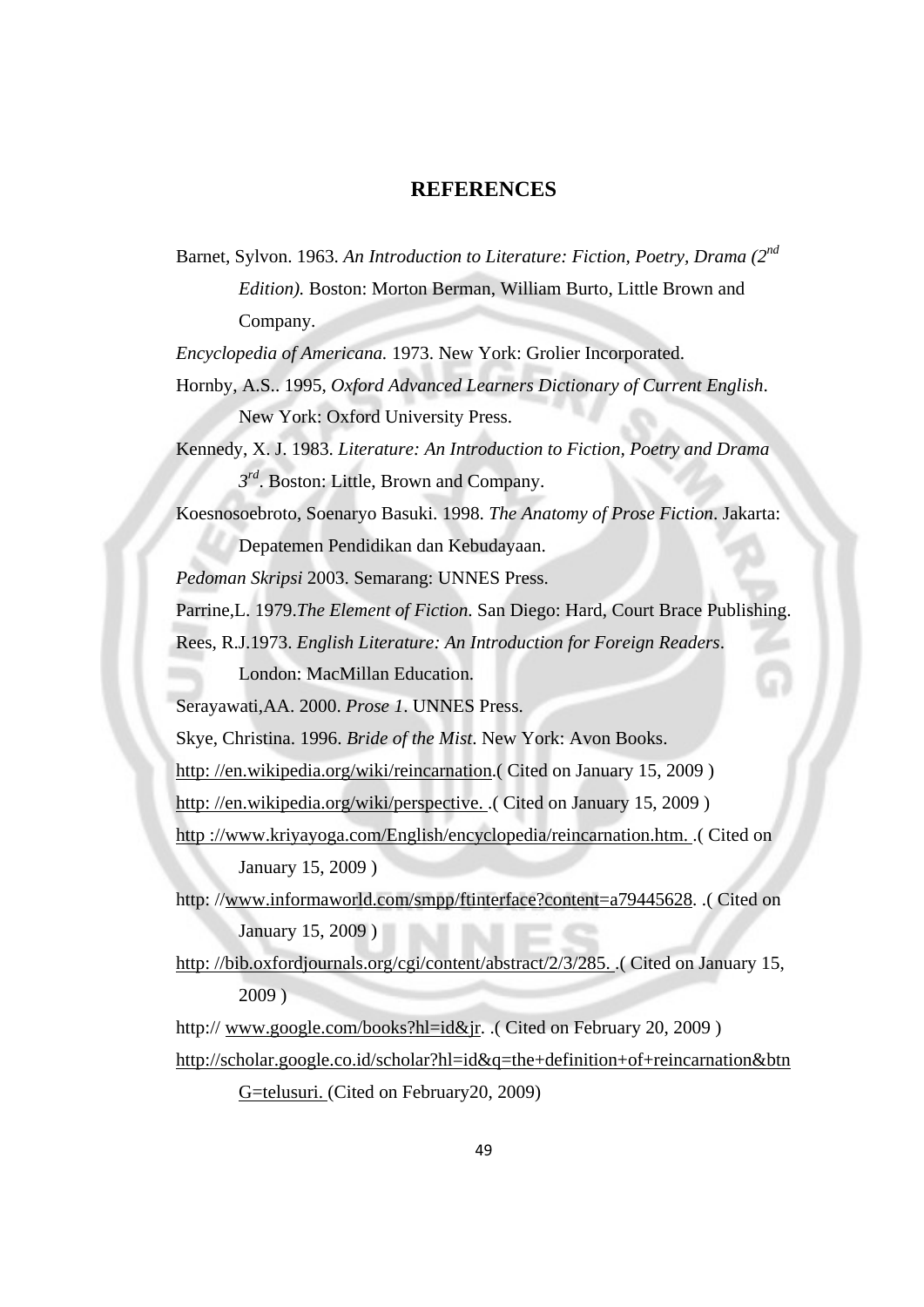## **APPENDIX A**

#### **Overall Data**

| N <sub>o</sub> |                | Found          |              | Data                                                                                                                                                                                                                                                            |
|----------------|----------------|----------------|--------------|-----------------------------------------------------------------------------------------------------------------------------------------------------------------------------------------------------------------------------------------------------------------|
|                | On page        | In             | On           |                                                                                                                                                                                                                                                                 |
|                |                | paragraph      | line         |                                                                                                                                                                                                                                                                 |
| $\mathbf{1}$   | 3              |                | 1            | It had to be the music, she told herself wildly. Tuned low<br>and then forgotten, it had reached out to her mind while<br>she'd dozed in the middle of her Scottish research. Even<br>now the clear melody rose in a poignant lament.                           |
| $\overline{2}$ | 3              | 8              | $1 - 2$      | Kara Fitzgerald's nerves were stretched taut as she<br>closed her eyes against cold images that brushed at her<br>like a mist. Somewhere she heard the hiss of distant<br>voices                                                                                |
| 3              | 3              | 9              | $1 - 3$      | Just dreams, she thought herself. The quaking climbed<br>up her knees and seized her arms. The result of one too<br>many stirring Scottish tales, she told herself.                                                                                             |
| $\overline{4}$ | 3              | 11             | $\mathbf{1}$ | Ignore it!!!                                                                                                                                                                                                                                                    |
| 5              | $\overline{4}$ | $\overline{2}$ | $1-$         | There would be no escaping her visions now                                                                                                                                                                                                                      |
| 6              | $\overline{7}$ | 11             | $1 - 2$      | Kara closed her eyes. Scotland would come later, she<br>told herself.                                                                                                                                                                                           |
| 7              | 10             | $\overline{4}$ | $1-2$        | But Kara could have sworn that bagpipes echoed dimly<br>from somewhere in the distance.                                                                                                                                                                         |
| 8              | 13             | 10             | $1 - 2$      | Hidoshi looked at Megan. " got a chair. She's having<br>one of those damned vision again."                                                                                                                                                                      |
| 9              | 17             | $6 - 8$        |              | "and what about the visions? They're getting more<br>frequent, aren't they?"<br>Kara tried to shrug, "what visions?"<br>"Don't try that with me, Kara. They're coming when tou<br><i>least want them now.</i> "                                                 |
| 10             | 19             | $\overline{7}$ | $1 - 3$      | Her world shrunk to the narrow dimension of the grainy<br>photograph cradled in her heads while an odd, aching<br>sense of recognition surged through her fingers.                                                                                              |
| 11             | 20             | $\overline{3}$ | $1-2$        | And the legend was true. Kara could feel it. There was<br>power here, energy born of blood oaths and old love.                                                                                                                                                  |
| 12             | 49             | $\overline{7}$ | $1 - 5$      | Kara barely heard. The cold was climbing, her body<br>sliding into a numbness beyond her control. When the<br>paralysis was complete, her mind would jerk free,<br>triggering a psychic link with a place she had never seen<br>and a person she had never met. |
| 13             | 49             | 11             | $1 - 3$      | The shaking grew. The skirl of the bagpipes pounded at<br>her in restless, haunting waves. So cold. Hatred here,                                                                                                                                                |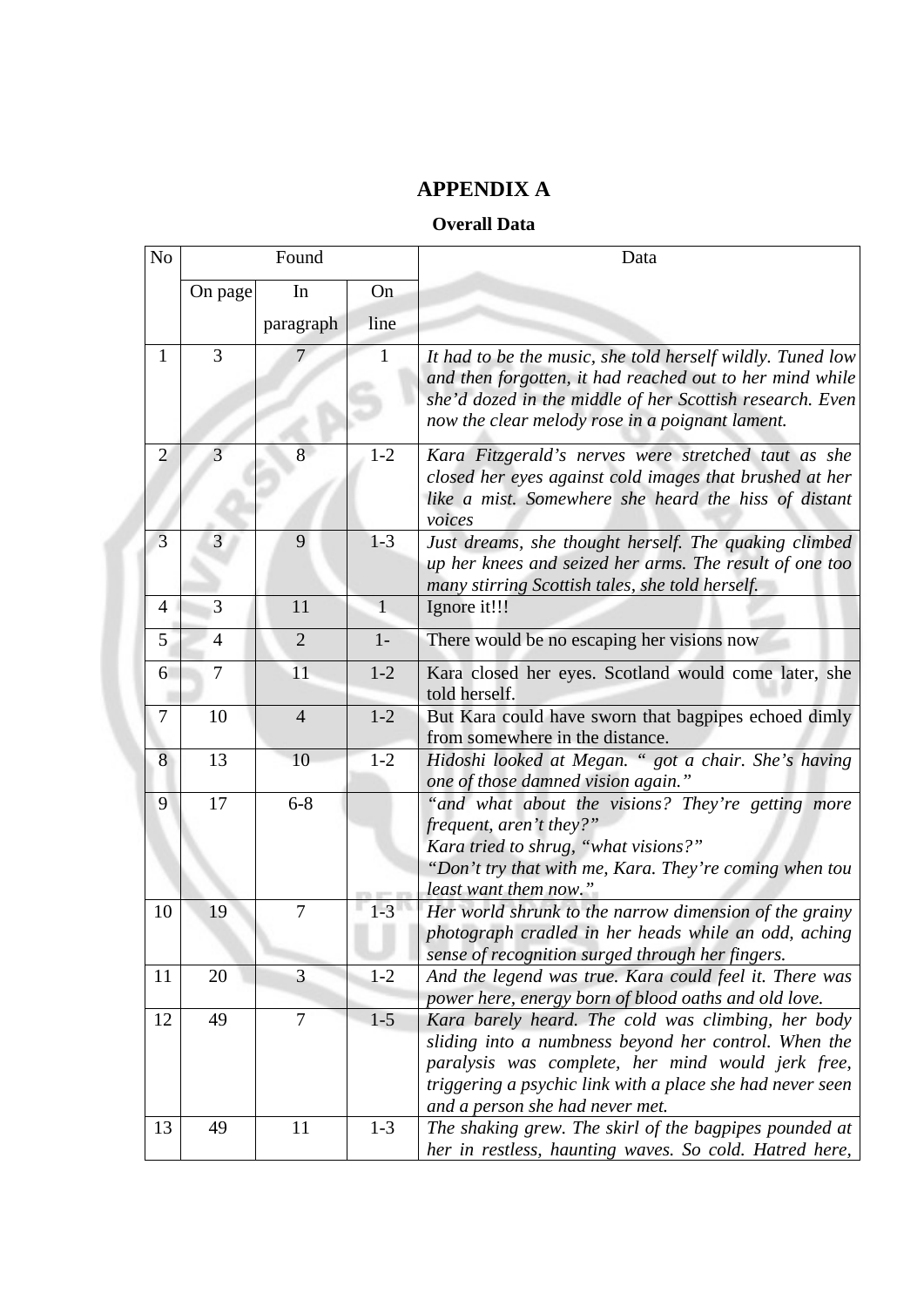|    |    |                |              | and an old hunger for revenge.                                                                                 |
|----|----|----------------|--------------|----------------------------------------------------------------------------------------------------------------|
| 14 | 51 | $\overline{2}$ | $1 - 2$      | She was wild one minute and silent the next. Too pale.                                                         |
|    |    |                |              | To still. Too strange.                                                                                         |
| 15 | 51 | 6              | $1 - 2$      | It looked like " Calendish cleared his throat. "well,                                                          |
|    |    |                |              | like some kind of trance."                                                                                     |
| 16 | 51 | 7              | $1 - 3$      | Duncan gave a cynical snort. "I've seen quite a few                                                            |
|    |    |                |              | journalistic tricks, but never one that involved                                                               |
|    |    |                |              | predicting my impending death."                                                                                |
| 17 | 53 | 6              | $1 - 3$      | Duncan's body tensed as he watched her wake-from                                                               |
|    |    |                |              | whatever supposed trance she was I, he thought bitterly.                                                       |
| 18 | 54 | 5              | $1-4$        | When Andrew started to pull it away, Duncan stopped                                                            |
|    |    |                |              | him. "Let's hear what she has to say. "He crossed his                                                          |
|    |    |                |              | arms. "no doubt it will be an inspired performance."                                                           |
|    |    |                |              | But most of her anger was for herself. Why had she                                                             |
|    |    |                |              | allowed herself to be baited? why had she wasted her                                                           |
|    |    |                |              | words on a man whose mind was obviously closed? She<br>had dealt with skeptics before without feeling any need |
|    |    |                |              | to prove herself, yet today, faced by a pair of bitter blue-                                                   |
|    |    |                |              | gray eyes, she had responded without care or caution,                                                          |
|    |    |                |              | opening herself to ridicule.                                                                                   |
| 19 | 57 | $\overline{4}$ | $6 - 7$      | Trying to convince other people always turned out to be                                                        |
|    |    |                |              | a mistake.                                                                                                     |
| 20 | 70 | 10             | $1-4$        | " more visions? More danger lurking nearby? May be                                                             |
|    |    |                |              | there is a terrorist army camped out in that field with                                                        |
|    |    |                |              | those sheep. In fact, may be those aren't sheep at all, but                                                    |
|    |    |                |              | armed insurgents in clever costumes."                                                                          |
| 21 | 88 | 15             | $1-3$        | And then she realized there was something odd about                                                            |
|    |    |                |              | this place of short grass and dark woods, something that                                                       |
|    |    |                |              | crept close in veiled silence.                                                                                 |
| 22 | 89 | $\mathbf{1}$   | $\mathbf{1}$ | Watching them.                                                                                                 |
| 23 | 89 | 3              | $1 - 5$      | Peace. It seemed to stand alone, beyond the ceaseless                                                          |
|    |    |                |              | turn of time, beyond the reach of pretty mortal destiny.                                                       |
|    |    |                |              | Untouched by wars, and famine and the centuries old                                                            |
|    |    |                |              | chaos of armies, rebels, and kings, it waited. And it                                                          |
|    |    |                |              | watched.                                                                                                       |
| 24 | 89 | 9              | $1-3$        | Kara felt her arms tremble. A rose was clutched between                                                        |
|    |    |                |              | her fingers, and now blood dotted her palm. "I don't                                                           |
|    |    |                |              | know. The blood"                                                                                               |
| 25 | 89 | 12             | 1            | So many memories                                                                                               |
| 26 | 90 | 8              | $1 - 2$      | He wouldn't believe it if she told him. Coming just over                                                       |
|    |    |                |              | the hill.                                                                                                      |
| 27 | 93 | 6              | $1-4$        | Cold raced through Kara, cold that was not of this time,                                                       |
|    |    |                |              | but of some distant past. She shuddered, hands to the                                                          |
|    |    |                |              | loamy earth and weathered pebbles, where old memories                                                          |
|    |    |                |              | still lay locked.                                                                                              |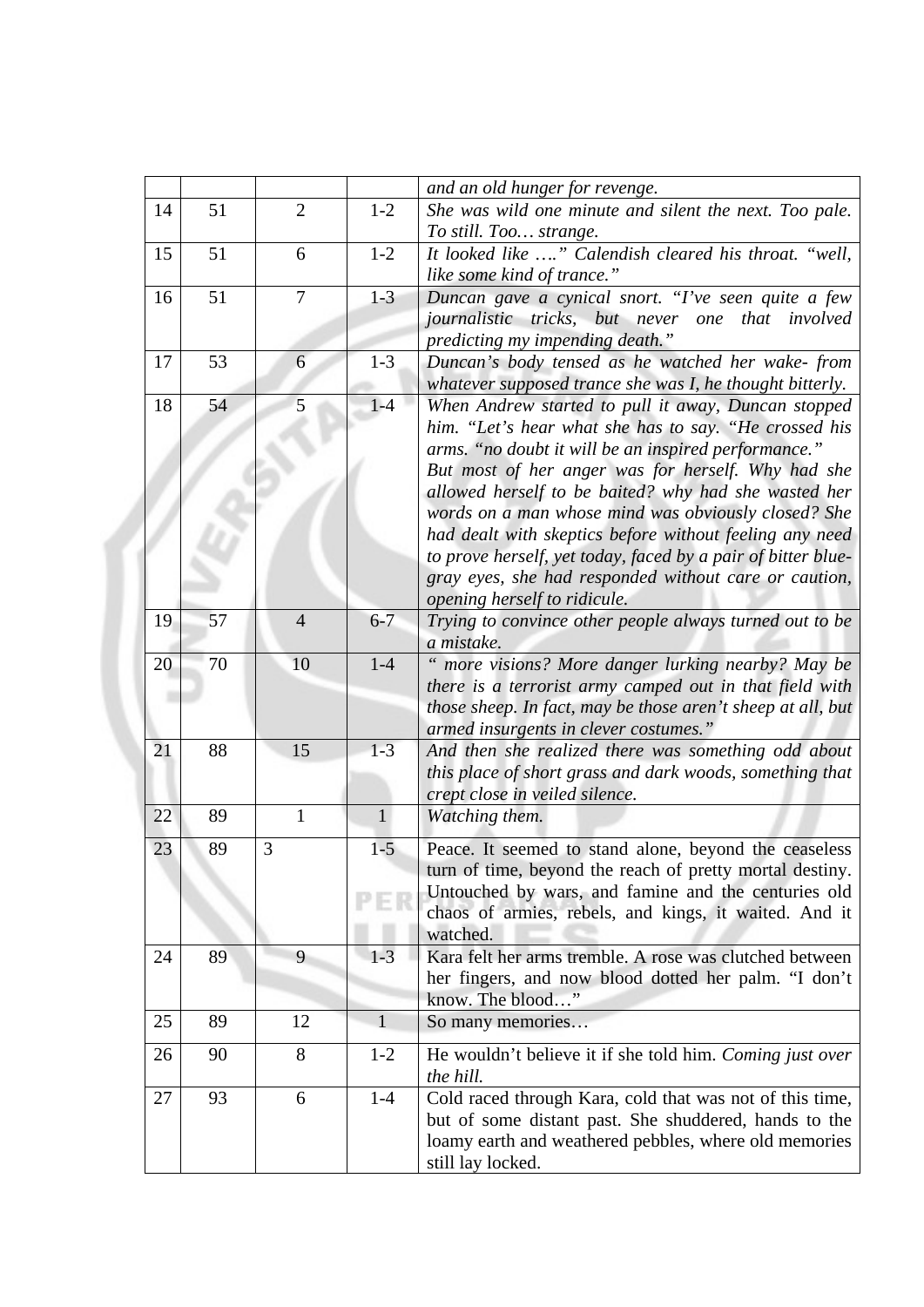| 28 | 03  | 9              | $1 - 3$      | An ancient wound delivered centuries before. To a<br>woman whose body had long since fallen away from<br>dust.                                                                                                                                      |
|----|-----|----------------|--------------|-----------------------------------------------------------------------------------------------------------------------------------------------------------------------------------------------------------------------------------------------------|
| 29 | 93  | 11             | $1 - 3$      | Blank word. Blank face. A stranger scowling down at<br>her. Her fingers dug into the dirt. Behind her, over the<br>hill, came the sharp bray of hunting dogs.                                                                                       |
| 30 | 93  | 12             | $1 - 5$      | The helicopter droned away, and Kara's logical mind<br>had to fight to recognize the sound. From the woman she<br>had become, the woman born long centuries before, did<br>not know the meaning of a vehicle that could hang in the<br>air.         |
| 31 | 93  | 13             | $2 - 6$      | as she ran, the memories began. She saw a kingdom<br>without peace, a country without its king. There, in that<br>time, night stretched over a frightened land where she<br>was alone, chased down like a rabbit in a cold, cruel<br>hunt           |
| 32 | 103 | 11             | $1 - 5$      | A man, a stranger. She knew she ought to recognize him,<br>but she did not. In the sea- dark eyes and hard features<br>she saw something that reminded her of a cottage bright<br>with Damascus roses. And his hair-                                |
| 33 | 103 | 12             | $1-3$        | It had been longer then, wild and faintly streaked with<br>gray. There had been a cruel scar down one cheek.                                                                                                                                        |
| 34 | 103 | 13             | $1 - 2$      | Knight and crusader. A man with no name and no honor.                                                                                                                                                                                               |
| 35 | 103 | 14             | $\mathbf{1}$ | "you stare me as if you don't know me."                                                                                                                                                                                                             |
| 36 | 104 | 8              | $1 - 3$      | "freezing? It's the middle of june. And as for your side-"<br>Duncan indicated her skin with a sweep of his palm.<br>"that looks fine to me."                                                                                                       |
| 37 | 104 | 9              | $1 - 5$      | Kara closed her eyes, shivering with a cold that was<br>centuries old. There should be link now, since she was<br>touching nothing. But the pattern was changing.<br>Touching or not, thoughts flooded over her with no<br>order or predictability. |
| 38 | 104 | 10             | $\pm$        | Thoughts- or were they memories?                                                                                                                                                                                                                    |
| 39 | 104 | 14             | $1-3$        | "no? why did your face go totally blank? Why did you<br>say you were freezing, when it has to be nearly ninety<br>degrees right now?"                                                                                                               |
| 40 | 107 | 9              | $1 - 2$      | It might have been a dream, except that Kara knew she<br>wasn't dreaming.                                                                                                                                                                           |
| 41 | 114 | $\overline{4}$ | $1-4$        | "They can't be any worse than you." She shook her<br>head." Just tell me why. I only wanted to help. I actually<br>thought I could make a difference. But to you it was all a<br>joke."                                                             |
| 42 | 114 | $7-9$          |              | "How, Kara? How did you know Kyle's name? The<br>words were hoarse.                                                                                                                                                                                 |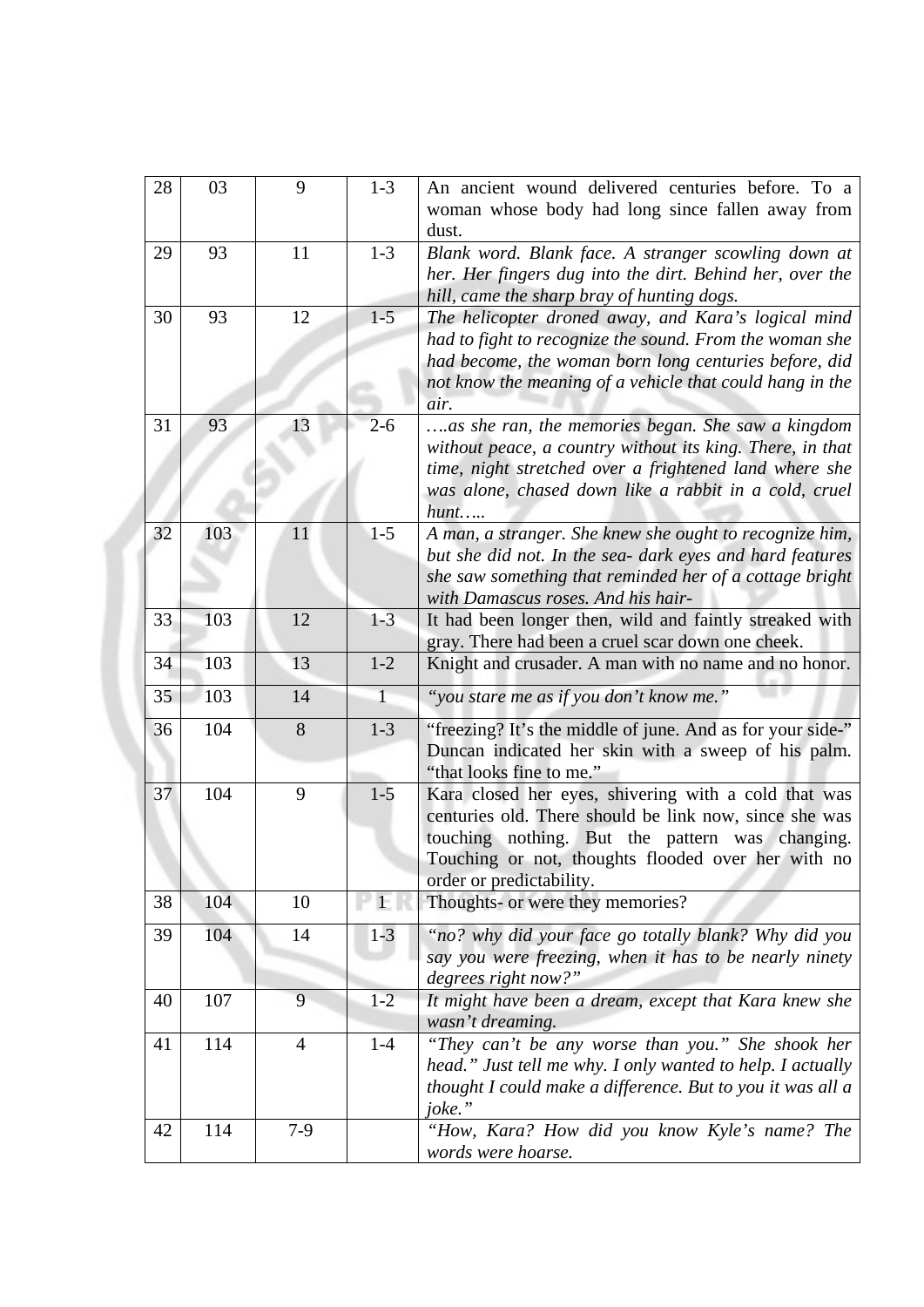|    |     |                 |              | "The same way I knew everything else. Fromthe<br>visions."<br>"How can you expect me to believe that?"<br>"I don't believe in visions, and I don't believe in letting<br>strangers fight my battles for me."                                                                                                                                                                                                                                                                                                                          |
|----|-----|-----------------|--------------|---------------------------------------------------------------------------------------------------------------------------------------------------------------------------------------------------------------------------------------------------------------------------------------------------------------------------------------------------------------------------------------------------------------------------------------------------------------------------------------------------------------------------------------|
| 43 | 117 | $16-17$         | 1            | Duncan remembered how Kara had stiffened as they hid<br>in the priest's hole. Dear God, was it possible that she<br>had actually picked up some impression about his<br>brother?<br>He didn't believe it. He couldn't believe it.                                                                                                                                                                                                                                                                                                     |
| 44 | 127 | 11              | $\mathbf{1}$ | Good God, he thought. Her gift is real. Somehow she<br>knows.                                                                                                                                                                                                                                                                                                                                                                                                                                                                         |
| 45 | 128 | $7\overline{ }$ | $\mathbf{1}$ | Duncan knew at that moment that they would be lovers.                                                                                                                                                                                                                                                                                                                                                                                                                                                                                 |
| 46 | 134 | $\overline{7}$  | 1            | "Enough strain to cause visions- hallucination?"                                                                                                                                                                                                                                                                                                                                                                                                                                                                                      |
| 47 | 138 | 12              | $1 - 2$      | "Did anyone ever tell you that you've got million dollar<br>imagination?"                                                                                                                                                                                                                                                                                                                                                                                                                                                             |
| 48 | 139 | $\mathbf{1}$    | $6 - 8$      | "does that upset you? I hope so, because you're doing<br>the same to me. Ever since I saw you in that damned<br>jewellery shop, you're done nothing else."                                                                                                                                                                                                                                                                                                                                                                            |
| 49 | 142 | $2 - 4$         |              | Something was out there.<br>Out there watching her.<br>She jerked the damask drapes closed, her hands<br>trembling. Just your imagination, she told herself<br>grimly.                                                                                                                                                                                                                                                                                                                                                                |
| 50 | 164 | $\overline{7}$  | $1 - 3$      | The vision was beyond controlling, fueled by the power<br>of centuries of memory and emotion locked in this<br>strange old house.                                                                                                                                                                                                                                                                                                                                                                                                     |
| 51 | 165 | $8-9$           |              | "I told you it was justdreams"<br>He muttered a curse, edging up the bank to the moat<br>house wall. "it was one of your visions, wasn't it? Like<br>what happened out in the field today?"                                                                                                                                                                                                                                                                                                                                           |
| 52 | 168 | $1-3$           |              | "What's happening, Kara? Damn it, I can't help you if<br>you don't talk to me."<br>She gave a ragged laugh, "What makes you think you<br>can help me, anyway?"<br>"somebody's got to," Duncan said harshly. You're<br>shivering. You can barely stand up. There must be<br>something I can help you."<br>But Kara knew no one could help. She was meant to be<br>here, drawn to this beautiful abbey, linked with this<br>brooding Scotsman. There was something unfinished<br>between them, something that had waited for centuries. |
| 53 | 170 | $14 - 16$       |              | "You were in it, only it wasn't you. It wasn't even now."<br>"You are not exactly making sense, Fitzgerald."<br>"It gets worse. I saw the abbey, only it was probably six                                                                                                                                                                                                                                                                                                                                                             |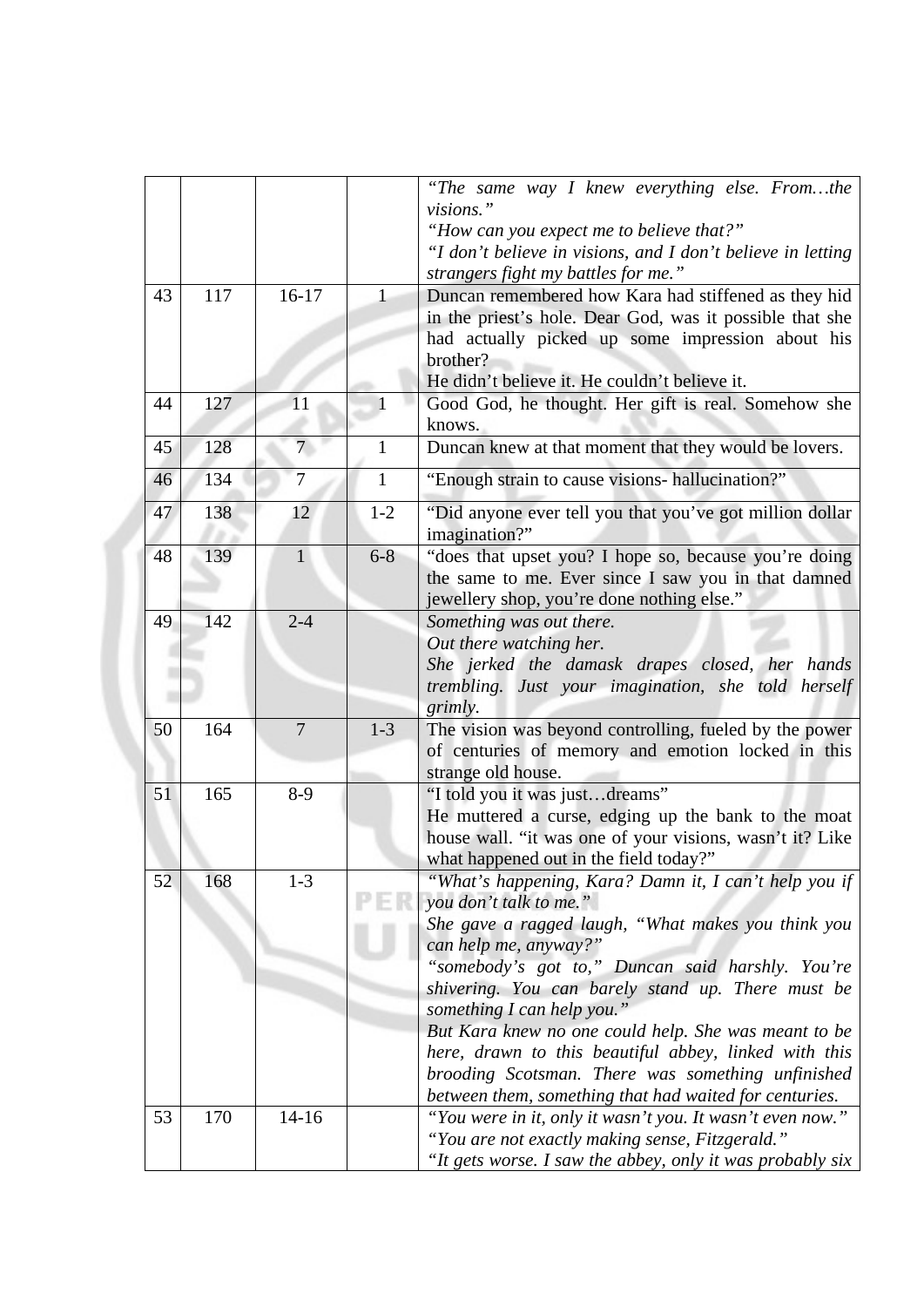|    |     |                |                | hundreds years ago. There were fires and men in long<br>brown cassocks. I saw a vast royal forest and a man<br>who wanted to see us both dead." Her eyes locked with<br>Duncan. He was your brother then too."                                                                                                                                                                                                    |
|----|-----|----------------|----------------|-------------------------------------------------------------------------------------------------------------------------------------------------------------------------------------------------------------------------------------------------------------------------------------------------------------------------------------------------------------------------------------------------------------------|
|    |     |                |                | "we went to the forest. He sent men after us." Kara<br>shuddered.                                                                                                                                                                                                                                                                                                                                                 |
| 54 | 171 | 5              |                | Duncan wanted to laugh, except that he'd been having<br>some equally strange dreams of his own.                                                                                                                                                                                                                                                                                                                   |
| 55 | 172 | $5-6$          |                | "It didn'tbother you when she saw such things?"<br>Duncan shrugged. "Not particularly. There's a long<br>tradition of the sight in the Highlands, you know. "His<br>eyes darkened. "what I hated was how the bloody<br>London journalist had a field day when they heard of it.<br>By the time, they were done with my mother, she<br>sounded like a gnarled old crone tending her stew of<br>newt or salamander. |
| 56 | 177 | 11             | $1-3$          | Kara rested her head against his chest. "it always the<br>same way then- in my dreams. He was always hated you<br>beyond reasons."                                                                                                                                                                                                                                                                                |
| 57 | 198 | $2 - 4$        |                | But Kara would have to struggle with the special<br>psychic gift that make her different. That kept her apart<br>and alone.<br>It was better to face the pain now, rather than later. She<br>would be like other people, all the dreaming in the world<br>wouldn't change that.                                                                                                                                   |
| 58 | 200 | $\overline{4}$ | 3              | If she tried to deny it or ignore its warnings, she would<br>risk her own sanity.                                                                                                                                                                                                                                                                                                                                 |
| 59 | 205 | 5              | 11             | "You're afraid of me, Duncan. May be you should be."                                                                                                                                                                                                                                                                                                                                                              |
| 60 | 206 | 5              | $1 - 5$        | Duncan, I I'm afraid. Sick-in-the-chest, weak=at-the-<br>knees afraid. Once, a long time ago, I settled for less. I<br>tried to deny what I was." She brushed a tear from her<br>cheek." never again, you see, I can't, because it nearly<br>tore me apart."                                                                                                                                                      |
| 61 | 236 | $\overline{5}$ | $1 - 4$        | Geoffrey had coolly denied that anything was wrong.<br>Instead he has suggested- very carefully, of course- that<br>Kara was cracking under the stress of her work. Then<br>her nightmares had begun.                                                                                                                                                                                                             |
| 62 | 238 | $3-4$          |                | Kara looked down at their locked fingers. "I don't know<br>if I can. Hiding my feelings has become my habit."<br>Lifetime. Kara shivered. For a moment images curled<br>around her like mist- an ancient past, a trackless wood.<br>Two lovers caught by betrayal.                                                                                                                                                |
| 63 | 243 | 11             | $\overline{7}$ | You're not afraid of me? Of what I'll see?" Kara<br>touched his cheek uncertainly.                                                                                                                                                                                                                                                                                                                                |
| 64 | 244 | 3,6            |                | She couldn't tell him she knew. Her gift was to pretend                                                                                                                                                                                                                                                                                                                                                           |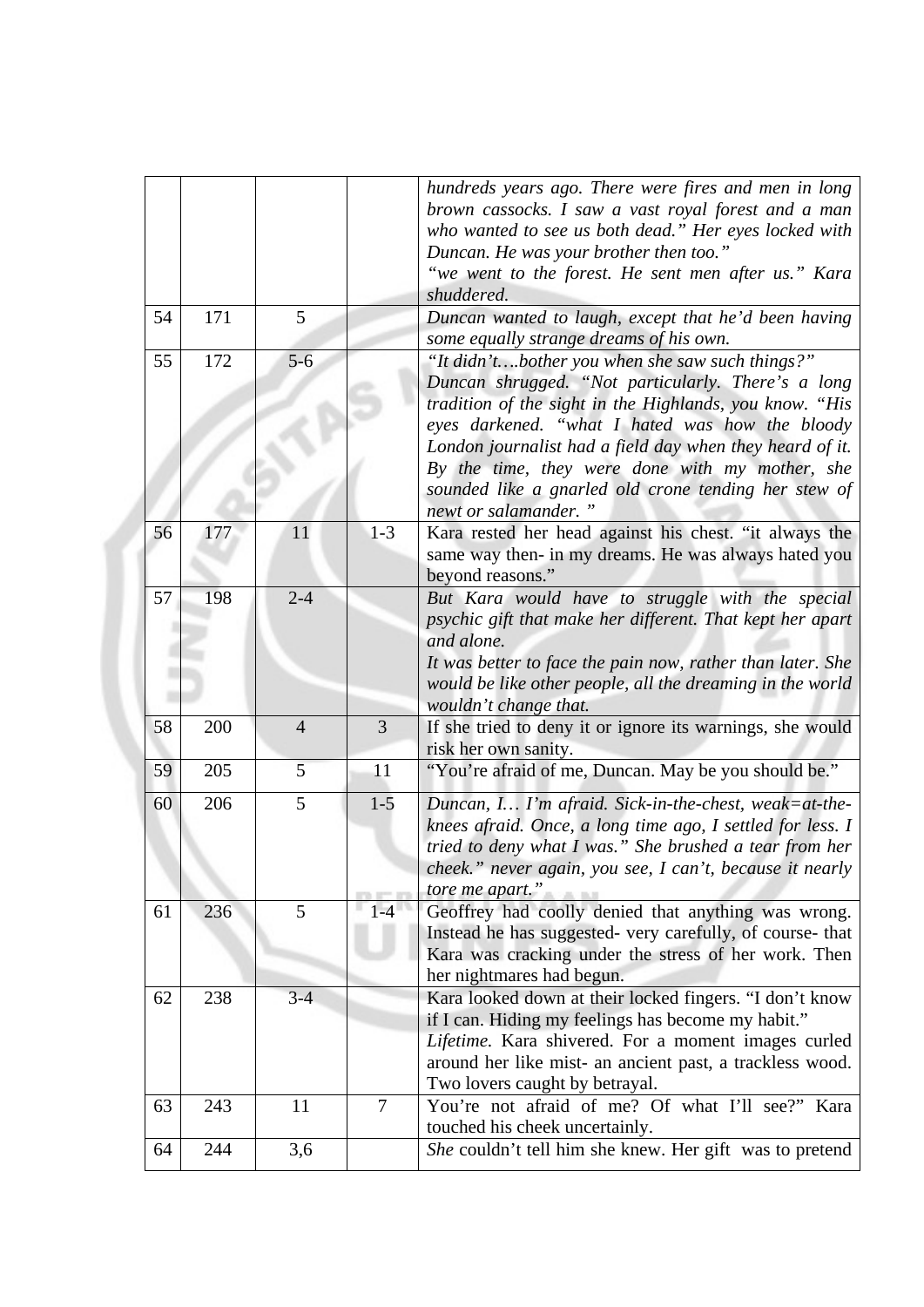|    |     |            |                | she didn't understand                                                                            |
|----|-----|------------|----------------|--------------------------------------------------------------------------------------------------|
| 65 | 251 | 12         | $1 - 2$        | His blood pounded savagely, the pulse of ancient                                                 |
|    |     |            |                | warriors who streaked her faces with woad and ran                                                |
|    |     |            |                | joyous into battle.                                                                              |
| 66 | 254 | 7          | $1-4$          | In his claiming Duncan was aware of stirrings of dim                                             |
|    |     |            |                | memory, images of another place and time when a stern                                            |
|    |     |            |                | warrior had committed his future to the life he hoped                                            |
|    |     |            |                | would grow within his lovers warm body.                                                          |
| 67 | 263 | $12 - 13$  |                | Every time she reached for it, Kara touched shadows,                                             |
|    |     |            |                | along with the haunting sense that she had faced these                                           |
|    |     |            |                | shadows once before. Long, long ago.                                                             |
| 68 | 272 | 5          | $5-6$          | Use this skill again, Kara Fitzgerald. But watch always                                          |
|    |     |            |                | for the shadow. Even here you and your warrior are not                                           |
|    |     |            |                | safe. Nor were you then.                                                                         |
| 69 | 275 | 8          | $\overline{2}$ | I've worked too long and hard to accept what I am.                                               |
|    |     |            |                |                                                                                                  |
| 70 | 285 | 5          | $1-4$          | Suddenly Kara shivered as a new vision filled her head.                                          |
|    |     |            |                | Once, long ago, the abbey walls had not save her. Terror                                         |
|    |     |            |                | had stalked her then too. Her throat tightened, burning.                                         |
| 71 | 285 | 12         | $1 - 3$        | She felt cold waves rise up, choking her.<br>No sound came as she cried out. No sound could come |
|    |     |            |                |                                                                                                  |
|    |     |            |                | from her numbed throat as she felt into visions-<br>memories-five centuries old.                 |
| 72 | 297 | $2 - 3$    |                | Kara heard the shouts echo through her head, ringing                                             |
|    |     |            |                | down through the centuries. She sat up sharply, fighting                                         |
|    |     |            |                | waves of fear and confusion. Her throat was blocked,                                             |
|    |     |            |                | and not a sound would come from it.                                                              |
|    |     |            |                | "the truth is no game. I need to know, Duncan."                                                  |
|    |     |            |                | Otherwise history would be repeated and she would lose                                           |
|    |     |            |                | this hard, stubborn, honorable man again.                                                        |
| 73 | 302 | 3          | $1 - 5$        | He took a harsh breath. " sometimes I feel I've lived my                                         |
|    |     |            |                | whole life just waiting to met you. You say that taking                                          |
|    |     |            |                | responsibility for others is a habit with me, and may be                                         |
|    |     |            |                | you're right. I know it's true concerning you. Almost as                                         |
|    |     |            |                | if I didn't once before and"                                                                     |
| 74 | 307 | $3 - 5$    |                | The McKinnon say that he broke it by his own hand,                                               |
|    |     |            |                | refusing to let it serve any other lord but Drycott."                                            |
|    |     |            |                | Nicholas shook his head. "the Draycotts have always                                              |
|    |     |            |                | that there was a woman- who was somehow<br>held                                                  |
|    |     |            |                | involved, but we have never found any records to                                                 |
|    |     |            |                | support the idea." Nicholas looked at the circle of                                              |
|    |     |            |                | enthralled faces and shrugged, suddenly self conscious                                           |
|    |     |            |                | to be telling a story so rich in boyhood fantasy.                                                |
| 75 | 339 | $1-2, 6-8$ |                | Kara blinked. "You're joking. You can't possibly                                                 |
|    |     |            |                | believe such a superstition"                                                                     |
|    |     |            |                | "Superstition, as in energy flow and feng shui                                                   |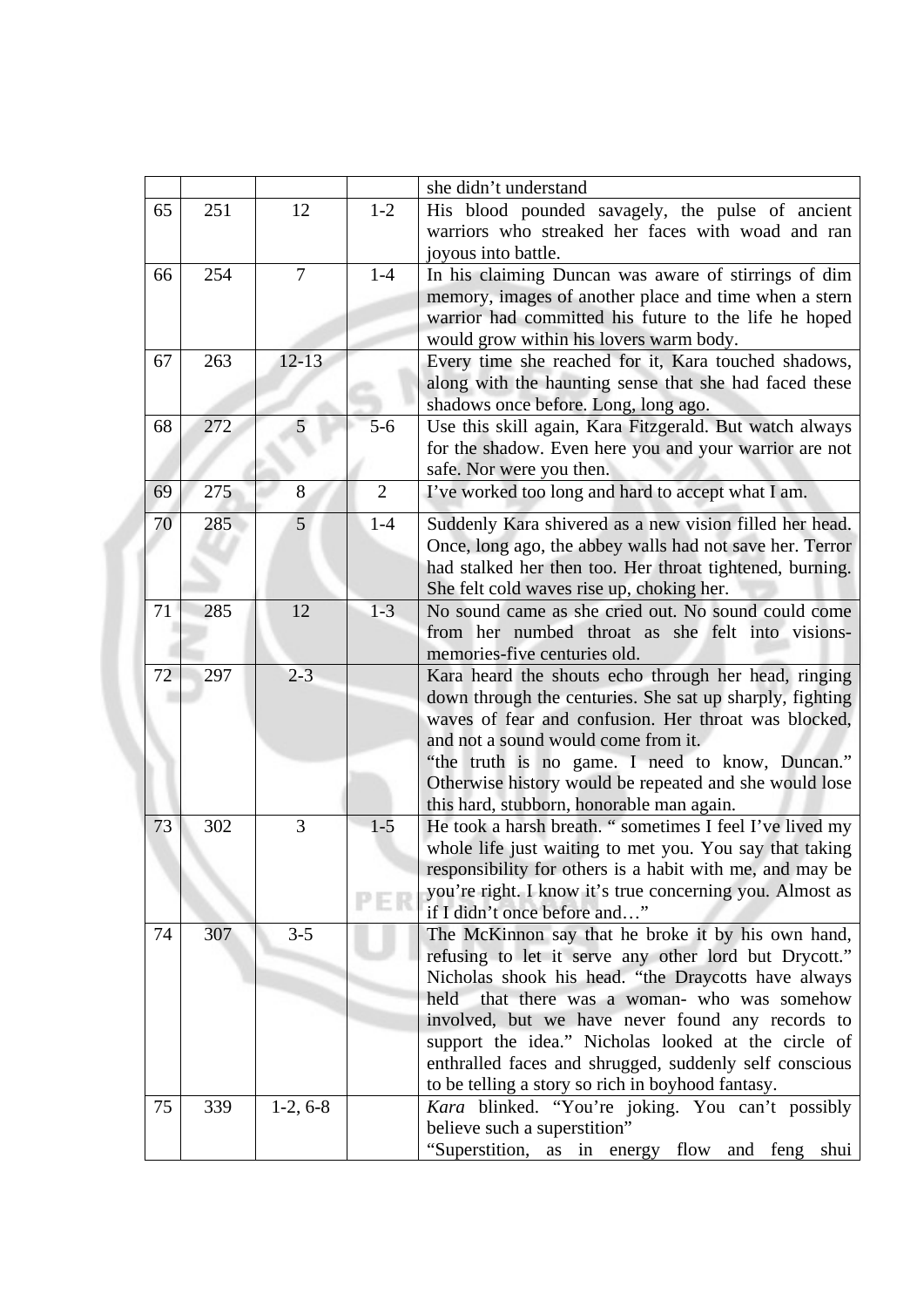|    |     |             |         | placement?" Duncan said flatly.<br>"Duncan, you can't really believe this."<br>"What's there to say? It's just an old superstition"<br>"But you believe it.                                         |
|----|-----|-------------|---------|-----------------------------------------------------------------------------------------------------------------------------------------------------------------------------------------------------|
| 76 | 340 | $10-11$     |         | "It's just superstition."<br>"Like your vision. Kara? Like the wrenching images that<br><i>brought</i> you in search of me?" he laughed hollowly. "it<br>seems that once again your sight is true." |
| 77 | 364 |             | $1-3$   | Not that. It's- it's the dreams. They're always in my<br>thoughts. Dear God, I can't help thinking I've brought<br>the danger here, back to our time."                                              |
| 78 | 364 | $\mathbf Q$ | $1 - 3$ | He didn't believe in past lives. He didn't believe in<br>unfinished debts, at least not the kind that reached<br>beyond death.                                                                      |

Ġ

# **APPENDIX B**

×

## **Supporting Data**

| Question | <b>Supporting Data</b>                                                       | Total |
|----------|------------------------------------------------------------------------------|-------|
| number   |                                                                              |       |
|          | 40.42.43,44,50,52, 53.56,62,68,74,75,76 77,78                                |       |
|          | 1,2,3,6,7,10,11,12,15,16,17,18,21,22,23,24,25,27,28,29,30,31,32,33,34,38,45, |       |
|          | 49, 50, 53, 54, 65, 66, 70, 71, 72, 73, 77                                   |       |